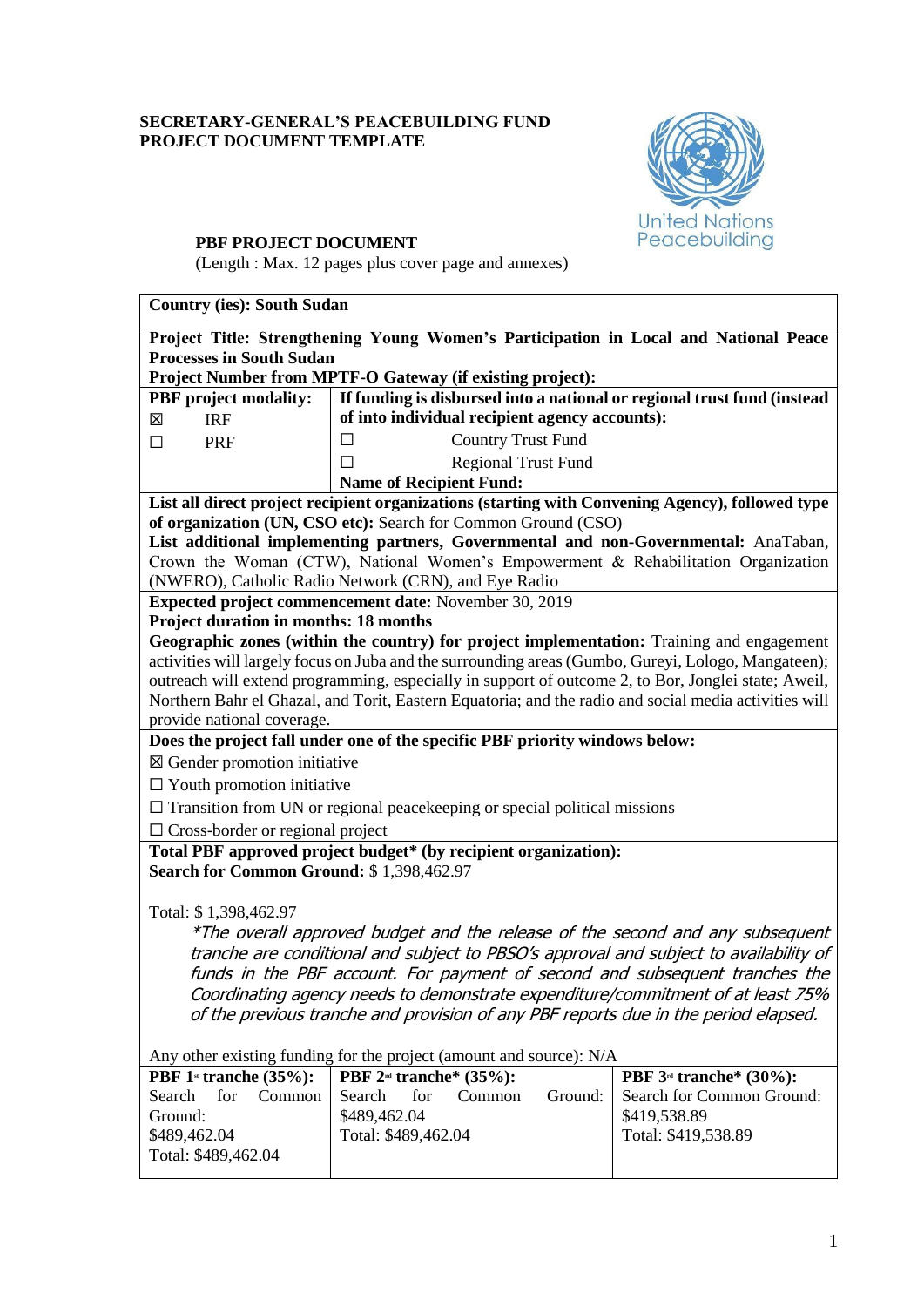**Two-three sentences with a brief project description and succinct explanation of how the project is time sensitive, catalytic and risk-tolerant/ innovative:** The past year has seen the Revitalized Agreement on the Resolution of the Conflict in South Sudan (R-ARCSS) result in a notable decrease in violence, yet most of the core issues driving the conflict remain unresolved. Efforts are largely focused on the elite, political level, to the detriment of citizen participation, ownership, and implementation of key elements of the peace process. Where civilian input is included, it is largely limited to older men with some minimal input from youth and women, largely drawn from male youth or older women, leaving young women and their concerns, interests, and aspirations completely excluded from the process. Recognizing the fragility of the agreement and the immense national and international pressure on its success, this project seizes on the unique contributions that young women can make to durable decisions around peace and security. Through a series of trainings, community outreach, and networking activities, combined with national-level media programming, this project will catalyze increased momentum for peace and establish the collective agency of young women, both at the national and local levels, ultimately both promoting the underlying peacebuilding principles of the R-ARCSS and solidifying their vested interest in upholding peace in the country. Existing programming supporting the R-ARCSS either focuses on the national or grassroots level, limiting progress to the confines of silos; this project innovatively aims to create feedback loops and structures connecting these two elements, thus increasing the transparency of the process and fostering a greater sense of ownership nationwide, while linking experiences, approaches and lessons learned into the global community working on effective and inclusive peacebuilding practices.

**Summarize the in-country project consultation and endorsement process prior to submission to PBSO, including through any PBF Steering Committee where it exists, including whether civil society and target communities were consulted and how:** Search has conducted extensive consultations with our implementing partners AnaTaban, CTW, NWERO, CRN, and Eye Radio, national authorities, including representatives of R-ARCSS mechanisms, and local level stakeholders (youth, women, and community leaders in target areas). The project team has been informally working together, sharing ideas and strategizing on approaches over the past two years, building their relationships and confidence in each other. In this project development process, we have met more than 15 times, including one-on-one meetings between Search and individual partners as well as two team meetings for shared understanding among the group. These discussions shaped the concept idea at the early development stage and gradually concretized project outcomes, activities, and implementation plans with the constant involvement of partner organizations. During the development of a full proposal, endorsement was gained from the national level stakeholders, including the Ministry of Gender, Child, and Social Welfare, and the UNPBF Secretariat in the country, including the UN Resident Coordinator, as well as the youth representative in the R-ARCSS negotiations. Respective signatures collected from the main stakeholders cement their endorsement of the proposal. At the same time, we conducted further consultations with people who would be affected by project activities and their results, meeting with more than 15 youth organization representatives, including the South Sudan UN Youth Group, holding focus groups with approximately 60 young men and women coming from different backgrounds ranging from university students to out of school youth, and soliciting opinions from nearly 400 other young people through a survey.

**Project Gender Marker score: \_3\_**

Specify % and \$ of total project budget allocated to activities in direct pursuit of gender equality and women's empowerment: **93.11% - \$1,302,178.44\_\_\_\_**

**Project Risk Marker score: \_\_1\_\_**

**Select PBF Focus Areas** which best summarizes the focus of the project *(select ONLY one)*: \_**2.3**\_

If applicable, **UNDAF outcome(s)** to which the project contributes: **127.20:** Continue to make efforts to promote women's empowerment; **127.39:** Increase the representation and participation of women in the public sector; **126.13:** Continue its efforts towards peace and national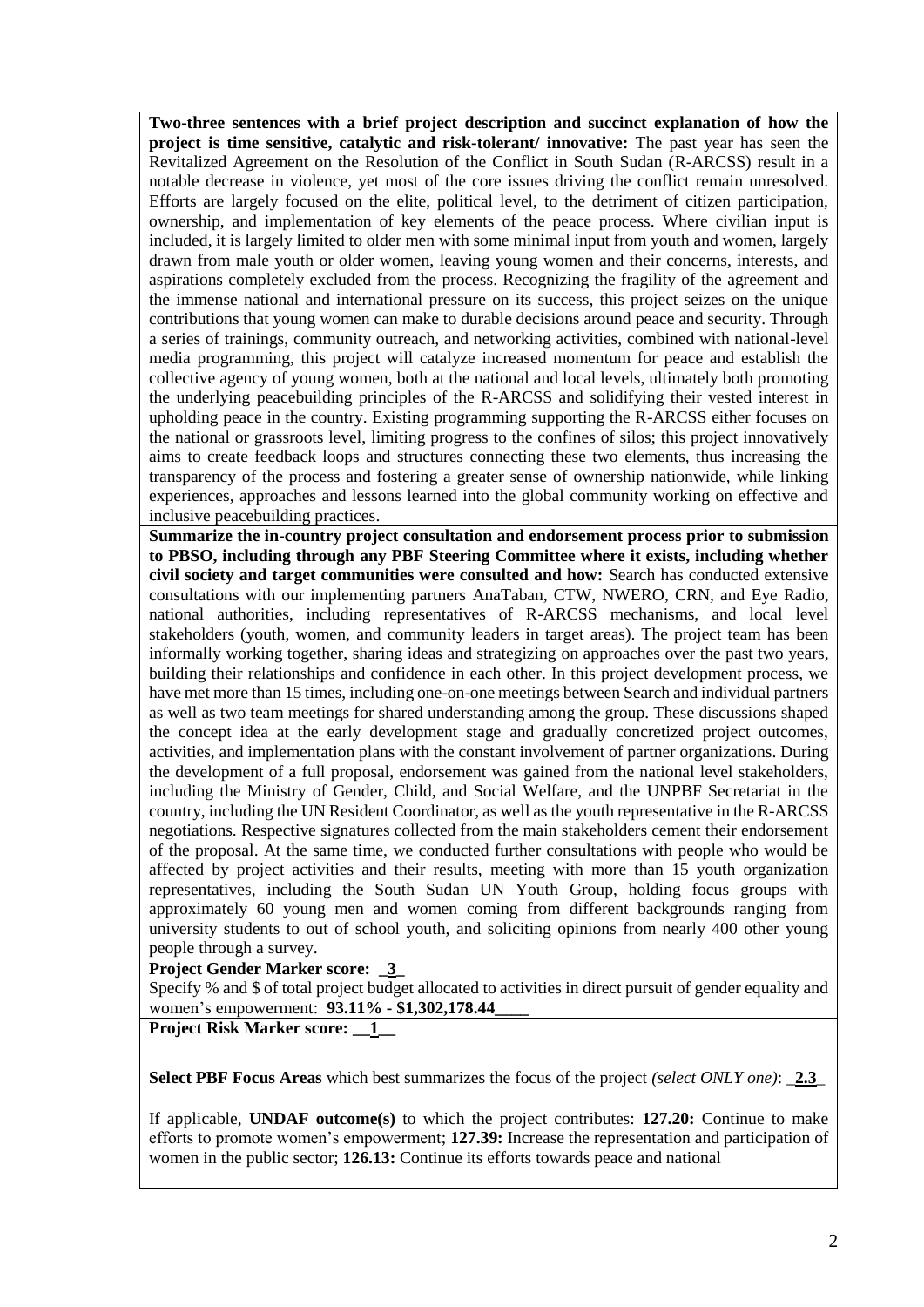If applicable, **Sustainable Development Goal** to which the project contributes: The project contributes to the SDG goals 5 (gender equality), 16 (peace, justice and strong institutions).

If applicable, **National Strategic Goal** to which the project contributes: This project contributes to the underlying peacebuilding principles of the R-ARCSS and its provision of achieving 35% women's representation in transitional and government institutions

| Type of submission:      | If it is a project amendment, select all changes that apply and               |
|--------------------------|-------------------------------------------------------------------------------|
|                          | provide a brief justification:                                                |
| $\boxtimes$ New project  |                                                                               |
| $\Box$ Project amendment | <b>Extension of duration:</b> $\Box$ Additional duration in months (number of |
|                          | months and new end date):                                                     |
|                          | Change of project outcome/scope: $\square$                                    |
|                          | Change of budget allocation between outcomes or budget categories             |
|                          | of more than 15%: $\Box$                                                      |
|                          | <b>Additional PBF budget:</b> $\Box$ Additional amount by recipient           |
|                          | organization: USD XXXXX                                                       |
|                          |                                                                               |
|                          | <b>Brief justification for amendment:</b>                                     |
|                          |                                                                               |
|                          | Note: If this is an amendment, show any changes to the project document       |
|                          | in RED colour or in                                                           |
|                          | TRACKED CHANGES, ensuring a new result framework and budget                   |
|                          | tables are included with clearly visible changes. Any parts of the            |
|                          | document which are not affected, should remain the same. New project          |
|                          | signatures are required.                                                      |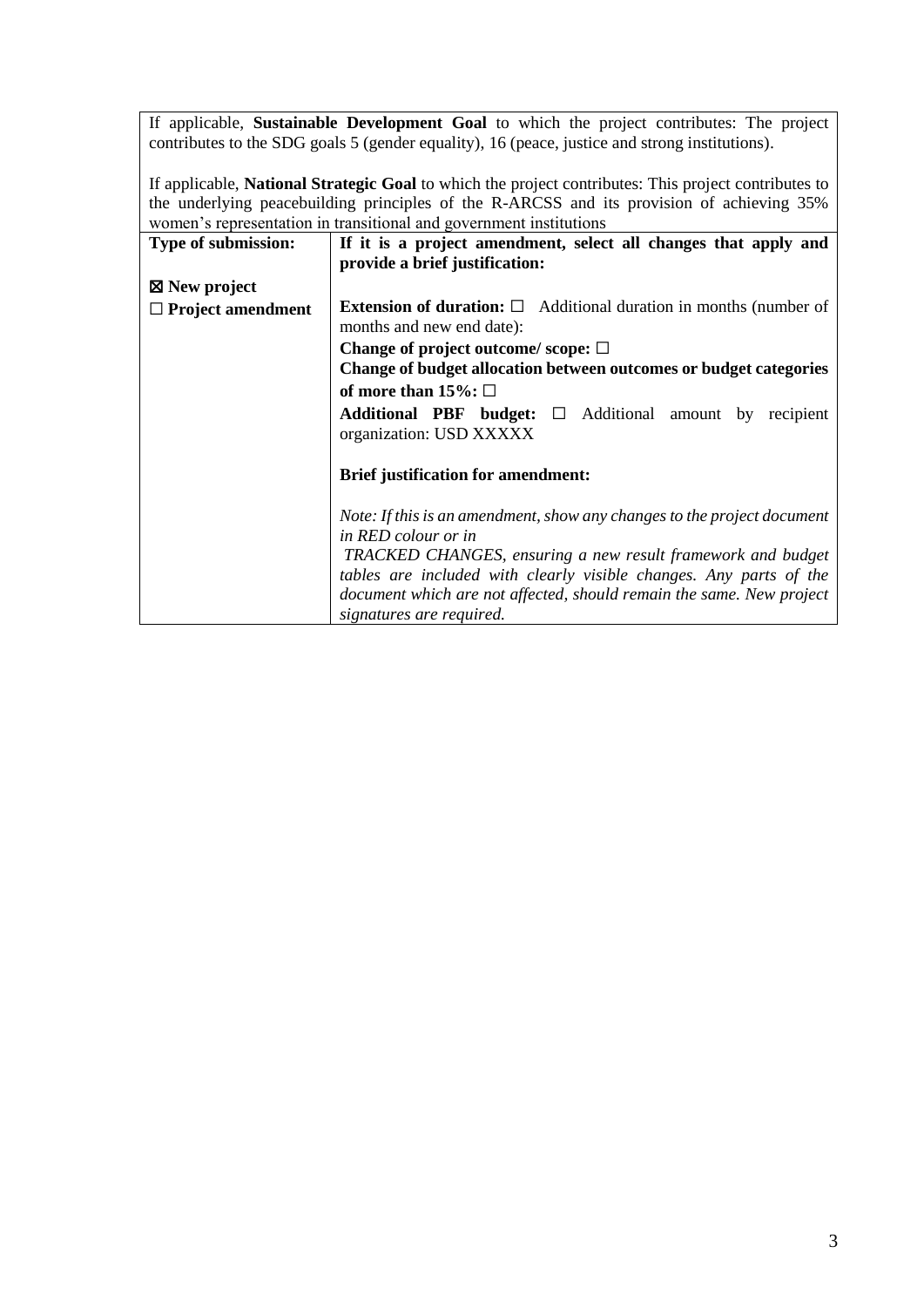# **PROJECT SIGNATURES:**

æ.

| <b>Recipient Organization(s)<sup>6</sup></b>             | <b>Representative of National Authorities</b>                  |
|----------------------------------------------------------|----------------------------------------------------------------|
| Name of Representative KSNNETH                           | Name of Government Counterpart<br>Require Ossatinte            |
| HITROD-AMM<br>Signature                                  | Signature                                                      |
|                                                          | .7.537.233                                                     |
| Name of Agency SEPIR CH FOR<br>COMMON GROUND             | Title Aq. Under                                                |
| Date & Seal                                              |                                                                |
| 13 September 2019                                        | Date & Seal<br>17th September 2019                             |
| DEBICALISE<br>aranan<br>Ground                           |                                                                |
| <b>Head of UN Country Team</b>                           | <b>Peacebuilding Support Office (PBSO)</b>                     |
| Name of Representative                                   | Name of Representative Oscar Fernandez-Taranco                 |
| Signature                                                | Signature                                                      |
| DSR286/RC/HC<br>Title                                    | Assistant Secretar General, Peacebuilding<br>Support<br>Office |
| CΛ<br>JH DSRSGIRCING                                     |                                                                |
| Date & Seal $\frac{1}{\sum_{i=1}^{n} a_i}$               | Date& Seal 19 November 2019                                    |
|                                                          | of the 1                                                       |
| Al Brazil<br>$P.O.BO\star 2^6$<br>ANY TO SHOLENIQUOD NOW |                                                                |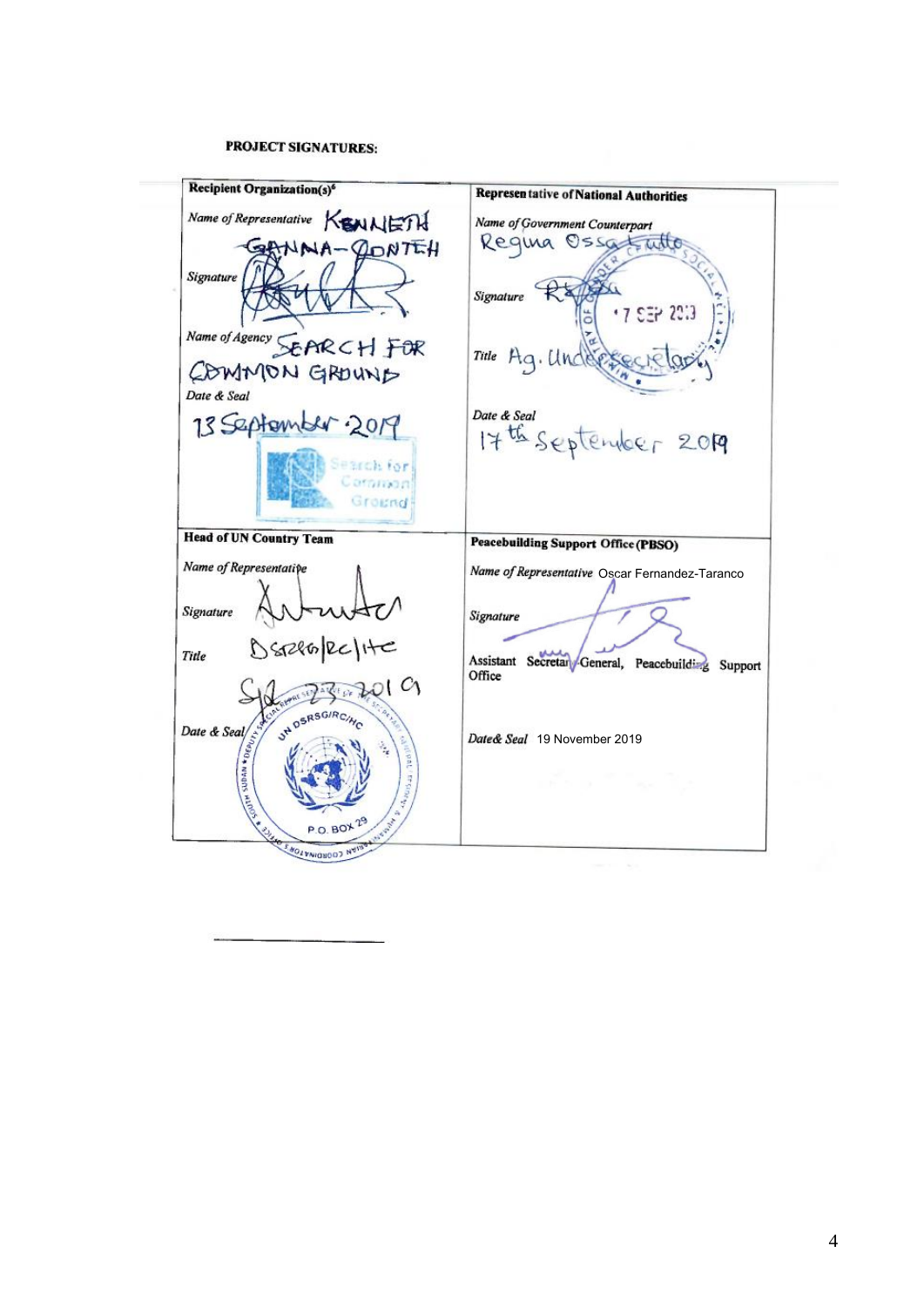# **I. Peacebuilding Context and Rationale for PBF support (4 pages max)**

a) A brief summary of **conflict analysis findings** as they relate to this project, focusing on the driving factors of tensions/conflict that the project aims to address and an analysis of the main actors/ stakeholders that have an impact on or are impacted by the driving factors, which the project will aim to engage. This analysis must be gender- and age- sensitive.

South Sudan's devastating five year-long civil war, which resulted in an estimated 383,000 casualties and over 2 million refugees, was tentatively brought to an end with the signing of the Revitalized Agreement on the Resolution of the Conflict in South Sudan (R-ARCSS) in September 2018. The agreement, while offering a semblance of hope to South Sudanese seeking a political resolution to the conflict, is not without critiques regarding the viability of its implementation and sustainability due to the overall lack of transparency and insufficient citizen engagement. Originally intended to result in the formation of a unity government between the main warring parties (SPLM and SPLM-IO) by May 2019, the agreement has already failed to meet key progress milestones and incurred several delays. Previous attempts at a negotiated peace have collapsed due to a series of missed provisions, limited resources, and lack of political will and civilian oversight. While the R-ARCSS is relatively ahead on provisions compared to its predecessor [agreement,](https://kroc.nd.edu/assets/316276/190410_peace_accords_matrix_south_sudan_6_month_implementation_report.pdf) many similarities between the inception, implementation, and dissemination of the two persist, fueling concerns of the repetition of history and the potential for the re-emergence of violence.

While the R-ARCSS negotiations saw the participation of a handful of civil society representatives, including one youth representative, mechanisms to collect input from a larger number of South Sudanese were insignificant compared to how consequential this agreement will be for their lives. Women representation continually fell short, with only 11 women delegates out of 90 participants at the beginning of the High-Level Revitalization Forum (HLRF) in December 2017. While that number increased to 39 women out of 120 participants by the end of the HLRF in May 2018, it still fell short of the required 35% women representation threshold. South Sudanese citizens have borne the brunt of the conflict and still face violence in their communities manifesting both from everyday challenges and entrenched disputes, yet they have little to no connection with the peace process that is supposed to bring them stability. Although some local conflict resolution and reconciliation efforts exist, they are completely disconnected from the national peace process, reinforcing skepticism that the R-ARCSS can bring about the peace that the people long for in South Sudan's communities.

Women, and young women in particular, are uniquely placed within this dynamic as they are not only more likely to be victims of violence but are also connected to the most prominent drivers of intercommunal conflict, including cattle raiding to pay for high dowries, sexual and gender-based violence, and land disputes around inheritance laws. The proximity of South Sudanese women to violence, coupled with abundant evidence that women's participation and leadership in political decision-making leads to safer, more inclusive societies, necessitates their active involvement in peace processes at both the national and community level. Yet, women remained underrepresented and removed from national peace efforts, representing less than 33% of those invited to the negotiation table and demonstrating a lack of acknowledgement and understanding of the positive roles they can play in contributing to sustainable peace. In fact, despite making up 60% of the population and playing a central role in the family sphere and labor force — through livestock and agricultural activities, and in the informal economy— most women in South Sudan remain largely marginalized not only politically, but also socially and economically.

Young women fall in the nexus of UNSCR 1325 and UNSCR 2250, yet they are typically forgotten within both the broader women's agenda, which tends to favor older, well-established women leaders, as well as the youth agenda, which is generally dominated by the voices of young men. First, as women in a patriarchal society, they are subjected to subordinate roles with little room for recourse as over 80% of women are illiterate and 52% of girls are married by the age of 18. Second, as youth, young women are excluded from spaces dominated by older women leaders— their contributions and opinions largely ignored on the premise of age. Together, South Sudanese young women find themselves with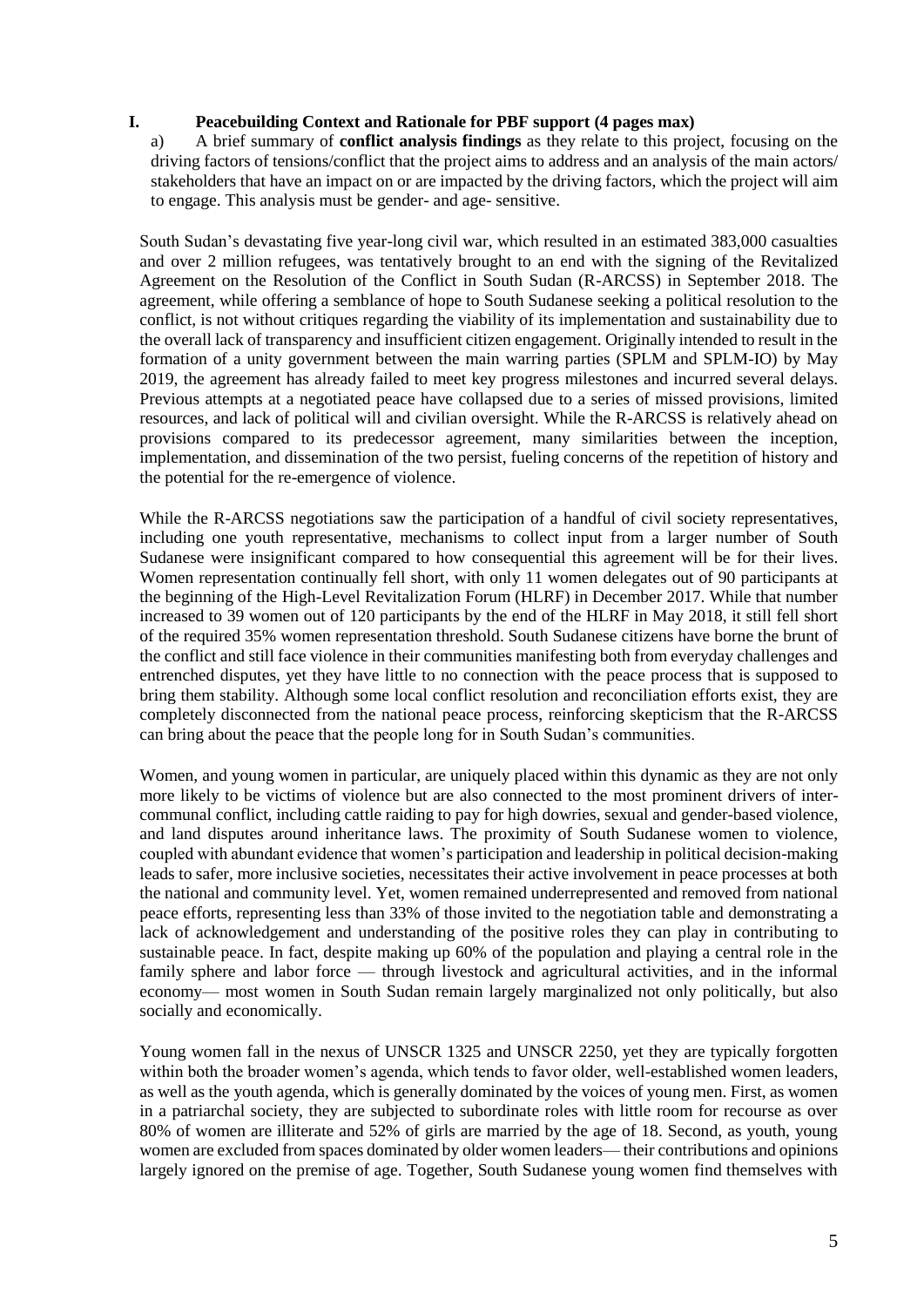few advocates to address their concerns and represent their perspectives in local and national spaces. The nuances of their perspectives fail to be articulated throughout the R-ARCSS and its periphery conversations, ultimately reducing young women's sense of agency and ownership of the peace process.

In light of the above context, Search for Common Ground (Search), in partnership with AnaTaban, Crown the Woman (CTW), National Women's Empowerment & Rehabilitation Organization (NWERO), Catholic Radio Network (CRN), and Eye Radio, propose an 18-month project that will equip young women with skills and opportunities to contribute to the peace process at the local and national level, reinforce their collective power, and challenge the social stereotypes and barriers that hinder their equal participation. This project will respond to gaps in inclusivity, leveraging the unique position of young women, and attempting to create greater connectivity between top-down and bottomup approaches to building peace in South Sudan. The project will also contribute to shifting gender and age norms among older women and men and young men, which currently inhibit participation of young women in peace processes. Finally, given Search's leading role in global efforts to encourage the inclusion of young people, both men and women, in peace processes, this project will provide a case study that can feed into global learning and guidance.

b. A brief description of how the project aligns with/ supports **existing** Governmental and UN **strategic frameworks,** how it ensures **national ownership** and how the project builds on any previous phase of PBF support and/or any **concrete lessons learned**.

Included in the R-ARCSS is the requirement of 35% participation of women in the Executive of the Revitalized Transitional Government of National Unity. Observations on the implementation of this provision show it has yet to be actualized and regional bodies have voiced their concerns. Consistent with UNWomen's "twin-track" approach, this project understands meaningful participation of women in peace processes requires their participation both quantitatively and qualitatively. Thus, this project aims to encourage the observance of such commitments, not only by strengthening the capacities of women leaders to assume such positions but also by normalizing the idea of women's participation in peace processes at the national and local level. Additionally, to bridge the existing gap between highlevel and grassroots peace efforts, the project will share findings with the IGAD Special Envoy and Gender Advisor, as well as the UN-PBSO, to contribute to collective regional learning on the operationalization of gender-inclusive peace processes.

Recognizing the huge scale of needs and volatile context in South Sudan, the project will build and expand upon past PBF-supported efforts in 2013 and 2015 focused on reducing the social and economic marginalization of women and youth and reducing conflict between communities. Search will closely coordinate with UN agencies such as UNMISS, UNDP, and UNICEF, with whom Search has already developed partnerships in-country, to prevent redundancies and ensure our project builds on results achieved from previous initiatives.

To foster national ownership, the project has been designed in close collaboration with the five partner organizations, as well as the few youth and women in leadership positions and R-ARCSS representatives, including the youth representative to the negotiations. As noted above, it reflects consultations with more than 15 youth and women's associations outside of the partner team as well as input from nearly 400 male and female youth via a survey. It responds to the needs identified by these key stakeholders and aligns with the peacebuilding initiatives that they have suggested as the most relevant and efficient in the current context. Search has been consulting these organizations and other stakeholders specifically about this project since April 2019; this exercise of joint design, informed by the on-the-ground experiences of a diverse group of partners, was critical to ensure that lessons learned from past interventions are incorporated in the project design and that women's voices are present in every aspect of the project. Additionally, this project directly contributes to the Ministry of Gender, Child, and Social Welfare's 2018-2019 theme, *"Time is Now: Rural and Women's Activists Transforming Women's Lives",* through a series of activities that aim to strengthen collaboration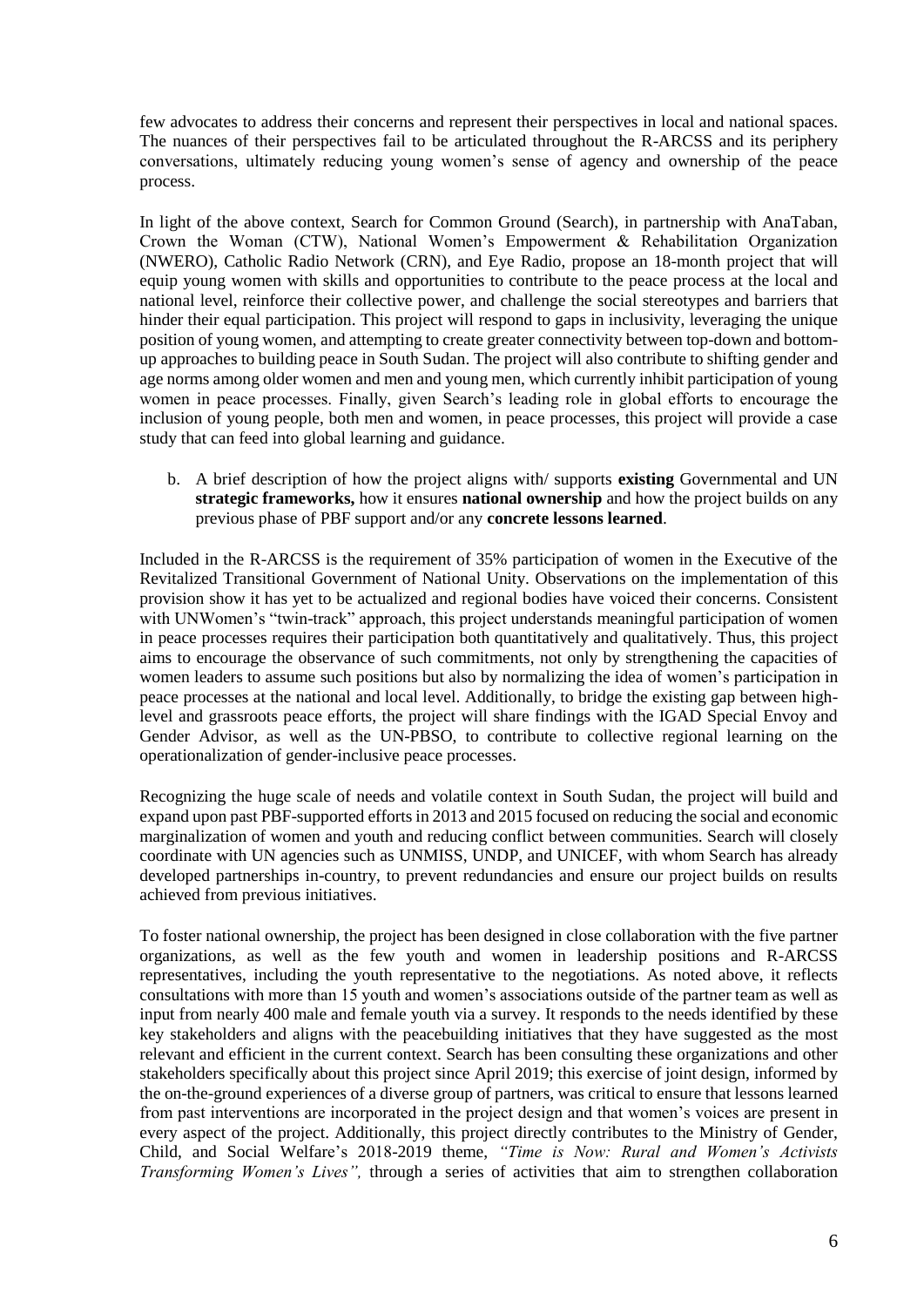amongst a diversity of women activists and peacebuilders, solidifying their collective agency in local and national decision-making spaces.

| Project<br>name<br>(duration)                                                                                                  | Donor and budget                                                                                 | Project focus                                                                                                                                                                                                                      | Difference<br>from/<br>complementarity<br>to<br>current<br>proposal                                                                                                                                                                     |
|--------------------------------------------------------------------------------------------------------------------------------|--------------------------------------------------------------------------------------------------|------------------------------------------------------------------------------------------------------------------------------------------------------------------------------------------------------------------------------------|-----------------------------------------------------------------------------------------------------------------------------------------------------------------------------------------------------------------------------------------|
| "Peace"<br>and<br><b>Community Cohesion</b><br>Project" (2017- Dec<br>2020)                                                    | SIDA,<br>UNDP,<br>Government<br>of<br>UNMISS,<br>Japan,<br><b>UNDP</b><br>US\$14,764,361         | local<br>Support<br>to<br>community to effectively<br>prevent,<br>manage,<br>and<br>resolve<br>conflict<br>nonviolently.                                                                                                           | Similar focus on grassroots<br>peacebuilding, however, our<br>aims<br>proposal<br>to<br>create<br>feedback loops and structures<br>linking<br>local<br>level<br>peacebuilding<br>national<br>and<br>level processes.                    |
| Promoting Women's<br>Role in Peacebuilding<br>Gender-Based<br>and<br>Violence Prevention<br>in South Sudan (2015-<br>Dec 2019) | Government of the<br>Netherlands<br>US\$8,000,000                                                | Increase<br>women's<br>local<br>participation<br>in<br>decision-making spaces.                                                                                                                                                     | While both address women's<br>participation,<br>equal<br>this<br>proposal focuses specifically on<br>young women whose voices<br>have largely been left out of<br>local and national political and<br>social spaces.                    |
| Support<br>to<br>Democracy<br>and<br>Participation (2013 -<br>Dec 2018)                                                        | UNDP, Government<br>of Denmark, DFID,<br>SIDA, Government<br>of<br><b>NORAD</b><br>US\$2,500,000 | To establish mechanisms<br>for discourse on a<br>national vision, civil<br>rights and political<br>governance.                                                                                                                     | Rather than primarily focus on<br>governance, this project takes a<br>comprehensive approach to<br>participation,<br>building<br>the<br>capacity of young women to<br>contribute to peace and security<br>issues across various sectors |
| 2018-<br>(March<br>December 2019)                                                                                              | Humanity United                                                                                  | This project seeks to better<br>understand<br>the<br>social<br>networks of young South<br>Sudanese leaders in order<br>strengthen<br>these<br>to<br>foster<br>networks<br>and<br>collaboration<br>greater<br>amongst young leaders | While both projects involve an<br>analysis of networks, this<br>current proposal specifically<br>focuses on the networks of<br>young women peacebuilders<br>and ways to enhance their<br>collective power.                              |

c. A **summary of existing interventions** in the proposal's sector by filling out the table below.

# **II. Project content, strategic justification and implementation strategy (4 pages max Plus Results Framework Annex)**

a. A brief **description of the project content** – in a nutshell, what are the main results the project is trying to achieve, the implementation strategy, and how it addresses the conflict causes or factors outlined in Section I (must be gender- and age- sensitive).

This project will support women-led local and national-level peace efforts that reinforce the underlying values of the R-ARCSS, building on an inclusive and collaborative approach to peacebuilding that cuts across ethnic, generational and gender dividing lines. The project will build capacity in young women (ages 18-35) and also work to create a more accepting, conducive social environment for their participation, utilizing outreach and media programming that amplifies the results of their efforts to a wider audience and increases the credibility of women as leaders for positive change. Throughout implementation, partners and participants will play a leadership role in developing strategies that challenge social stereotypes and address gaps in inclusivity that hinder young women from equally participating in and contributing to local and national peace efforts.

The project seeks to achieve three main objectives: (1) To strengthen the ability of young women leaders and groups to collaboratively lead local and national-level peace efforts; (2) To transform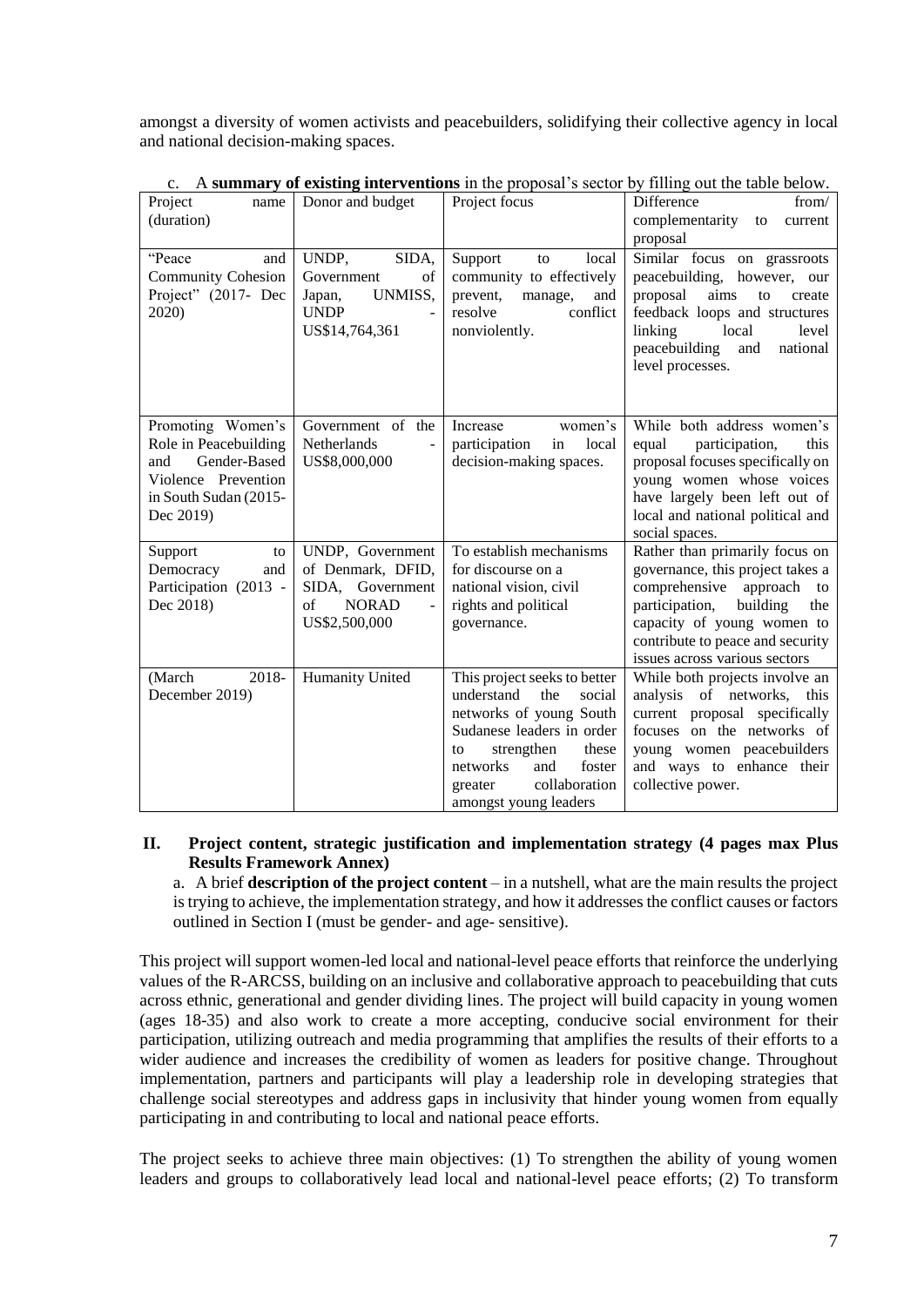attitudes and behaviors about women and youth (and young women in particular) and their role in peace and security; and (3) To contribute guidance, best practices, and lessons learned to the global field of youth engagement in peace and security. The implementation strategy will be articulated around three activity streams that aim to support the project's objectives. Although these streams group activities together following the numbering of the three specific objectives, the outcomes that they produce will feed into more than one objective, as they are designed to be mutually reinforcing. The complementary streams will be implemented in parallel or in sequence, feeding into each other and depending on the activity.

### **Activities contributing to Outcome 1:**

**Activity 1.1.1 Relational Analysis of Young Women Peacebuilders:** To better understand the peacebuilding environment in South Sudan from a gendered lens, the project team will conduct a relational analysis of young women community leaders. This analysis recognizes gender is not a monolith and is instead impacted by other identity factors such as age, socio-economic status, political affiliation, and geographic location. Analyzing the interplay between such identity markers and gender allows for a more nuanced understanding of gender dynamics in the country and provides insights into the various entry points and obstacles experienced by a diversity of South Sudanese young women. The analysis will also assess the strengths, capacities, networks, and resources, available to young women peacebuilders, with an emphasis on identifying the barriers to their equal participation in national and local peace efforts.

**Activity 1.1.2 Training of 40 Young Women in Peacebuilding:** Based on the relational analysis conducted, we will identify 40 young women who have demonstrated leadership capabilities and an interest in serving as peacebuilders in their communities. These participants will be trained in conflict transformation mechanisms and community mobilization. These trainings aim to diversify the pool of young women working on peacebuilding efforts in the country by selecting a diverse group of young women across various ethnic, socio-economic, and political backgrounds. Furthermore, the trainings will offer participants a unique opportunity to build trust and learn to collaborate across dividing lines with other young women, overcoming negative stereotypes to focus on the joint responsibility of promoting peace throughout the country. This activity will be co-facilitated by Search and NWERO.

**Activity 1.2.1 Mentorship with Women Representatives in R-ARCSS Mechanisms:** To create feedback loops between national and local level women-led peace efforts, this project will provide mentorship opportunities to young women participants and older women involved in R-ARCSS mechanisms. Project design consultations revealed a gap in communication and collaboration between young women and more established women peacebuilders. Thus, these mentorship sessions aim to close this gap, allowing young women the opportunity to apply the peacebuilding and leadership skills learned from their trainings with older women involved in the national peace process and older women the chance to take inspired young women under their wings. These sessions will be co-facilitated by NWERO, and CTW and at least 10 sessions will be held.

**Activity 1.2.2 Training of 50 Women Mediators:** The proximity of women, and young women in particular, to violence in South Sudan necessitates equipping them with the skills to mediate conflict in a non-adversarial manner. While many have focused on mediation at the national level, the informal resolution of daily disputes directly contributes to the stabilization of local communities and in turn, the country. Thus, Search and NWERO will co-facilitate a series of trainings for 50 women on mediation, process facilitation, and conflict transformation skills. Representing various age groups, socioeconomic, and educational backgrounds, these women will be selected on the basis of their proximity and relation to different subgroups in South Sudan including market women, educators, health providers, domestic workers, service industry women, etc. Once trained, these mediators will then work to mediate disputes on an ad-hoc basis within their respective communities.

**Activity 1.3.1 Mapping of Interlocutors & Bridge-builders:** While the equal participation of women in local and national peace processes is a step towards inclusivity, it cannot simply be achieved by the efforts of young women alone. Instead, these young women will need champions in form of more established South Sudanese peace leaders, both men and women. To identify these interlocutors, we will conduct a mapping exercise of key stakeholders (political party leaders, government authorities, civil society leaders) to engage as bridge-builders throughout the project's duration. These bridgebuilders are defined as influential and established South Sudanese leaders who see the great value and potential in involving young women in peace efforts and will play a role in challenging societal norms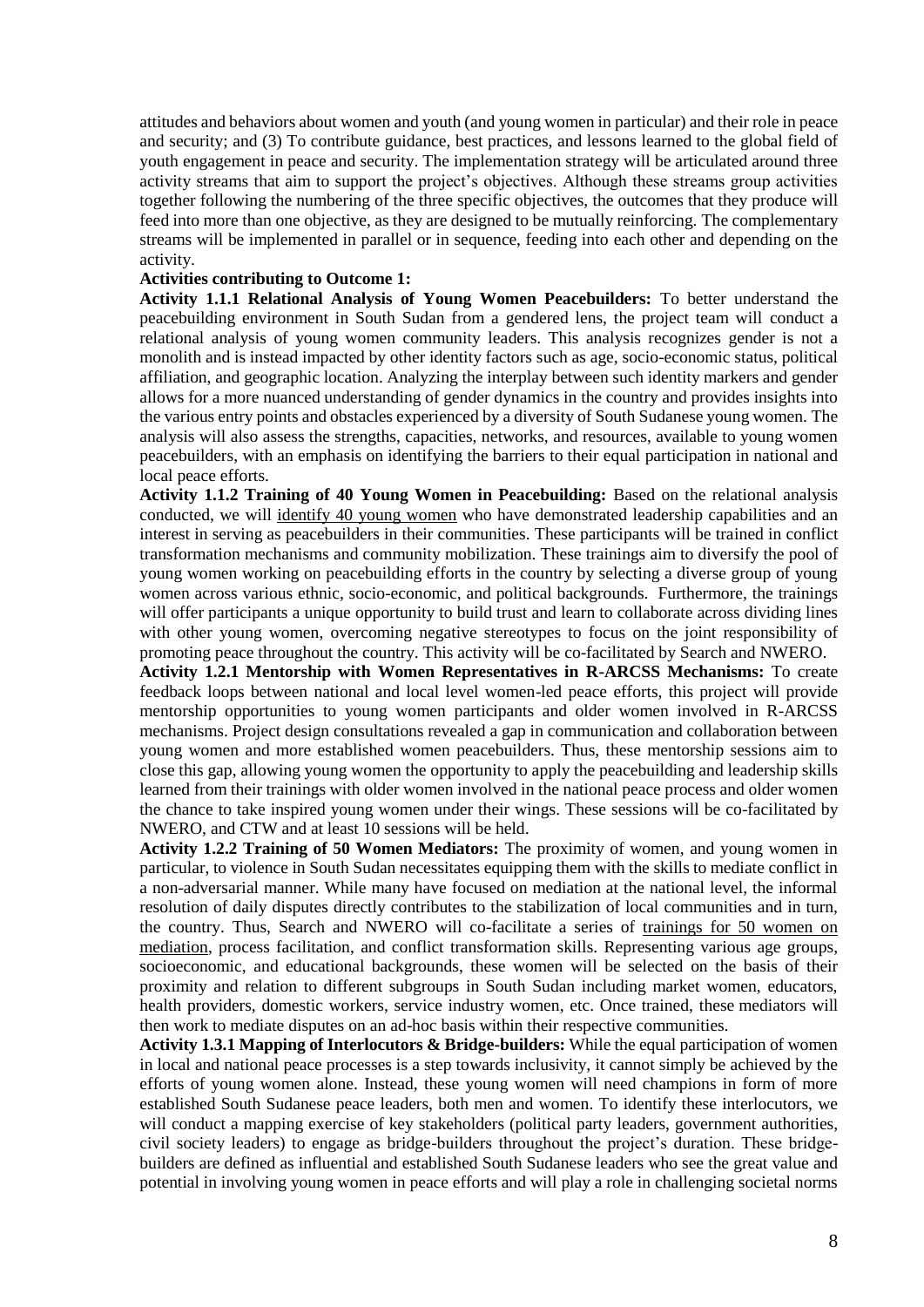that limit their equal participation. Using their credibility, these bridge-builders will work to expand the networks of young women peacebuilders, connecting them with various CSOs and government representatives and advocating on their behalf.

**Activity 1.3.2 Intergenerational CSO Forums:** To further allow the young women trained in this project to practice skills acquired from project trainings, particularly around constructively advocating on gender-specific issues, the project team will conduct 5 CSO forums. Design consultations with youth and women-led CSOs revealed divisions between CSOs on the basis of age and gender (adding to political and ethnic-based divisions). In the case of age, many CSOs with younger leadership, and young women leadership in particular, reported dissatisfaction with their level of meaningful involvement in broader civil society efforts. This serves to diminish the collective power of CSOs and posits women's organizations against one another. Thus, the CSO forums aim to bridge this gap, bringing together a diverse group of CSOs, including youth-led and women-led organizations, including national-level platforms that are perceived to be in competition with each other. These forums will allow a diverse range of CSOs to network with one another to coordinate their local peace efforts and national advocacy strategies and plan their actions collectively.

**Activity 1.3.3. Information Sessions on R-ARCSS Progress:** Having strengthened the capacities of young women leaders, as well as their networks for coordinated advocacy, the project will then offer them opportunities to directly contribute to peace efforts. In this activity, select trained participants, supported by project staff, will inform local communities on the status of the R-ARCSS. These information sessions will be an opportunity for trained participants to practice their facilitation skills while disseminating top-level peace process progress to a range of community members. In total, 4 information sessions will be conducted, each targeting a different stakeholder group including local academics, traditional elders, informal community groups, and adolescent students.

**Activity 1.3.4 Advocacy Visits to R-ARCSS & Corresponding Mechanisms' Representatives:** After refining their non-adversarial advocacy and effective communication skills in previous activities, select young women participants will meet with representatives of the R-ARCSS mechanisms to advocate for the increased participation of young women in national peace efforts. Participants will bring the recommendations raised from the CSO forums and R-ARCSS symposiums to present to representatives, injecting local perspectives into the national-level conversations.

### **Activities contributing to Outcome 2:**

**Activity 2.1.1 Radio Programming:** Radio programming can take the discussions held among a few hundred people and share the ideas, learnings, and continued conversation with an audience of millions. To highlight the contributions of women and youth to peacebuilding in the country and challenge negative stereotypes which inhibit the equal participation of young women in peacebuilding efforts, we will produce 100 talk show-style radio programs. The specific format will vary, with some live and some pre-recorded programs depending on the topic and context. Participants will be at the helm of the programs, suggesting themes, participating in interviews, and providing feedback. Key stakeholders and policymakers will be periodically invited to take part in the radio shows to create a culture of dialogue and collaboration and transform mindsets and stereotypes about youth and women's participation in local and national peace and security. The programs will build on AnaTaban's existing Hagana Radio, which advocates for youth to take ownership of peace in the country. The program is in its third year and this iteration's theme is *"Peace is Here, What Next?"* All radio programs will be broadcast nationally via CRN's radio members as well as other stations.

**Activity 2.1.2** *Sergeant Esther***:** Leveraging our established popular platform, Search will continue the production of our radio drama *Sergeant Esther.* The program uses a female protagonist to spark conversations around women's empowerment, protection issues, interethnic conflict, and peaceful resolution of personal conflicts. By placing a woman as the central character, the drama highlights positive role models of active and engaged women, while also highlighting some of their particular interests and realities. A total of 25 episodes will be produced and broadcast nationally through CRN, Eye Radio, and other stations.

**Activity 2.1.3 Profiles of New Peace Leaders:** Given South Sudan's tumultuous history, most young people have no reference point for a peaceful and stable existence; yet, a new generation of young peacebuilders is steadily emerging. This activity will identify and profile 20 new young peacebuilders through various arts-based approaches such as vox pops, murals, songs, and poetry. AnaTaban and CTW will lead this activity, using their extensive youth networks to identify participants and selecting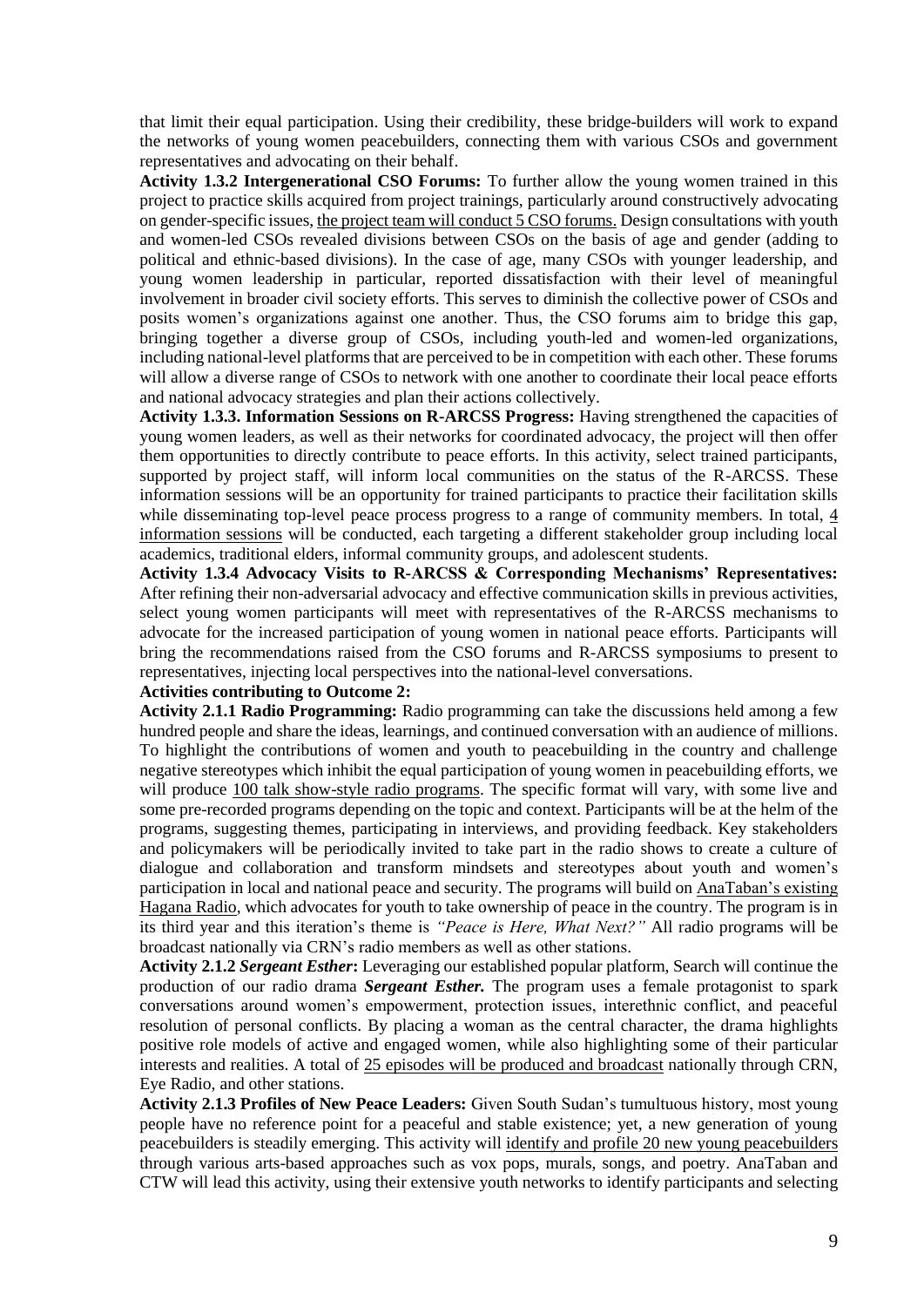the most relevant and engaging mediums to profile their stories. Profiles will be shared through radio programming and social media to reach a national audience.

**Activity 2.2.1 Young Women-led Mediation and Peacebuilding Initiatives:** To further reinforce the positive role young women can play in local and national peace efforts, the project will support trained participants as they lead grassroots peacebuilding initiatives in their communities. These initiatives may take the form of ad-hoc mediation sessions in which trained young women mediators work with aggrieved parties in their community to address and resolve a conflict in a nonviolent manner or lead a peace initiative to address a conflict raised in previous activities such as the CSO Forums. The design and implementation of peacebuilding initiatives will be facilitated by the participants to ensure initiatives respond to the specific needs and contexts of a given community. Selected initiatives will be designed to effectively strengthen the role of young women in national and local peace efforts, while fostering collaboration and self-agency amongst participants. In total, 30 young women-led mediation and peacebuilding initiatives will be supported.

**Activity 2.2.2 Rural Outreach** While a majority of national attention has focused primarily on Juba for the implementation of the R-ARCSS, in order for peace to truly hold in the country citizens outside of the capital must be engaged as well. Therefore, to engage people beyond Juba in understanding and appreciating the importance of inclusion and young women's participation in peace processes, partner organizations will leverage their existing networks and operational capacity in three towns in different parts of the country, namely Bor, Aweil, and Torit. Led by AnaTaban, CTW, and NWERO, respectively, these outreach activities will take various forms depending on the partner's expertise including spoken word performances, participatory theater, and dialogues. These outreach activities will not only aim to include more rural communities in national-level peace conversations but also shift attitudes within communities to encourage the participation of young women in local dispute resolution and decision-making positions.

**Activity 2.2.3 Peace Festivals:** To engage the entire community around values of inclusivity, equal participation, peace, and gender equality, we will organize 2 peace festivals. The festivals will highlight the increasing cooperation and collaboration between inter-generational and mixed-gender groups as a result of project activities. Through cultural activities such as dance, music, and poetry, the festivals will celebrate the participation of youth and women in national and local peace efforts. With a focus on women and youth artists, the festivals will engage a broader community base around gendered topics in a relaxed and entertaining atmosphere. One of the festivals will coincide with AnaTaban's Hagana Festival, South Sudan's biggest arts event. Held on International Women's Day, this particular festival will place an emphasis on young women in peacebuilding with a stage dedicated to young women peacebuilders and showcasing the impact of their efforts.

**Activity 2.2.4 Social Media Campaign**: Social media is a growing communication tool in South Sudan with the potential to promote or undermine the nation's fragile peace. Further, it links citizens resident in the country with an active diaspora community. Recognizing the power of positive narratives, the project will launch a social media campaign highlighting local and national narratives of strength in diversity, peaceful coexistence, positive youth agency, and women role models. Leveraging their extensive social media presence, AnaTaban and CTW will spearhead this campaign on their respective Facebook, WhatsApp, and Twitter pages under the project hashtag #OurCountryOurPeace.

# **Activities contributing to Outcome 3:**

**Activity 3.1.1 Case Study on the Impact of Youth-led Efforts Towards the R-ARCSS:** UN Resolutions 2250 and 2419 make the clearest justification and urge member states to consider ways to increase inclusive representation of youth, male and female, in decision-making at all levels, including mechanisms for them to participate meaningfully in peace processes. To support this objective, we will conduct a case study analyzing the impact of youth-led efforts to influence the R-ARCSS. Using a framework developed during Search's participation in the UN's First International Symposium on Youth Participation in Peace Processes, we will assess how young people influenced the peace process "in the room, around the room, and outside the room." The purpose of this case study is to contribute towards global learning around the context-specific nature and impact of youth-led efforts to influence peace processes.

**Activity 3.1.2** *"What Works"* **Podcast:** As Search is an open-source organization with a commitment to transparency and advancing learning, Search will share project and case study findings through a variety of professional networks, including our *"What Works"* **Podcast**. This episode will focus on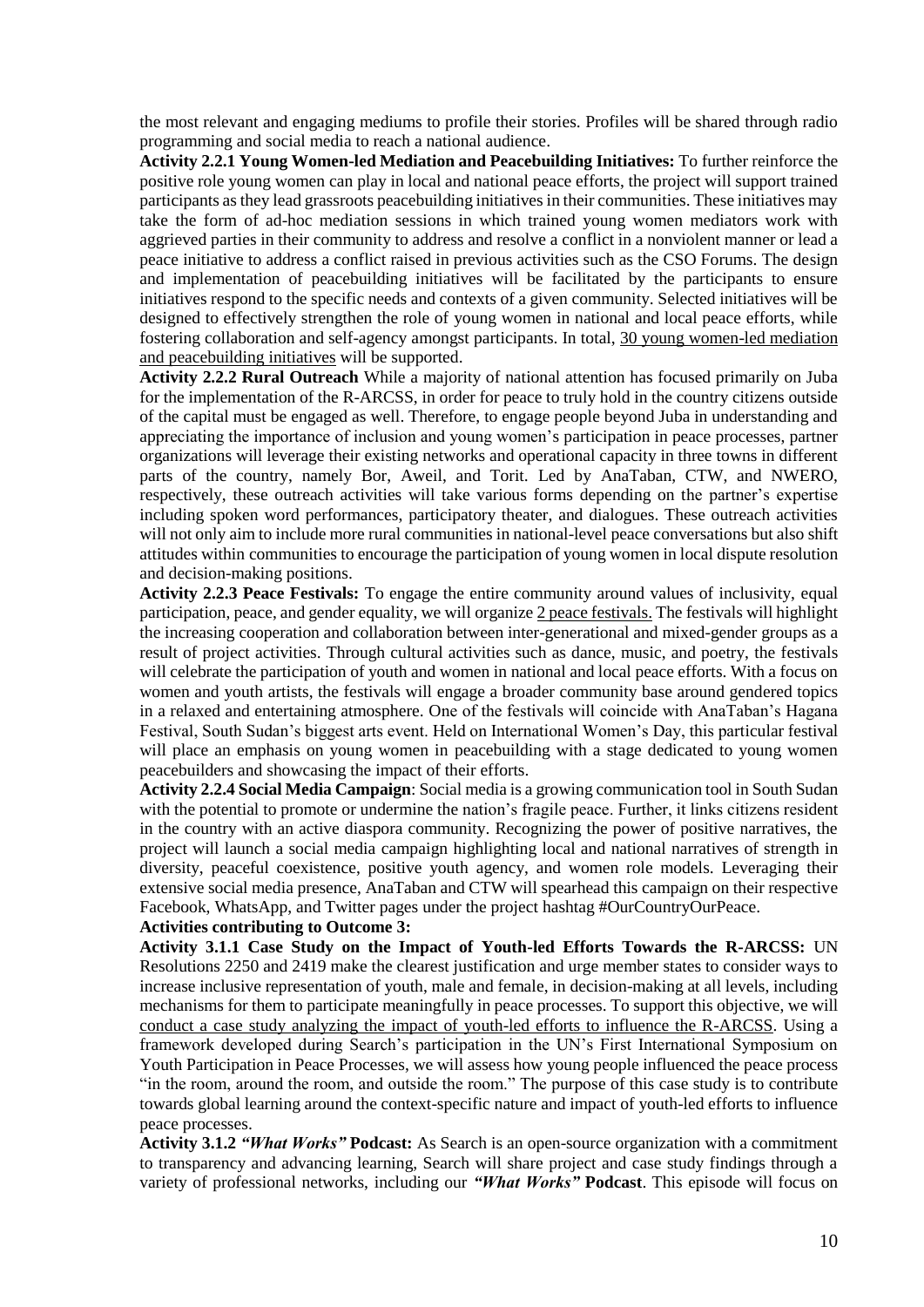South Sudanese youth and women's efforts in influencing the national peace process and will contribute to our commitment to improving worldwide approaches to increasing inclusive representation of youth and women in all levels of decision-making spaces.

**Activity 3.2.1 Policy Briefs:** To further facilitate the dissemination of the case study findings, Search will develop 2 policy briefs to be shared strategically with national and international stakeholders. They will be distributed to key South Sudanese policy-makers, national and local practitioners, the donor community, as well as published on Search's and partners' websites.

**Activity 3.2.2 Good Practice Guidance Material for Peace Mediators:** From partner consultations, project results, and case study findings, Search will develop an overall guidance document that will outline for mediators, technical experts, and international practitioners why and in what ways young people, and young women, in particular, can better shape and influence peace processes. The document will highlight both effective and ineffective approaches to youth participation in peace processes, including "in the room, around the room, and outside the room" approaches.

b. Provide a **project-level** '**theory of change'** – i.e. explain the type of change envisaged by the project and how do you expect the project interventions to lead to results and why have these interventions been selected. What are the assumptions that the theory is based on?

The theory of change underpinning the logic of this project is that *if* a diversity of young women have skills and opportunities to actively contribute to peacebuilding at the national and local levels, collaborating across gender and generational-based divides, and *if* young women's positive contributions are acknowledged, accepted, and celebrated by the community-at-large, *then* young women will play a greater role in advancing the underlying peacebuilding principles of the R-ARCSS, solidifying their vested interest in upholding the peace agreement *because* they will have a greater sense of ownership of the peace process.

To achieve this, several assumptions about the context and impact of women's roles in peacebuilding underpin the theories of this project. First, the project assumes that young women and men and community leaders will be motivated to participate in this project and will remain actively engaged throughout, as well as committed to the overall objective of this project. Based on our extensive preparatory consultations with a diverse group of community stakeholders, there has a been a joint consensus on the need for increased participation of young women in local and national peace efforts. Therefore, we believe this assumption to be reasonable as partner organizations and communities alike have actively voiced their support. Second, we assume that increased acknowledgement of women's positive contributions to peace and access to platforms for dialogue and action will lead to improved relations among and between women peacebuilders and the broader community. Improved relations between senior and younger women-led peacebuilders will increase their collective power and positive narratives of young women's contributions will work to overcome stereotypes that young women lack agency, therefore we believe this assumption to be true. Third, we assume that the project team will be able to identify key government and R-ARCSS actors who will champion the objectives of this project. Through thorough government consultations during the project start-up phase and leveraging our collective in-country networks, we believe that will be able to effectively identify and engage select national-level stakeholders necessary for the success of the project.

c. **Project result framework**, outlining all project outcomes, outputs, activities with indicators of progress, baselines and targets (must be gender- and age- sensitive). Use **Annex B**; no need to provide additional narrative here.

d. **Project targeting and sequencing strategy** – provide justification for geographic zones, criteria for beneficiary selection, expected number and type of beneficiaries and justification, timing among various activities, any measures to ensure coherence and connection between outcomes, and any other information on implementation approach (must be gender- and age-sensitive). No need to repeat all outputs and activities from the Result Framework.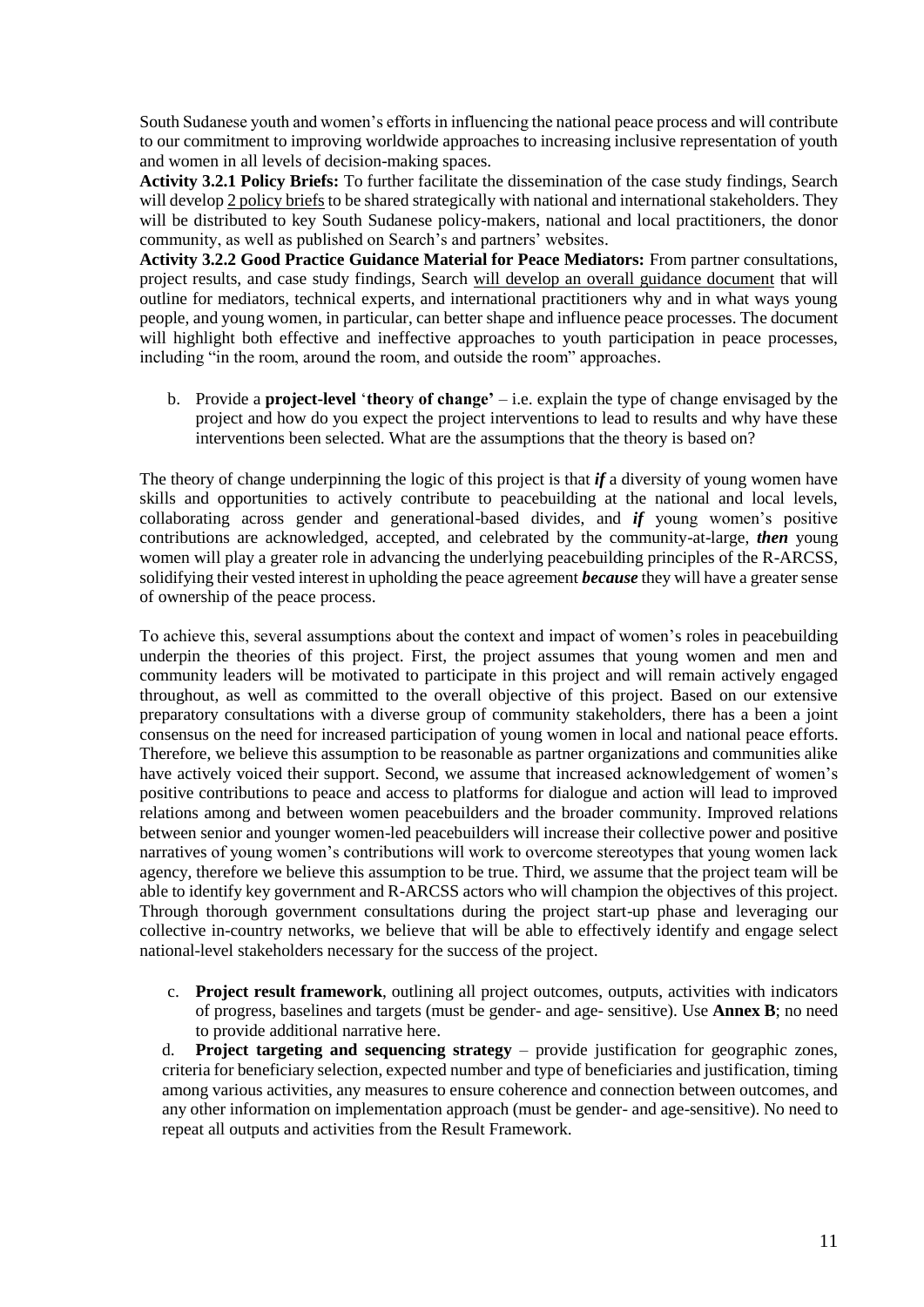The target areas of this project are Juba and its surrounding areas (and the surrounding areas (Gumbo, Gureyi, Lologo, Mangateen). Additionally, Juba will serve as a pilot location for project activities to assess the impact of women's increased participation among more liberal urban groups before introducing activities in conservative rural areas. At the same time, the foundation for extension of these efforts will be established by the outreach activities in Bor, Aweil and Torit as well as through the national level radio programming and social media campaign. **The primary beneficiaries of this project are 100 young women (ages 18-35)** from a variety of different backgrounds ranging from activists, influencers, politicians, young professionals, students, IDPs, widows, and young mothers. These beneficiaries will be selected through the relational analysis exercise. To maximize impact and achieve long-term transformation at the both the national and local level, **secondary project beneficiaries will include at least 40 CSOs, youth-led and women-led organizations, community and traditional leaders, government authorities, and R-ARCSS representatives**. By mobilizing them throughout the implementation and engaging them around concrete initiatives, the project will not only catalyze their roles as champions of women's equal participation but will also facilitate young women participants' access to key networks and decision-making bodies**. Final beneficiaries for the project will include approximately 300,000 members of the community-at-large**, with an emphasis on women and girls, who will benefit from an environment more conducive to women's participation, with greater awareness of the possibility and power of their constructive involvement in local and national actions. These beneficiaries will be reached through the national radio programming and the social media campaign.

# **III. Project management and coordination (4 pages max)**

a. **Recipient organizations and implementing partners** – list direct recipient organizations and their implementing partners (international and local), specifying the Convening Organization, which will coordinate the project, and providing a brief justification for the choices, based on mandate, experience, local know-how and existing capacity. Also fill out the table below for each recipient organization:

| Agency         | <b>Total</b> | <b>Key sources of budget</b> | Location of   | No.<br>οf      | <b>Highlight</b><br>any |
|----------------|--------------|------------------------------|---------------|----------------|-------------------------|
|                | budget       | (which donors etc)           | in-country    | existing       | existing<br>expert      |
|                | (2018)       |                              | offices       | staff          | staff                   |
| Search<br>for  | <b>USD</b>   | USG's<br>INL,<br>Global      | Juba          | 8              | Program                 |
| Common Ground  | \$1,714,257  | Affairs<br>Canada's          |               |                | Manager,                |
|                |              | <b>PSOP</b>                  |               |                | Program                 |
|                |              |                              |               |                | Coordinator,            |
|                |              |                              |               |                | Radio Producer,         |
|                |              |                              |               |                | M&E Officer             |
| AnaTaban       | <b>USD</b>   | NPA,                         | Bor,<br>Juba, | 10             | Program                 |
|                | \$354,017    | USAID, VISTAS                | Yei,          |                | Manager,<br>Artist      |
|                |              |                              | Yambio        |                | Coordinator,            |
|                |              |                              |               |                | Finance Officer         |
| Crown<br>the   | <b>USD</b>   | NPA,<br>UNFPA,               | Juba          | $\overline{7}$ | Executive               |
| Woman          | \$225,695    | Canadian<br>Embassy,         |               |                | Team<br>Director,       |
|                |              | Match<br>The                 |               |                | Leader,<br>Finance      |
|                |              | International Women's        |               |                | Officer                 |
|                |              | Fund                         |               |                |                         |
| National       | <b>USD</b>   | Democracy                    | Juba          | 6              | Project                 |
| Women's        | \$314,250    | International, USAID,        |               |                | Coordinator,            |
| Empowerment &  |              | UNMISS,<br>Japanese          |               |                | M&E Specialist,         |
| Rehabilitation |              | Canadian<br>Embassy,         |               |                | Project                 |
| <b>Network</b> |              | Embassy                      |               |                | Facilitators,           |
|                |              |                              |               |                | Finance Officer         |
| Eye Radio      | <b>USD</b>   | USAID, World Vision,         | Juba          | 36             | Senior Broadcast        |
|                | \$1,200,000  | Oxfam, UNDP                  |               |                | Journalist.             |
|                |              |                              |               |                | <b>Broadcast</b>        |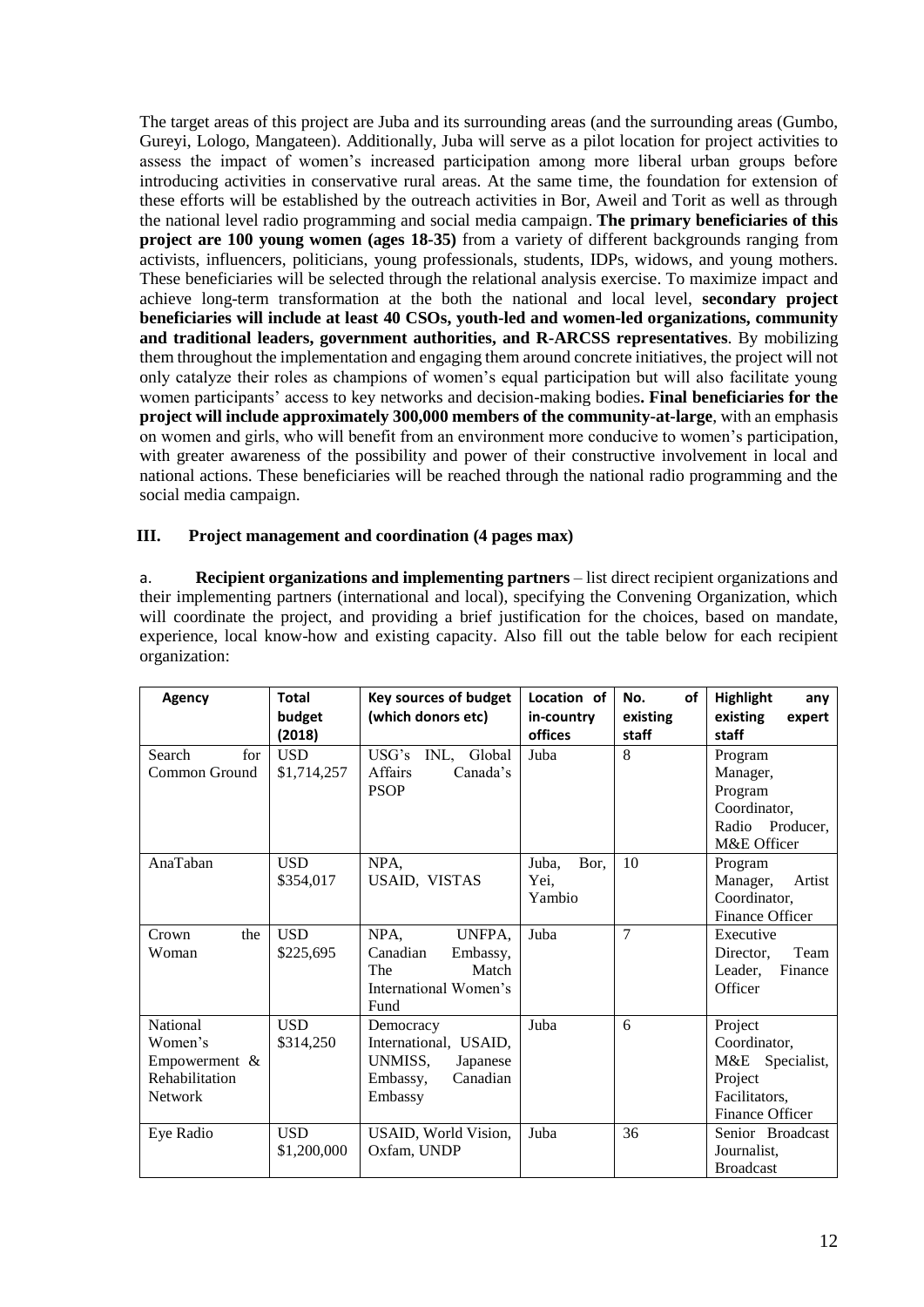|                |       |            |          |            |                |                    | Technician, M&E<br>Officer |
|----------------|-------|------------|----------|------------|----------------|--------------------|----------------------------|
| Catholic       | Radio | <b>USD</b> | BBCMA,   | Internews, | Wau,<br>Juba,  | 100                | Project<br>Director,       |
| <b>Network</b> |       | \$400,000  | CTP, NPA |            | Malakal,       | <i>(including)</i> | Officer, Financial         |
|                |       |            |          |            | Rumbek,        | member<br>in       | Administrator              |
|                |       |            |          |            | Yei.<br>Torit, | stations)          |                            |
|                |       |            |          |            | Yambio,        |                    |                            |
|                |       |            |          |            | Toni           |                    |                            |

b. **Project management and coordination** – present the project implementation team, including positions and roles and explanation of which positions are to be funded by the project (to which percentage). Explain project coordination and oversight arrangements and ensure link with PBF Secretariat if it exists. Fill out project implementation readiness checklist in **Annex C** and attach key staff TORs.

The Project Management Team (PMT) will be ultimately accountable for ensuring effective and efficient implementation. Its primary functions include coordination and management of the project implementation and being sensitive to internal regular monitoring results to introduce timely corrections. The PMT is also responsible for quality control, reporting, finance and procurement, and communications in accordance with the UN procedures and national standards. The PMT is comprised of: Search South Sudan Country Manager (40%), Program Manager (30%), Project Coordinator (100%) and Finance Manager (30%), and the five partner organizations' senior leadership (Program Director, Station Manager, etc). This team will then manage their respective staff by organization, including Project Officers and Finance Officers. In addition, Search's East Africa Regional Team will provide on-the-job project management mentoring and will backstop the project team in terms of the strategic oversight, grant management, financial management, project compliance, and reporting. Technical assistance will be provided by Search's Children & Youth division, including the Director and Program Manager. The project team will involve the UNPBF Secretariat to the extent possible for advice and recommendation, synergy with other UN-funded projects in the country (UNMISS, UNICEF, IOM, UNDP, UNFPA) and cross-learning.

c. **Risk management** – assess the level of risk for project success (low, medium and high) and provide a list of major project specific risks and how they will be managed, including the approach to updating risks and making project adjustments. Include any Do No Harm issues and project mitigation.

As a leading conflict transformation and peacebuilding organization, Search prioritizes conflict sensitivity and the principle of *"do no harm"* in all of its projects. Through in-depth and regular analysis of local dynamics, including through conflict scans, we ensure that all of our activities go beyond simply avoiding harm, but actively seek to "do more good" for target communities. This is particularly critical in the sensitive South Sudanese context when peace is currently held up by a fragile peace agreement. Throughout the implementation, monitoring, and evaluation periods of the project, the project team will convene and closely assess the intended and unintended effects of interventions from their different contextual perspectives, taking a number of critical steps to mitigate risks facing staff and partners, and ensuring that the project has a positive impact on community security: (1) we will remain flexible to adapt project activities in response to security concerns, in regular communication and agreement with UNPBF-SSD; (2) local authorities and community leaders will be consulted before activities and all proper permissions sought to secure their buy-in prior to implementation; (3) we will use a gradual approach to community entry and scaling up of activities, building trust and capacity through trainings and consultations before bringing beneficiary groups together. A full risk matrix will be developed at the beginning of the project, but given the nature of the work, we are laying out here some of the illustrative assumptions and risks (physical, political, economic and social) that we anticipate may affect the implementation.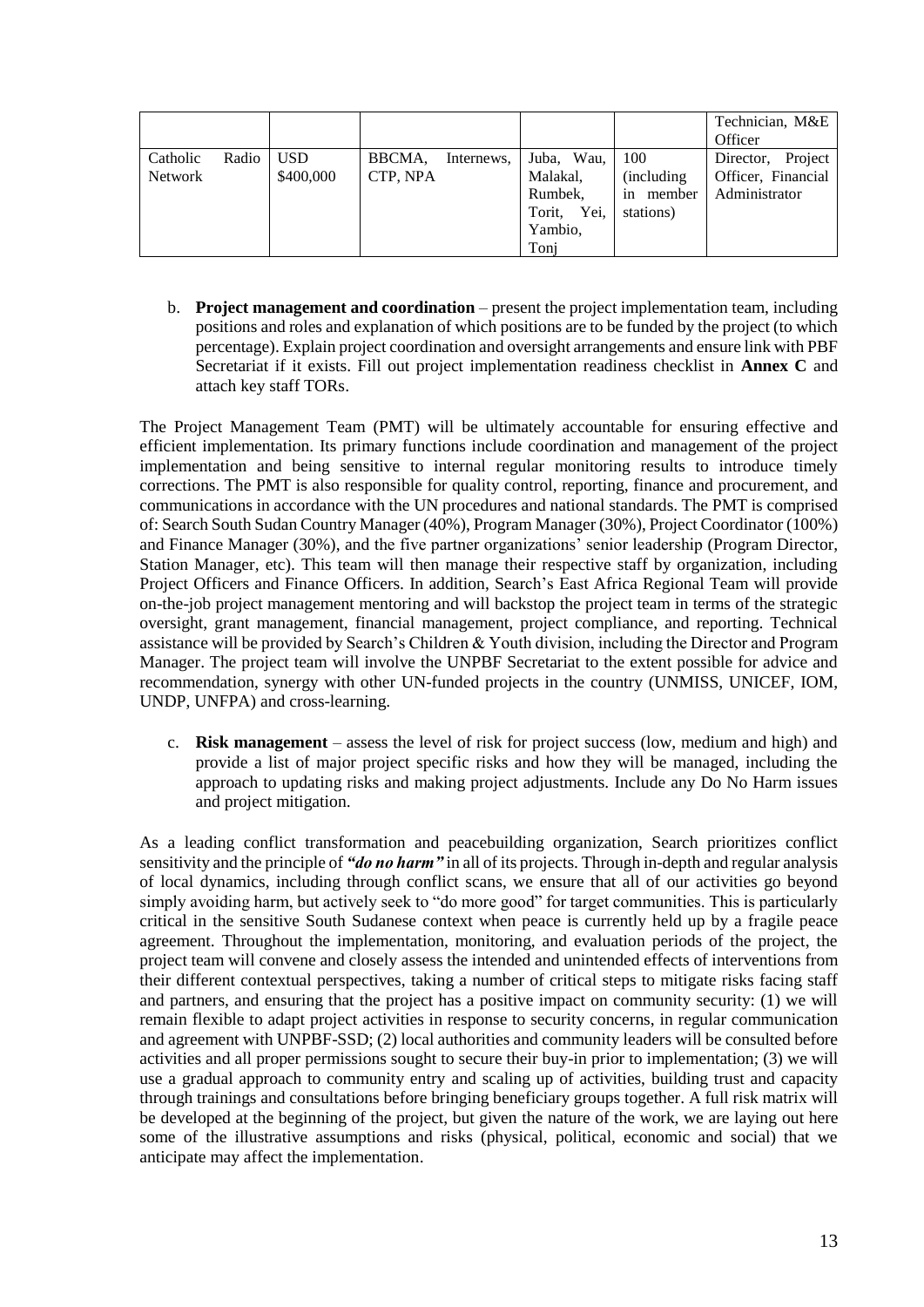| <b>Risk</b>                                                                                                                                                                             | <b>Level</b> | <b>Contingency Plan</b>                                                                                                                                                                                                                                                                                                                                                                                                                                                                                                                                                                                                               |
|-----------------------------------------------------------------------------------------------------------------------------------------------------------------------------------------|--------------|---------------------------------------------------------------------------------------------------------------------------------------------------------------------------------------------------------------------------------------------------------------------------------------------------------------------------------------------------------------------------------------------------------------------------------------------------------------------------------------------------------------------------------------------------------------------------------------------------------------------------------------|
| The peace agreement does not<br>hold and the security situation<br>deteriorates                                                                                                         | Medium       | The consortium team will closely monitor the operating<br>environment and decide on any adjustments to programming<br>and operations to avoid activity locations that may expose staff<br>or participants to physical risk. Should a major scale-up of<br>violence occur, we remain flexible to relocate activities to safe<br>communities as appropriate, or temporarily suspend activities<br>until safety can be reasonably assured, in agreement with the<br>UN.                                                                                                                                                                  |
| might<br>Some<br>be<br>women<br>uncomfortable to engage<br>on<br>issues related to peacebuilding<br>and their participation in front of<br>men/other members<br>of<br>the<br>community. | Medium       | This project will organize women-only trainings and networks<br>that will build their confidence to actively participate in<br>subsequent advocacy and outreach activities. Additionally, in<br>mixed-sex activities (such as CSO forums or R-ARCSS<br>symposiums) we will build in safeguards like collaboratively<br>developed ground rules and careful facilitation to manage power<br>dynamics and ensure that women (and other marginalized<br>groups) feel confident to raise their voices too.                                                                                                                                 |
| Project<br>activities (particularly<br>around<br>women's<br>equal<br>participation in peace processes)<br>tensions<br>exacerbate<br>between<br>communities.                             | Medium       | Search leverages its Common Ground Methodology (outlined<br>in other sections), which allows us to bring together diverse<br>groups of people and groups, including those that have differing<br>power and social dynamics, such as men and women. Our expert<br>staff for the project will adopt a conflict-sensitive approach to<br>engaging diverse stakeholders in a way that is constructive and<br>does not exacerbate tensions and offer training in the approach<br>to all the partner staff. Ongoing M&E will assess these<br>considerations and we will adjust our strategies accordingly and<br>if needed.                 |
| Lack of interest or availability on<br>of<br>government<br>the<br>part<br><b>R-ARCSS</b><br>authorities<br>and<br>representatives to<br>engage in<br>project activities.                | Medium       | We will encourage buy-in for the participation of government<br>authorities by providing opportunities for visibility among<br>communities and their peers, leveraging radio programming,<br>symposiums, and the social media campaign. Search and<br>partners will regularly follow up with authorities to ensure that<br>they remain committed to the project's objectives and to<br>participating in project activities. As the tangible results of<br>activities led by young women become evident, this will also<br>provide incentives for government stakeholders to continue to<br>support their efforts within this project. |

d. **Monitoring and evaluation** – What will be the M&E approach for the project, including M&E expertise in the project team and main means and timing of collecting data? Include a breakdown of M&E budget that the project is putting aside, including for collection of baseline and end line data for indicators and for an independent evaluation, and an approximate M&E timeline. Ensure at least 5-7% of the project budget is set aside for M&E activities, including sufficient funds for a quality independent evaluation.

As the lead organization, Search's approach to M&E is grounded in the guiding principles of our work: participatory; culturally sensitive and conflict-sensitive; committed to building capacity; rooted in local knowledge; adaptable to changing contexts; and committed to the principle of "do no harm". Search's M&E standards are guided by the DM&E Protocols, which set minimum requirements for Search programming for every step of the project cycle, from the start up to the close out phases, including support, reflection, and lessons learned. Nearly 6 percent of the project budget (\$78,000) has been set aside for M&E activities. We will work with partner staff throughout our M&E efforts, ensuring that everyone learns and gains new M&E skills and approaches through the collaboration.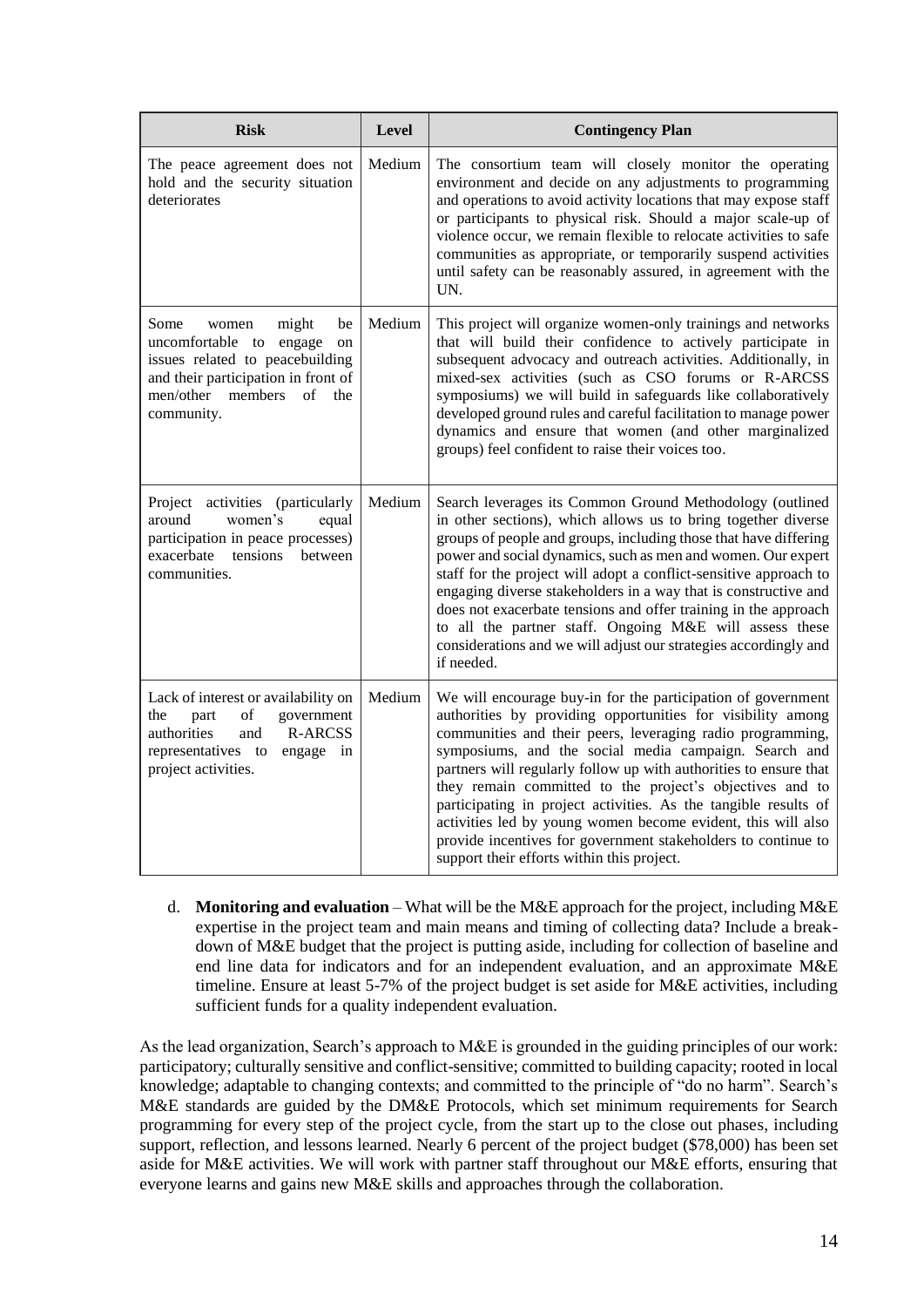Through our rigorous M&E processes, which includes a **baseline assessment and relational analysis**, **ongoing monitoring**, a **case study**, and **a final evaluation**, we intend to understand the context and make sure that our program speaks to the expected changes and results, including collected data on best practices and lessons learned. Findings will be validated at the local and national-level and captured in the policy briefs and good guidance document that will be produced as part of this project.

A robust monitoring system will be developed by Search's DM&E Officer and the Regional DM&E Specialist. It will be reviewed by the project team to ensure feasibility and collective understanding. The monitoring system will ensure that output and activity-based outcomes are captured regularly through standardized data collection tools such as attendance lists, activity reports, pre- and post-test forms that will feed into subsequent activities. The data will be aggregated and shared with the East Africa Regional Team, who will be responsible for writing reports to UNPBF. The DM&E team will run data quality assurance to address the fundamental challenges of data quality, such as doublecounting and overlaps in number of participants for activity reporting, or lack of coherence in the way output- level data are collected, analyzed and reported. All activity deliverables will be monitored regularly and recorded to ensure they are integrated into project management and generate good practices and lessons learned to adapt to necessary changes.

At the end of the project, a **final evaluation** will be conducted to map out key findings from the project. The evaluation will be conducted using mixed methods of qualitative and quantitative data collection tools. It will aim to assess the impact of the project, lessons learned, and to draw recommendations that can inform other Search programming and stakeholders engaged in strengthening youth and women's participation in local and national peace efforts.

To measure the project's results on the project participants, we will ensure to disaggregate the data collected based on sex, location, age and where possible, disaggregated by stakeholder group as well. While collecting anecdotal evidence, we will seek to include a diversity of voices among the young women populations targeted by this project, amplifying their voices and echoing the impact that the project has had on them. Particular attention will be paid to DNH and inclusiveness in data collection.

**Roles and responsibilities**: Search's locally-based DM&E Officer will be responsible for leading the project's monitoring and evaluation efforts, in collaboration with project staff from all six organizations. He will be supported with technical assistance in methodology, analysis and reporting by the East Africa Regional DM&E Specialist.

e. **Project exit strategy/ sustainability** – Briefly explain the project's exit strategy to ensure that the project can be wrapped up at the end of the project duration, either through sustainability measures, agreements with other donors for follow-up funding or end of activities which do not need further support. If support from other donors is expected, explain what the project will do concretely and proactively to try to ensure this support from the start. If relevant, what are project links to any existing platforms or partnerships?

A key component of this project is **sustainability**. The methodology and approach have been designed through a collaborative process including Search's South Sudan, East Africa and Children & Youth teams, alongside our project partners. This collaborative group participated in a rigorous design process to outline the approach, strategy, and M&E processes, including through group collaboration and oneon-one consultations between Search and each partner organization to further cultivate their expertise, recommendations, and roles for the project. The monitoring and evaluation plan, including the Project Coordination Team meetings, ongoing monitoring and evaluation throughout the project, and the reflection workshops, will provide further space for sustainability planning.

Particularly, the project not only allows trained young women participants to lead the project but embeds varying levels of mentorship and support among and between the women participants,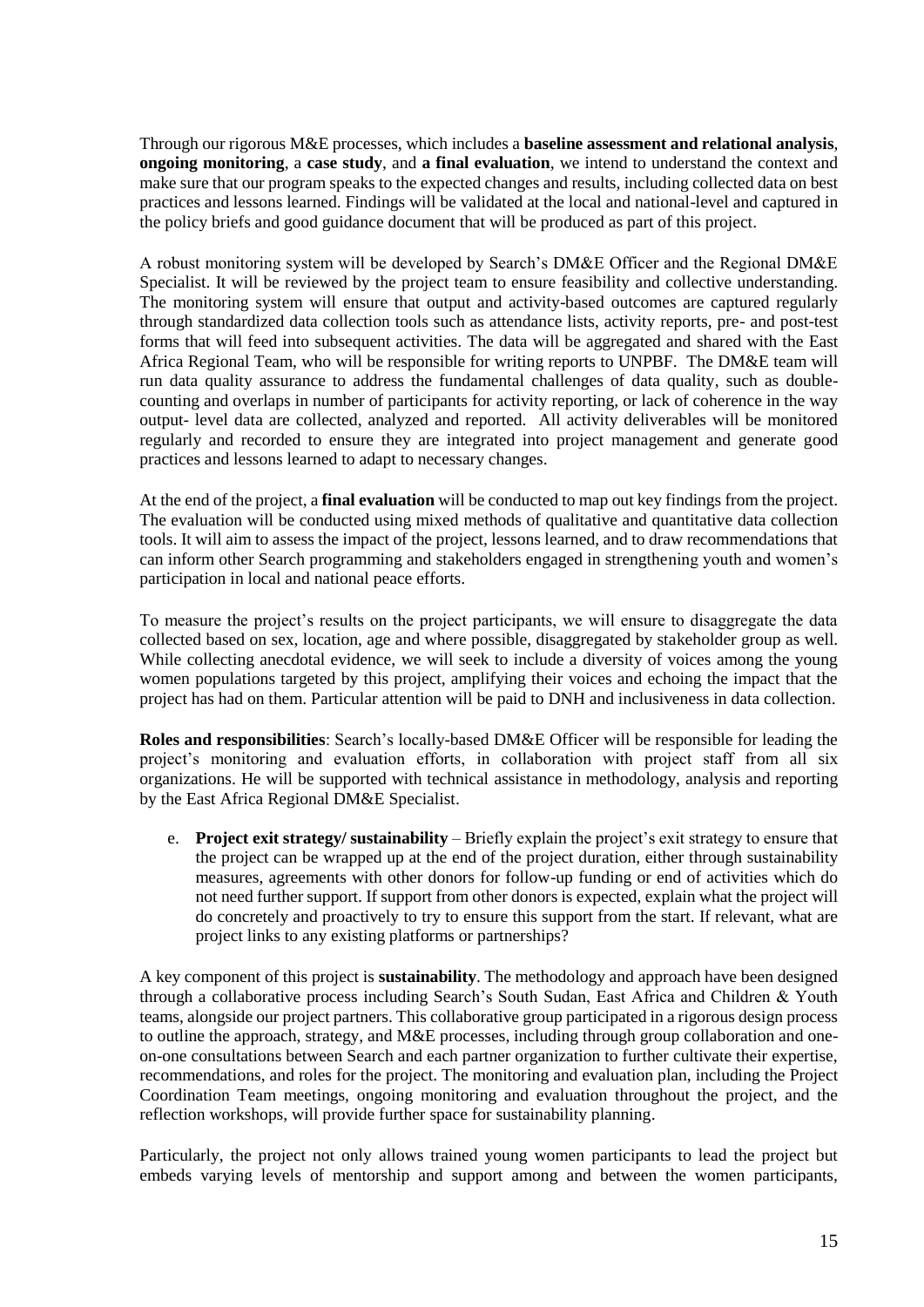promoting mentoring, inter-generational collaboration and learning as well as fostering relationship building that can be leveraged beyond the lifecycle of the project. The endurance of the proposed project will be furthered by the additional focus on improving communication channels between young women beneficiaries, CSOs, and government and R-ARCSS representatives, creating greater connectivity between top-down and bottom-up approaches to building peace in South Sudan. Furthermore, radio programming will disseminate key information and messages, provide opportunities for engagement, and reach a larger group of the South Sudanese population, ensuring that the ideas, information, and messages of this project reach a critical mass, ultimately encouraging greater demand for and action towards similar goals of this project. This project is also led in partnership with NWERO, AnaTaban, CTW, CRN, and Eye Radio, all of which are local CSOs. This project will enable them to both build on their existing work as well as cultivate new inroads, relationships, and experience to replicate and build on this project. Through engagement with local partners throughout the delivery of this project, the project will increase partners' management skills, expand credibility with local and international donors, and increase opportunities to access funding streams to continue working on activities that further the project's objectives beyond the project's end.

# **IV. Project budget**

If helpful, provide any additional information on projects costs, highlighting any specific choices that have underpinned the budget preparation, especially for personnel, travel or other indirect project support, to demonstrate value for money for the project. Proposed budget for all projects must include funds for independent evaluation. Proposed budget for projects involving non-UN direct recipients must include funds for independent audit.

State clearly in how many tranches the budget will be provided and what conditions will underpin the release of a second or any subsequent tranche. Standard approach is two tranches for UN recipients and three tranches for non-UN recipients with the second tranche being released upon demonstration by the project (by the Coordinating Agency on behalf of the project and through the Resident Coordinator's Office or PBF Secretariat) that the first tranche has been expensed or committed to at least 75% between the recipients and upon completion of any regular PBF reports due in the period elapsed. Additional tranches or conditions may be added depending on the project context, implementation capacity, and level of risk.

Fill out two tables in the Excel budget **Annex D**.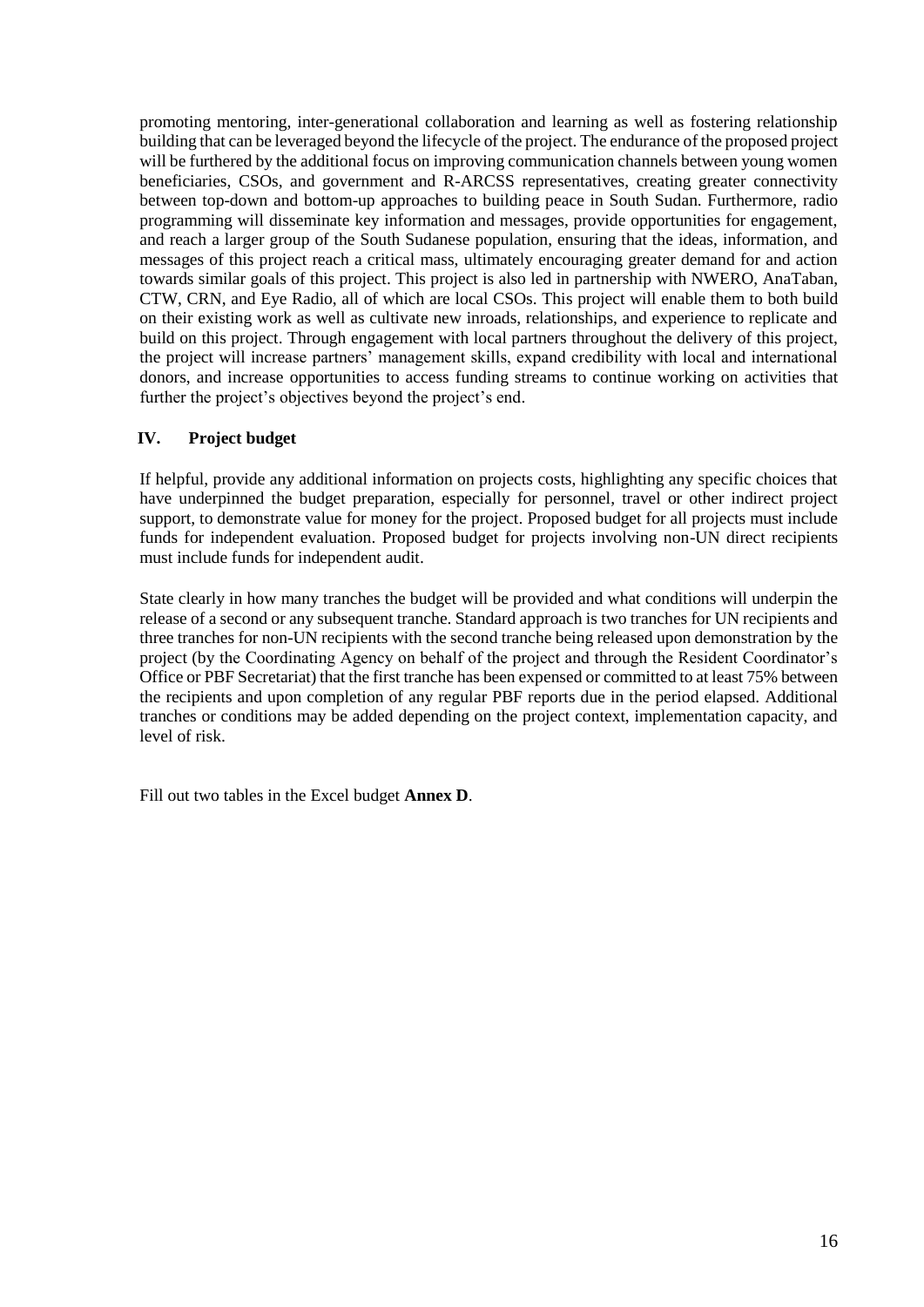# **Annex A.1: Project Administrative arrangements for UN Recipient Organizations**

*(This section uses standard wording – please do not remove)*

The UNDP MPTF Office serves as the Administrative Agent (AA) of the PBF and is responsible for the receipt of donor contributions, the transfer of funds to Recipient UN Organizations, the consolidation of narrative and financial reports and the submission of these to the PBSO and the PBF donors. As the Administrative Agent of the PBF, MPTF Office transfers funds to RUNOS on the basis of the [signed Memorandum of Understanding](http://mptf.undp.org/document/download/10425) between each RUNO and the MPTF Office.

### **AA Functions**

On behalf of the Recipient Organizations, and in accordance with the UNDG-approved "Protocol on the Administrative Agent for Multi Donor Trust Funds and Joint Programmes, and One UN funds" (2008), the MPTF Office as the AA of the PBF will:

- Disburse funds to each of the RUNO in accordance with instructions from the PBSO. The AA will normally make each disbursement within three (3) to five (5) business days after having received instructions from the PBSO along with the relevant Submission form and Project document signed by all participants concerned;
- Consolidate the financial statements (Annual and Final), based on submissions provided to the AA by RUNOS and provide the PBF annual consolidated progress reports to the donors and the PBSO;
- Proceed with the operational and financial closure of the project in the MPTF Office system once the completion is completed by the RUNO. A project will be considered as operationally closed upon submission of a joint final narrative report. In order for the MPTF Office to financially closed a project, each RUNO must refund unspent balance of over 250 USD, indirect cost (GMS) should not exceed 7% and submission of a certified final financial statement by the recipient organizations' headquarters);
- Disburse funds to any RUNO for any costs extension that the PBSO may decide in accordance with the PBF rules & regulations.

### **Accountability, transparency and reporting of the Recipient United Nations Organizations**

Recipient United Nations Organizations will assume full programmatic and financial accountability for the funds disbursed to them by the Administrative Agent. Such funds will be administered by each RUNO in accordance with its own regulations, rules, directives and procedures.

Each RUNO shall establish a separate ledger account for the receipt and administration of the funds disbursed to it by the Administrative Agent from the PBF account. This separate ledger account shall be administered by each RUNO in accordance with its own regulations, rules, directives and procedures, including those relating to interest. The separate ledger account shall be subject exclusively to the internal and external auditing procedures laid down in the financial regulations, rules, directives and procedures applicable to the RUNO.

Each RUNO will provide the Administrative Agent and the PBSO (for narrative reports only) with:

| Type of report                                | Due when | Submitted by                     |
|-----------------------------------------------|----------|----------------------------------|
| Semi-annual project progress report   15 June |          | Convening Agency on behalf of    |
|                                               |          | all implementing organizations   |
|                                               |          | and in consultation with/quality |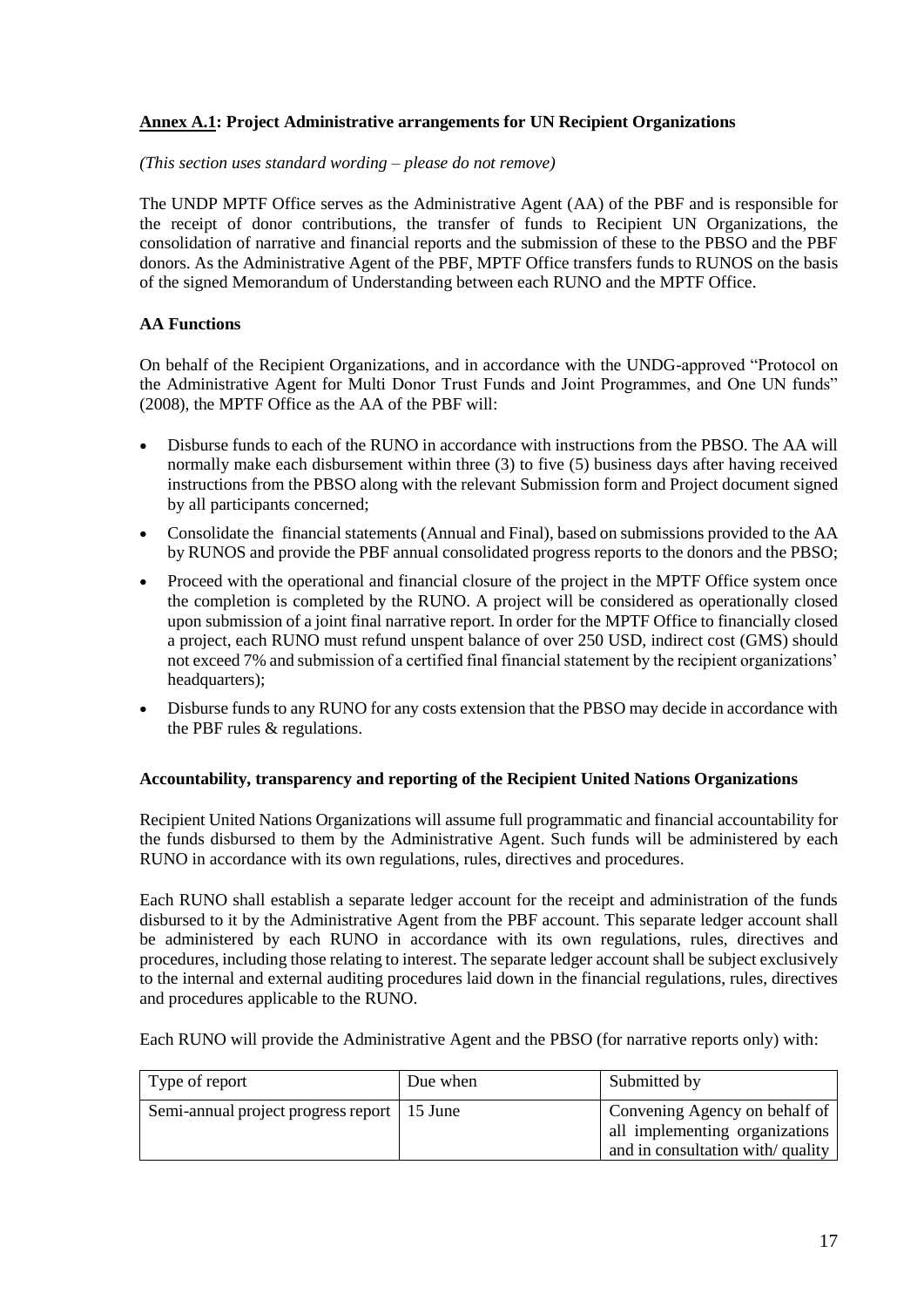|                                                                                                                                                                                           |                                                                                                                                               | assurance by PBF Secretariats,<br>where they exist                                                                                                        |
|-------------------------------------------------------------------------------------------------------------------------------------------------------------------------------------------|-----------------------------------------------------------------------------------------------------------------------------------------------|-----------------------------------------------------------------------------------------------------------------------------------------------------------|
| Annual project progress report                                                                                                                                                            | 15 November                                                                                                                                   | Convening Agency on behalf of<br>all implementing organizations<br>and in consultation with/quality<br>assurance by PBF Secretariats,<br>where they exist |
| End of project report covering<br>entire project duration                                                                                                                                 | Within three months from<br>operational project<br>the<br>closure (it can be submitted<br>instead of an annual report<br>if timing coincides) | Convening Agency on behalf of<br>all implementing organizations<br>and in consultation with/quality<br>assurance by PBF Secretariats,<br>where they exist |
| Annual strategic peacebuilding and<br>progress report (for PRF<br>PBF<br>allocations only), which<br>may<br>contain a request for additional PBF<br>allocation if the context requires it | 1 December                                                                                                                                    | PBF Secretariat on behalf of the<br>PBF Steering Committee, where<br>it exists or Head of UN Country<br>Team where it does not.                           |

Financial reporting and timeline

| <b>Timeline</b> | <b>Event</b>                                                                                          |
|-----------------|-------------------------------------------------------------------------------------------------------|
| 30 April        | Annual reporting $-$ Report <b>Q4 expenses</b> (Jan. to Dec. of previous year)                        |
|                 | Certified final financial report to be provided by 30 June of the calendar year after project closure |

UNEX also opens for voluntary financial reporting for UN recipient organizations the following dates **31 July** Voluntary Q2 expenses (January to June) **31 October** Voluntary Q3 expenses (January to September)

Unspent Balance exceeding USD 250, at the closure of the project would have to been refunded and a notification sent to the MPTF Office, no later than six months (30 June) of the year following the completion of the activities.

# **Ownership of Equipment, Supplies and Other Property**

Ownership of equipment, supplies and other property financed from the PBF shall vest in the RUNO undertaking the activities. Matters relating to the transfer of ownership by the RUNO shall be determined in accordance with its own applicable policies and procedures.

### **Public Disclosure**

The PBSO and Administrative Agent will ensure that operations of the PBF are publicly disclosed on the PBF website (http://unpbf.org) and the Administrative Agent's website [\(http://mptf.undp.org\)](http://mptf.undp.org/).

### **Annex A.2: Project Administrative arrangements for Non-UN Recipient Organizations**

*(This section uses standard wording – please do not remove)*

### **Accountability, transparency and reporting of the Recipient Non-United Nations Organization:**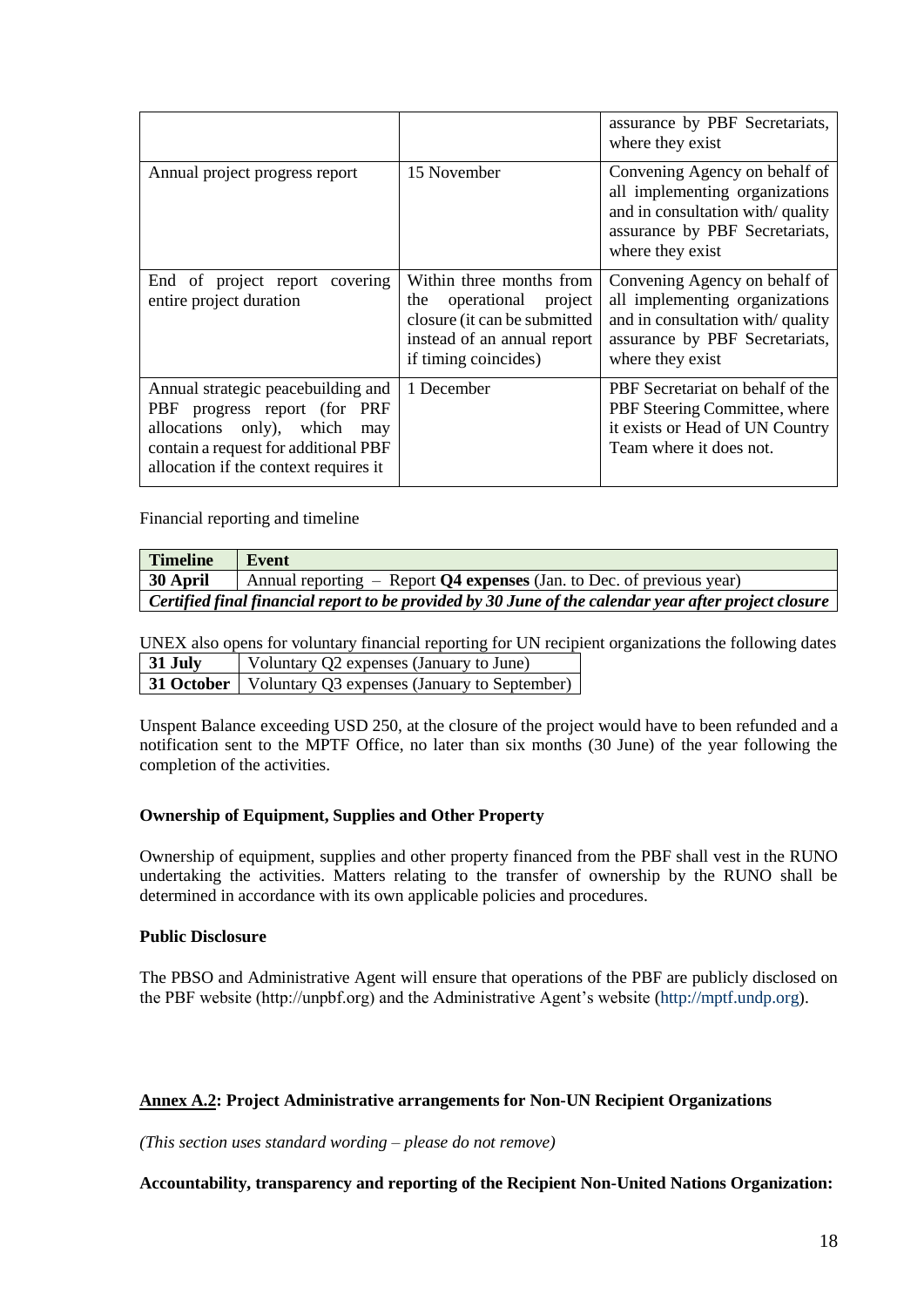The Recipient Non-United Nations Organization will assume full programmatic and financial accountability for the funds disbursed to them by the Administrative Agent. Such funds will be administered by each recipient in accordance with its own regulations, rules, directives and procedures.

The Recipient Non-United Nations Organization will have full responsibility for ensuring that the Activity is implemented in accordance with the signed Project Document;

In the event of a financial review, audit or evaluation recommended by PBSO, the cost of such activity should be included in the project budget;

Ensure professional management of the Activity, including performance monitoring and reporting activities in accordance with PBSO guidelines.

Ensure compliance with the Financing Agreement and relevant applicable clauses in the Fund MOU.

#### **Reporting:**

Each Receipt will provide the Administrative Agent and the PBSO (for narrative reports only) with:

| Type of report                                                                                                                                                                            | Due when                                                                                                                                         | Submitted by                                                                                                                                              |
|-------------------------------------------------------------------------------------------------------------------------------------------------------------------------------------------|--------------------------------------------------------------------------------------------------------------------------------------------------|-----------------------------------------------------------------------------------------------------------------------------------------------------------|
| Bi-annual project progress report                                                                                                                                                         | 15 June                                                                                                                                          | Convening Agency on behalf of<br>all implementing organizations<br>and in consultation with/quality<br>assurance by PBF Secretariats,<br>where they exist |
| Annual project progress report                                                                                                                                                            | 15 November                                                                                                                                      | Convening Agency on behalf of<br>all implementing organizations<br>and in consultation with/quality<br>assurance by PBF Secretariats,<br>where they exist |
| End of project report covering<br>entire project duration                                                                                                                                 | Within three months from<br>operational<br>project<br>the<br>closure (it can be submitted<br>instead of an annual report<br>if timing coincides) | Convening Agency on behalf of<br>all implementing organizations<br>and in consultation with/quality<br>assurance by PBF Secretariats,<br>where they exist |
| Annual strategic peacebuilding and<br>progress report (for PRF<br>PBF<br>allocations only), which<br>may<br>contain a request for additional PBF<br>allocation if the context requires it | 1 December                                                                                                                                       | PBF Secretariat on behalf of the<br>PBF Steering Committee, where<br>it exists or Head of UN Country<br>Team where it does not.                           |

Financial reports and timeline

| <b>Timeline</b>                                                                                        | Event                                                                   |  |
|--------------------------------------------------------------------------------------------------------|-------------------------------------------------------------------------|--|
| 28 February                                                                                            | Annual reporting $-$ Report Q4 expenses (Jan. to Dec. of previous year) |  |
| 30 April                                                                                               | Report Q1 expenses (January to March)                                   |  |
| 31 July                                                                                                | Report Q2 expenses (January to June)                                    |  |
| 31 October                                                                                             | Report Q3 expenses (January to September)                               |  |
| Certified final financial report to be provided at the quarter following the project financial closure |                                                                         |  |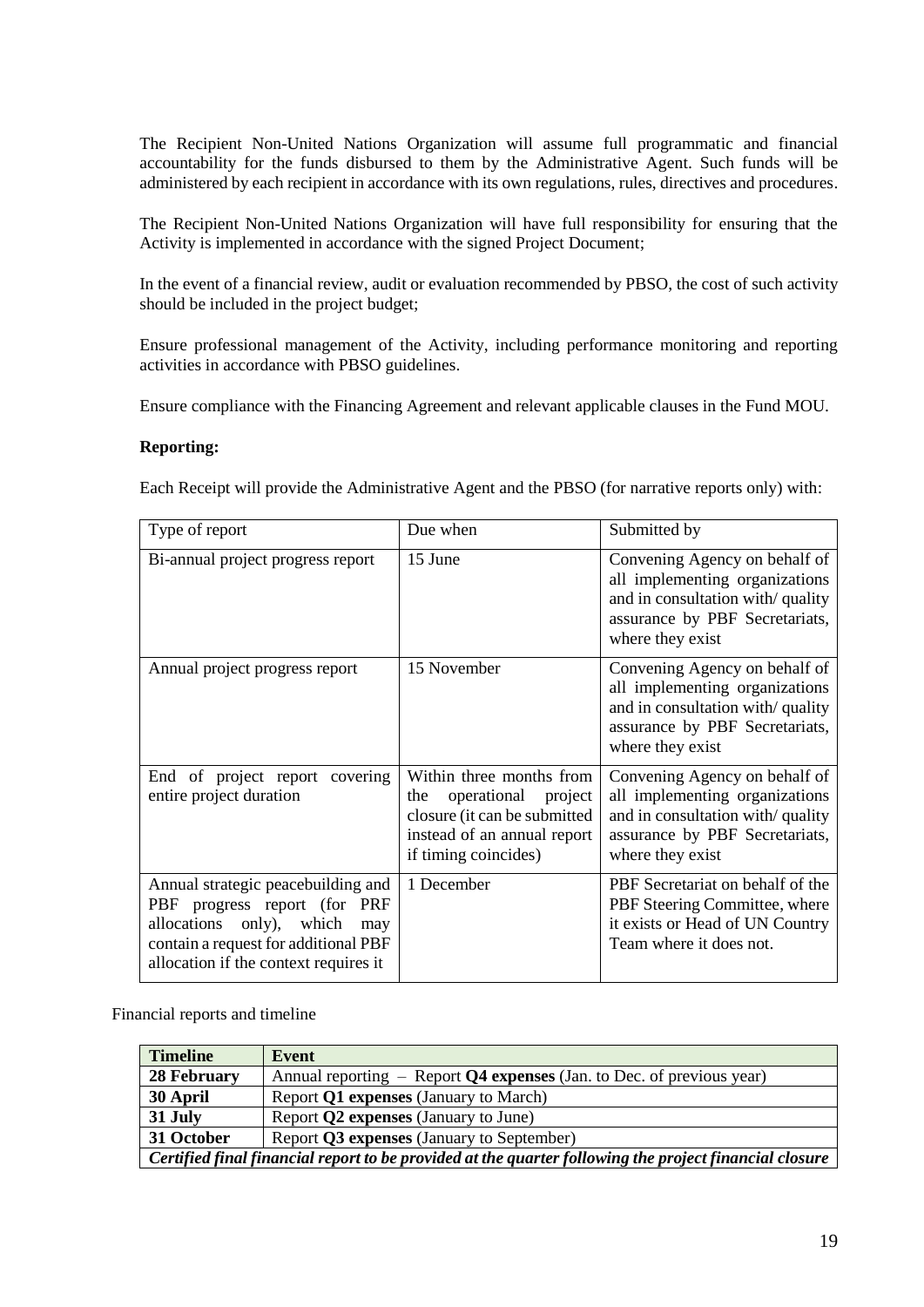Unspent Balance exceeding USD 250 at the closure of the project would have to been refunded and a notification sent to the Administrative Agent, no later than three months (31 March) of the year following the completion of the activities.

### **Ownership of Equipment, Supplies and Other Property**

Matters relating to the transfer of ownership by the Recipient Non-UN Recipient Organization will be determined in accordance with applicable policies and procedures defined by the PBSO.

### **Public Disclosure**

The PBSO and Administrative Agent will ensure that operations of the PBF are publicly disclosed on the PBF website (http://unpbf.org) and the Administrative Agent website (http:www.mptf.undp.org)

### **Final Project Audit for non-UN recipient organization projects**

An independent project audit will be requested by the end of the project. The audit report needs to be attached to the final narrative project report. The cost of such activity must be included in the project budget.

### **Special Provisions regarding Financing of Terrorism**

Consistent with UN Security Council Resolutions relating to terrorism, including UN Security Council Resolution 1373 (2001) and 1267 (1999) and related resolutions, the Participants are firmly committed to the international fight against terrorism, and in particular, against the financing of terrorism. Similarly, all Recipient Organizations recognize their obligation to comply with any applicable sanctions imposed by the UN Security Council. Each of the Recipient Organizations will use all reasonable efforts to ensure that the funds transferred to it in accordance with this agreement are not used to provide support or assistance to individuals or entities associated with terrorism as designated by any UN Security Council sanctions regime. If, during the term of this agreement, a Recipient Organization determines that there are credible allegations that funds transferred to it in accordance with this agreement have been used to provide support or assistance to individuals or entities associated with terrorism as designated by any UN Security Council sanctions regime it will as soon as it becomes aware of it inform the head of PBSO, the Administrative Agent and the donor(s) and, in consultation with the donors as appropriate, determine an appropriate response.

### **Non-UN recipient organization (NUNO) eligibility:**

In order to be declared eligible to receive PBF funds directly, NUNOs must be assessed as technically, financially and legally sound by the PBF and its agent, the [Multi Partner Trust Fund Office \(MPTFO\).](http://mptf.undp.org/overview/office) Prior to submitting a finalized project document, it is the responsibility of each NUNO to liaise with PBSO and MPTFO and provide all the necessary documents (see below) to demonstrate that all the criteria have been fulfilled and to be declared as eligible for direct PBF funds.

The NUNO must provide (in a timely fashion, ensuring PBSO and MPTFO have sufficient time to review the package) the documentation demonstrating that the NUNO:

- Has previously received funding from the UN, the PBF, or any of the contributors to the PBF, in the country of project implementation
- Has a current valid registration as a non-profit, tax exempt organization with a social based mission in both the country where headquarter is located and in country of project implementation for the duration of the proposed grant. (**NOTE**: If registration is done on an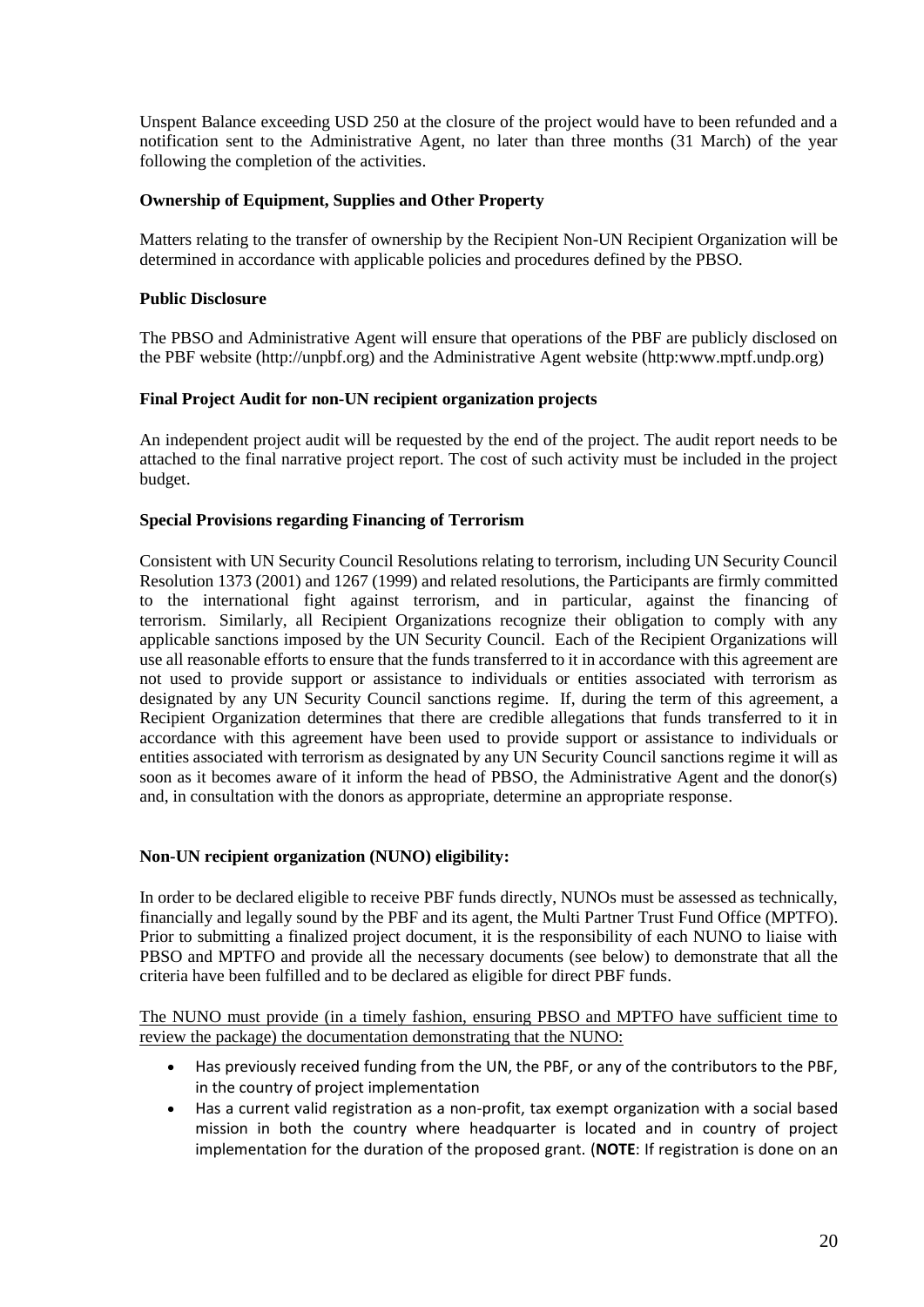annual basis in the country, the organization must have the current registration and obtain renewals for the duration of the project, in order to receive subsequent funding tranches)

- Produces an annual report that includes the proposed country for the grant
- Commissions audited financial statements, available for the last two years, including the auditor opinion letter. The financial statements should include the legal organization that will sign the agreement (and oversee the country of implementation, if applicable) as well as the activities of the country of implementation. (**NOTE**: If these are not available for the country of proposed project implementation, the CSO will also need to provide the latest two audit reports for a program or project based audit in country.) The letter from the auditor should also state whether the auditor firm is part of the nationally qualified audit firms.
- Demonstrates an annual budget in the country of proposed project implementation for the previous two calendar years, which is at least twice the annualized budget sought from PBF for the project
- Demonstrates at least 3 years of experience in the country where grant is sought
- Provides a clear explanation of the CSO's legal structure, including the specific entity which will enter into the legal agreement with the MPTF-O for the PBF grant.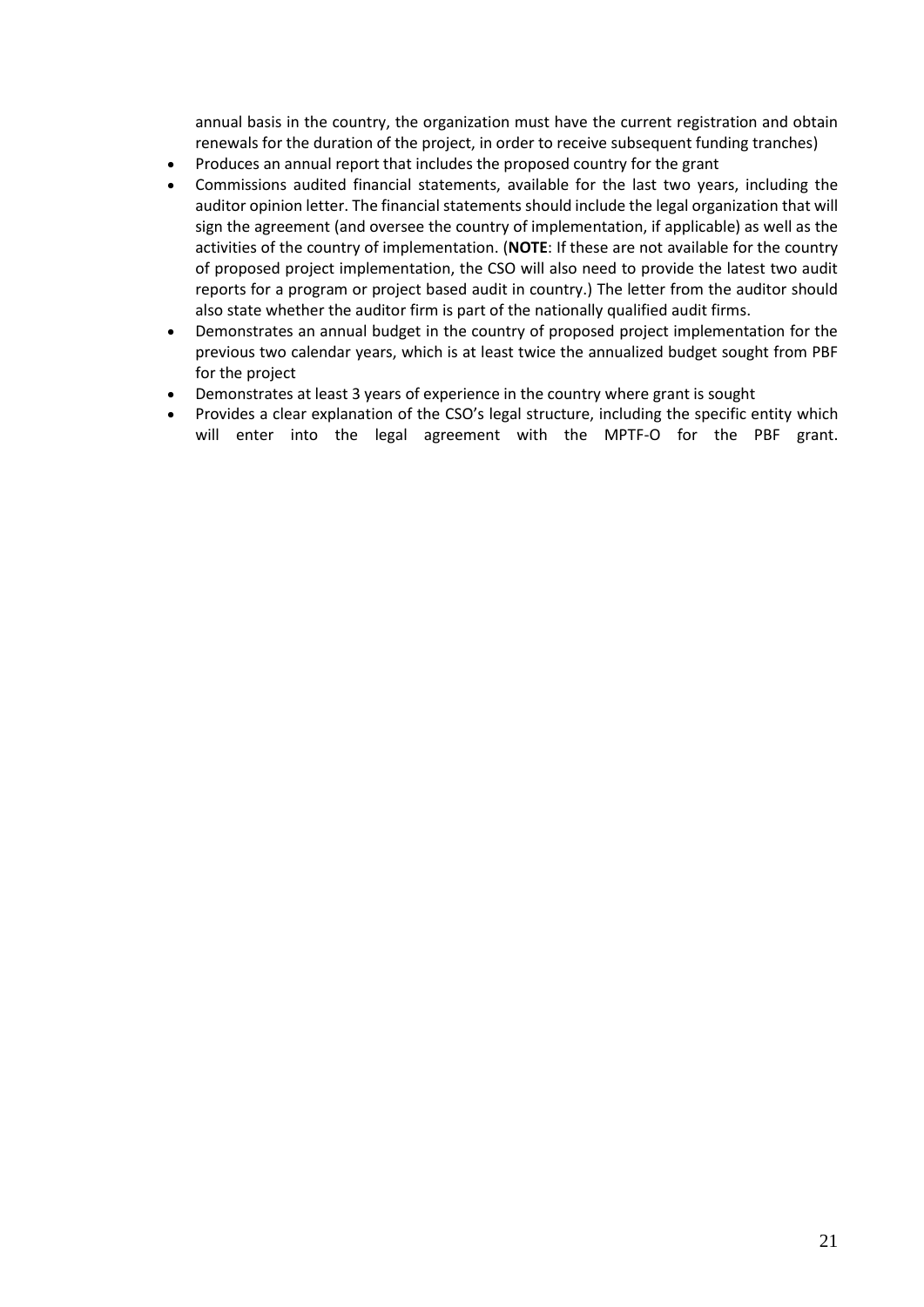# **Annex B: Project Results Framework (MUST include sex- and age disaggregated data)**

| <b>Outcomes</b>                                                                                                                                | <b>Outputs</b>                                                                                                   | <b>Indicators</b>                                                                                                                                                                                                          | <b>Means of</b><br>Verification/<br>frequency of<br>collection              | indicator milestones     |
|------------------------------------------------------------------------------------------------------------------------------------------------|------------------------------------------------------------------------------------------------------------------|----------------------------------------------------------------------------------------------------------------------------------------------------------------------------------------------------------------------------|-----------------------------------------------------------------------------|--------------------------|
| Outcome 1: To strengthen the ability<br>of young women leaders and<br>groups to collaboratively lead local<br>and national-level peace efforts |                                                                                                                  | Outcome Indicator 1a: % of participants who<br>can cite one concrete example of how the<br>project has improved their ability to lead<br>peacebuilding efforts (Disaggregated by age,<br>sex, location, stakeholder group) | Evaluation survey,<br>FDGs (baseline and<br>endline)                        | 75% at end of project    |
| <b>Gender Equality (SDG 5); Reduced</b><br><b>Inequalities: Peace, Justice, and</b><br><b>Strong Institutions (SDG 16)</b>                     |                                                                                                                  | Baseline: 0<br>Target: 75%                                                                                                                                                                                                 |                                                                             |                          |
|                                                                                                                                                |                                                                                                                  | Outcome Indicator 1b: % of participants who<br>report participating in at least one women-led<br>peacebuilding initiative as a result of this<br>project (Disaggregated by age, sex, location,<br>stakeholder group)       | Evaluation survey,<br>FDGs (baseline and<br>endline)                        | 70% at end of project    |
|                                                                                                                                                |                                                                                                                  | Baseline: 0<br>Target: 70%                                                                                                                                                                                                 |                                                                             |                          |
|                                                                                                                                                |                                                                                                                  | Outcome Indicator 1c: % of participants who<br>state that their role as peacebuilders has been<br>strengthened as a result of project activities<br>(Disaggregated by age, sex, location)<br>Baseline: 0                   | Evaluation survey,<br>FDGs (baseline and<br>endline)                        | 80% at end of project    |
|                                                                                                                                                |                                                                                                                  | Target: 80%                                                                                                                                                                                                                |                                                                             |                          |
|                                                                                                                                                | Output 1.1: Targeted young<br>women have the skills to lead<br>peace efforts at the local and<br>national levels | Output Indicator 1.1.1: % of participants who<br>can explain at least two specific peacebuilding<br>concepts they learned as a result of project<br>trainings (Disaggregated by age, sex, location,<br>stakeholder group)  | Pre- and post-tests<br>(after trainings),<br>Evaluation (end of<br>project) | 50% by end of first      |
|                                                                                                                                                | List of activities under this Output:<br>1.1.1: Relational<br>Analysis of young                                  | Baseline: 0<br>Target: 65%                                                                                                                                                                                                 |                                                                             |                          |
|                                                                                                                                                | women<br>peacebuilders                                                                                           | Output Indicator 1.1.2: % of participants who<br>describe themselves as confident in their<br>ability to lead peacebuilding efforts as a result<br>of project trainings                                                    | Focus group<br>discussion, Key<br>Informant Interviews,                     | 50% by end of first year |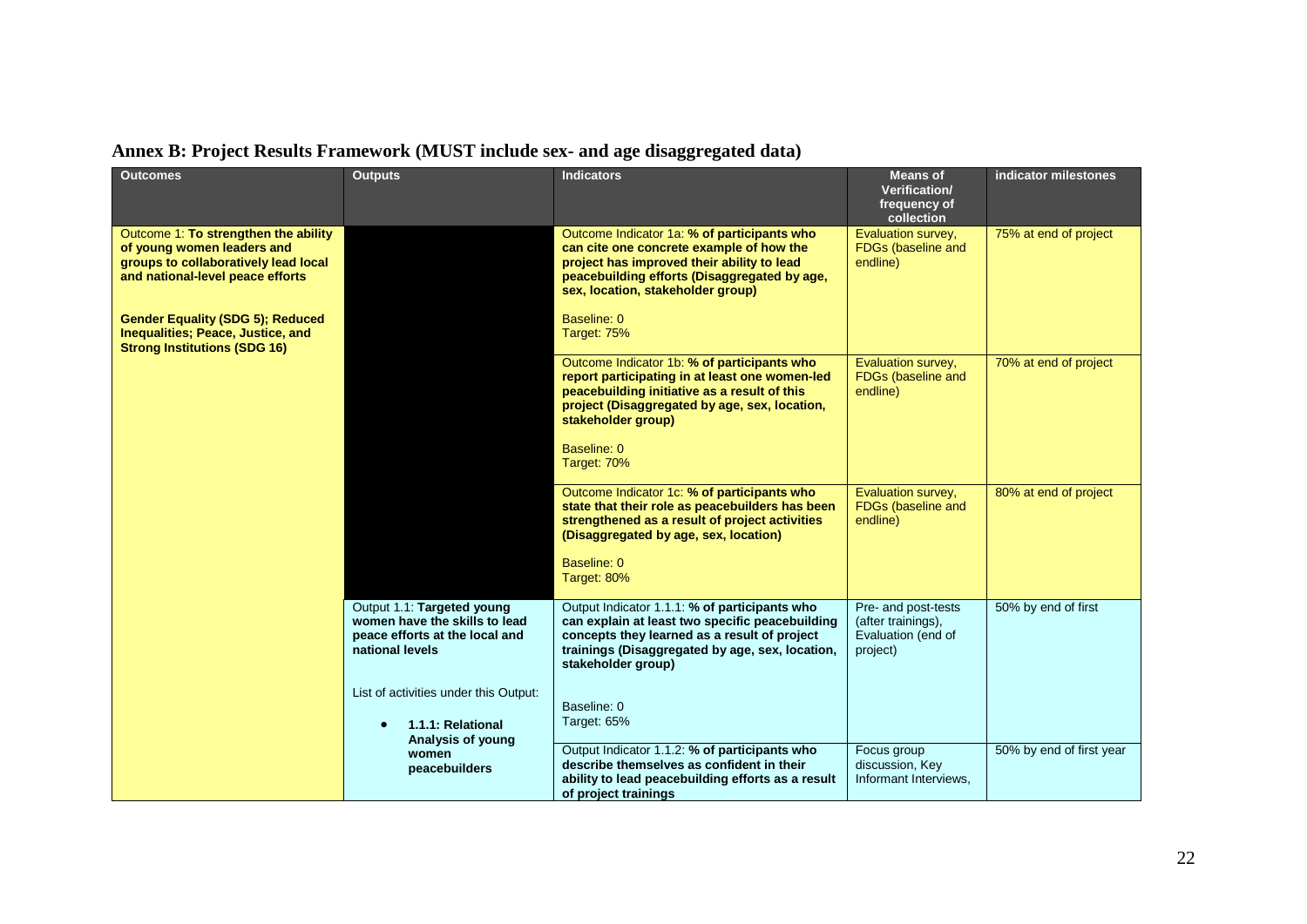| 1.1.2: Training of 40<br>$\bullet$<br>young women in<br>peacebuilding                                                                                                                         | Baseline: TBD<br>Target: 75%<br>Output Indicator 1.1.3: # of young women<br>peacebuilders identified in relational<br>analysis (Disaggregated by age, location,<br>stakeholder group)                             | Evaluation (end of<br>project)<br>Activity reports,<br>Attendance lists | After completion of<br>Activity 1.1.1: 40 |
|-----------------------------------------------------------------------------------------------------------------------------------------------------------------------------------------------|-------------------------------------------------------------------------------------------------------------------------------------------------------------------------------------------------------------------|-------------------------------------------------------------------------|-------------------------------------------|
|                                                                                                                                                                                               | Baseline: 0<br>Target: 40<br>Output Indicator 1.1.4: # of young women<br>trained in peacebuilding principles and<br>leadership (Disaggregated by age, location,<br>stakeholder group)<br>Baseline: 0<br>Target 40 | Activity reports,<br>Attendance lists                                   | After completion of<br>Activity 1.1.2: 40 |
| Output 1.2 Targeted young<br>women have increased<br>opportunities to advocate for<br>their inclusion in local and<br>national level discussions on<br>the R-ARCSS and other peace<br>efforts | Output Indicator 1.2.1: % of target participants<br>who report increased access to platforms<br>which link local and national-level women-led<br>peace efforts<br>Baseline: 0<br>Target: 60%                      | <b>Baseline and Endline</b>                                             | 60% at endline                            |
| List of activities under this Output:<br>1.2.1: Mentorship<br>$\bullet$<br>with women<br>representatives in R-<br><b>ARCSS mechanisms</b><br>1.2.2: Training of 50<br>$\bullet$               | Output Indicator 1.2.2: % target participants<br>who report improved collaboration between<br>younger and older women involved in<br>peacebuilding<br>Baseline: 0<br>Target: 65%                                  | <b>Baseline and Endline</b>                                             | 65% at endline                            |
| women mediators                                                                                                                                                                               | Output Indicator 1.2.3: # of mentorship sessions<br>conducted<br>Baseline: 0<br>Target: 10                                                                                                                        | Activity reports,<br>Endline                                            | After completion of<br>Activity 1.2.1: 10 |
|                                                                                                                                                                                               | Output Indicator 1.2.4: # of women mediators<br>trained (disaggregated by sex, location,<br>stakeholder group)<br>Baseline: 0                                                                                     | Activity reports.<br>Attendance lists,<br>Endline                       | After completion of<br>Activity 1.2.2: 50 |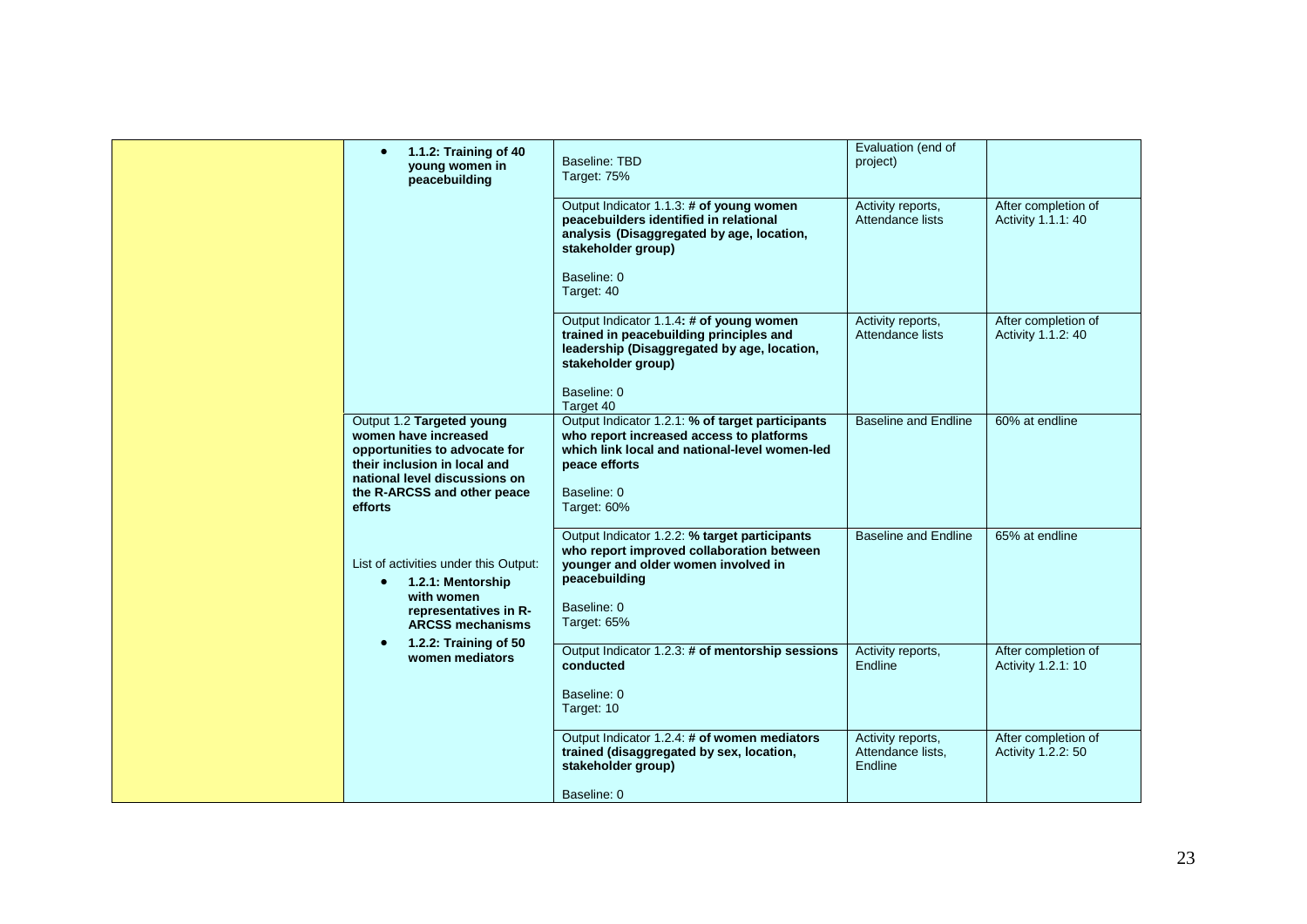|                                                                                                                                                                 |                                                                                                                                                                                            | Target: 50                                                                                                                                                                              |                                                      |                                   |
|-----------------------------------------------------------------------------------------------------------------------------------------------------------------|--------------------------------------------------------------------------------------------------------------------------------------------------------------------------------------------|-----------------------------------------------------------------------------------------------------------------------------------------------------------------------------------------|------------------------------------------------------|-----------------------------------|
| Output 1.3: Targeted young<br>women collaborate with diverse<br>CSO groups to implement<br>initiatives promoting peace<br>List of activities under this Output: | Output Indicator 1.3.1: % of CSOs who report<br>they see added value in collaborating closely<br>with young women to promote peace in their<br>communities<br>Baseline: TBD<br>Target: 70% | Evaluation survey,<br>FGDs (baseline and<br>endline)                                                                                                                                    | 70% at endline                                       |                                   |
|                                                                                                                                                                 | Activity 1.3.1<br>$\bullet$<br><b>Mapping of</b><br>Interlocutors &<br><b>Bridge-builders</b><br>Activity 1.3.2<br>$\bullet$<br>Intergenerational<br><b>CSO forums</b>                     | Output Indicator 1.3.2: % CSOs who have a<br>plan for activities that improve young<br>women's participation in peace efforts beyond<br>the project's end<br>Baseline: 0<br>Target: 70% | Evaluation survey,<br>FGDs (baseline and<br>endline) | 70% at endline                    |
|                                                                                                                                                                 | Activity 1.3.3<br>$\bullet$<br><b>Information Sessions</b><br>on R-ARCSS<br><b>Progress</b><br>Activity 1.3.4<br>$\bullet$<br><b>Advocacy Visits to R-</b>                                 | Output Indicator 1.3.3: # of Intergeneration CSO<br><b>Forums held</b><br>Baseline: 0<br>Target: 5                                                                                      | Activity Reports,<br>Endline                         | 3 by the end of the first<br>year |
|                                                                                                                                                                 | <b>ARCSS &amp;</b><br>Corresponding<br>Mechanisms'<br><b>Representatives</b>                                                                                                               | Output Indicator 1.3.4: # of Information<br><b>Sessions of R-ARCSS Progress Held</b><br>Baseline: 0<br>Target: 4                                                                        | Activity Reports,<br>Endline                         | 3 by the end of the first<br>year |
|                                                                                                                                                                 |                                                                                                                                                                                            | Output Indicator 1.3.5: # of Advocacy Visits to<br>R-ARCSS & Corresponding Mechanisms'<br><b>Representatives</b><br>Baseline: 0<br>Target: 2                                            | <b>Activity Reports,</b><br>Endline                  | 1 by the end of first year        |
| Outcome 2: To transform attitudes<br>and behaviors about women and<br>youth (and young women in<br>particular) and their role in peace<br>and security          |                                                                                                                                                                                            | Outcome Indicator 2a: % of respondents who<br>believe women and youth are listened to as<br>valued contributors to peace and security<br><b>Baseline: TBD</b><br>Target: 70%            | Evaluation survey,<br>FDGs (baseline and<br>endline) | 50% by end of first year          |
| <b>Gender Equality (SDG 5); Reduced</b><br>Inequalities; Peace, Justice, and<br><b>Strong Institutions (SDG 16)</b>                                             |                                                                                                                                                                                            | Outcome Indicator 2b: % of women and youth<br>who find the initiatives implemented useful in<br>advancing their roles in peace and security.<br>Baseline: 0                             | Evaluation survey,<br>FDGs (baseline and<br>endline) | 50% by end of first year          |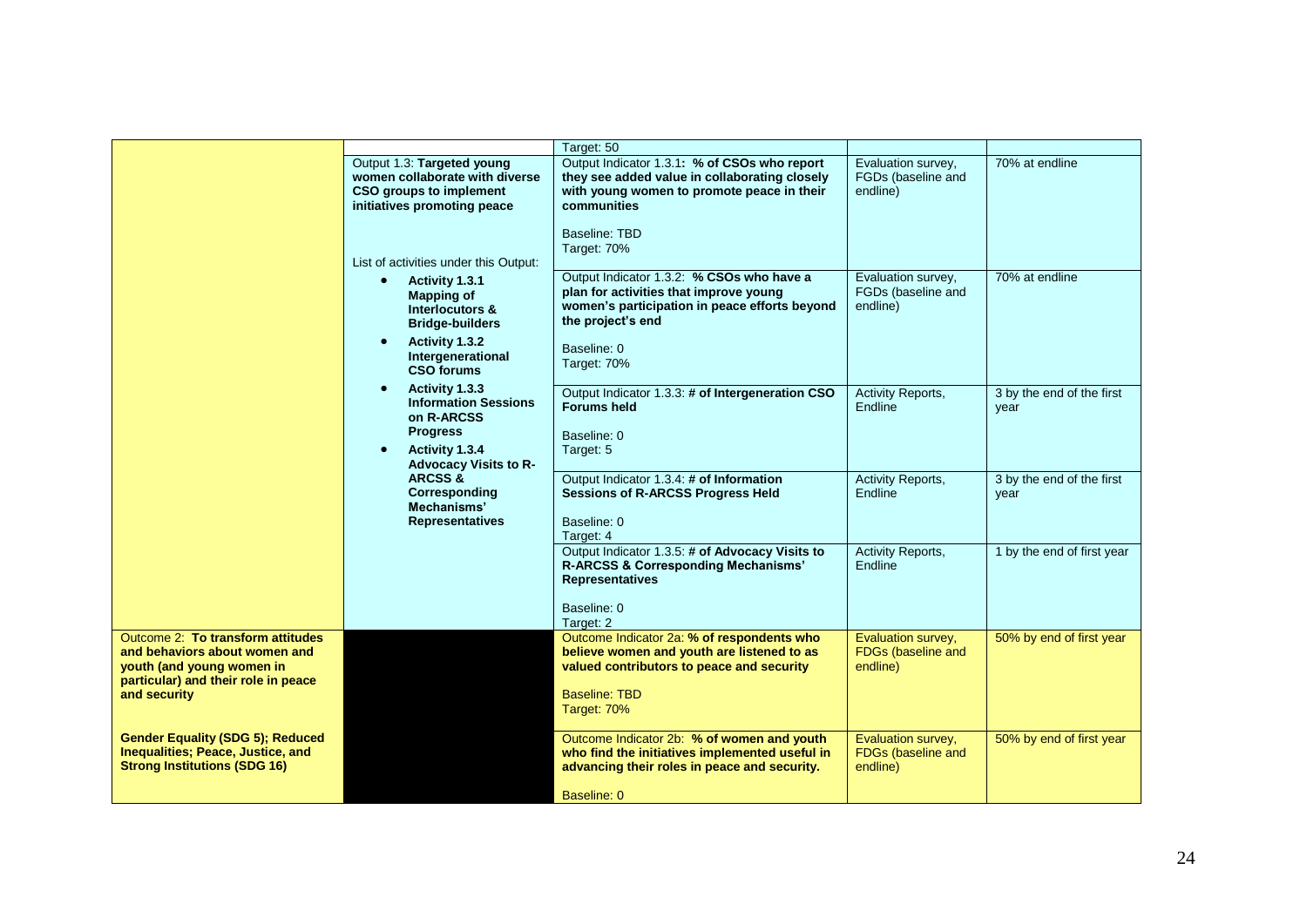|                                                                                                                                                                                                                                            | Target: 80%                                                                                                                                                                                                                                                                                    |                                      |                                    |
|--------------------------------------------------------------------------------------------------------------------------------------------------------------------------------------------------------------------------------------------|------------------------------------------------------------------------------------------------------------------------------------------------------------------------------------------------------------------------------------------------------------------------------------------------|--------------------------------------|------------------------------------|
|                                                                                                                                                                                                                                            | Outcome Indicator 2c: % of respondents that<br>view the participation of women and youth in<br>peace and security efforts as more acceptable<br>after participating in or being exposed to<br>project activities<br>Baseline:0<br>Target: 75%                                                  | <b>Fndline</b>                       | 75% at endline                     |
| Output 2.1 South Sudanese<br>citizens have more exposure to<br>different examples of peace and<br>security that capture<br>representation, inclusion, and<br>leadership                                                                    | Output Indicator 2.1.1: % of listeners who can<br>cite at least one instance of positive<br>leadership by women from one of the radio<br>programs (Disaggregated by age, sex,<br>location, stakeholder group)<br>Baseline: 0<br>Target: 65%                                                    | Evaluation surveys,<br>FDGs, Endline | 65% at endline                     |
| List of activities under this Output:<br><b>Activity 2.1.1 Radio</b><br>$\bullet$<br>Programming<br>Activity 2.1.2<br>$\bullet$<br><b>Sergeant Esther</b><br><b>Activity 2.1.3 Profiles</b><br>$\bullet$<br>of New Peace<br><b>Leaders</b> | Output Indicator 2.1.2 % of listeners who<br>display a greater understanding of concepts<br>related to gender sensitivity and inclusion<br>after being exposed to the project's media<br>programming (disaggregated by age, sex,<br>location, stakeholder group)<br>Baseline: 0<br>Target: 65% | Evaluation surveys,<br>FDGs, Endline | 65% at endline                     |
|                                                                                                                                                                                                                                            | Output Indicator 2.1.3 # of radio programs<br>produced and broadcast<br>Baseline: 0<br>Target: 100                                                                                                                                                                                             | Activity Reports,<br>Endline         | 50 by the end of the first<br>year |
|                                                                                                                                                                                                                                            | Output Indicator 2.1.4: # of episodes of<br>Sergeant Esther produced and broadcast<br>Baseline: 0<br>Target: 25                                                                                                                                                                                | Activity Reports,<br><b>Endline</b>  | 15 by the end of the first<br>year |
|                                                                                                                                                                                                                                            | Output Indicator 2.1.5: # of new peace leaders<br>profiled (disaggregated by age, sex, location,<br>and stakeholder group)<br>Baseline: 0                                                                                                                                                      | Activity Reports,<br>Endline         | 10 by the end of the first<br>year |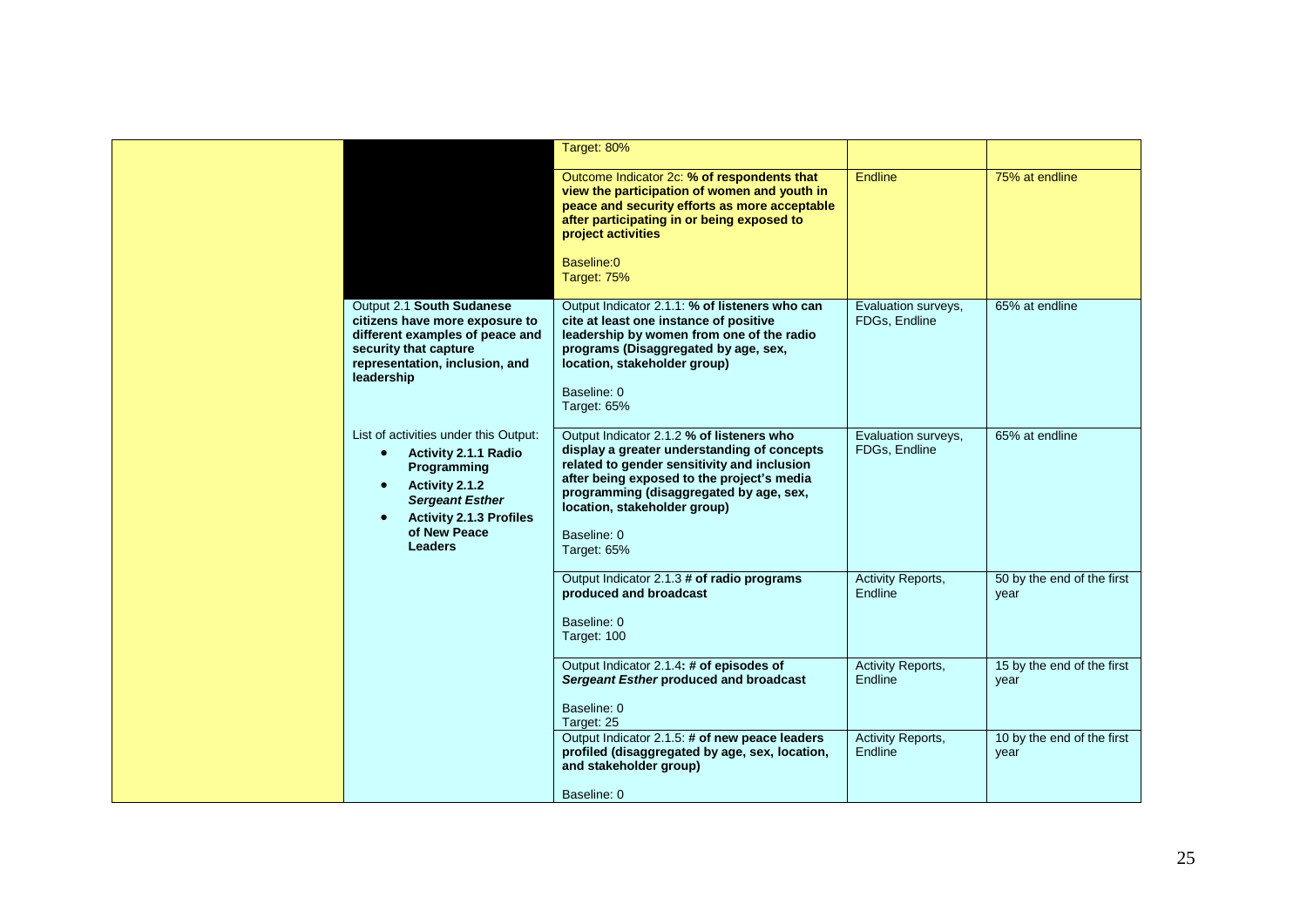|                                                                                                                                                                                                                              |                                                                                                                                                                                                                  | Target: 20                                                                                                                                                                                                                                                                    |                                              |                                       |
|------------------------------------------------------------------------------------------------------------------------------------------------------------------------------------------------------------------------------|------------------------------------------------------------------------------------------------------------------------------------------------------------------------------------------------------------------|-------------------------------------------------------------------------------------------------------------------------------------------------------------------------------------------------------------------------------------------------------------------------------|----------------------------------------------|---------------------------------------|
|                                                                                                                                                                                                                              | Output 2.2 Communities and key<br>actors have increased<br>appreciation of the role of<br>women and young people in<br>peacebuilding<br>List of activities under this Output:                                    | Output Indicator 2.2.1: % of community<br>members who believe that women are<br>prepared to lead peace initiatives in their<br>communities (disaggregated by age, sex,<br>location)<br>Baseline: TBD<br>Target: 70%                                                           | <b>Baseline and Endline</b>                  | 70% at endline                        |
| <b>Activity 2.2.1 Young</b><br>$\bullet$<br>women-led mediation<br>and peacebuilding<br>initiatives<br>Activity 2.2.2: Rural<br>$\bullet$<br><b>Outreach</b><br><b>Activity 2.2.3 Peace</b><br>$\bullet$<br><b>Festivals</b> | Output Indicator 2.2.2: % of community<br>members who believe that youth are prepared<br>to lead peace initiatives in their communities<br>(disaggregated by age, sex, location)<br>Baseline: TBD<br>Target: 70% | Baseline and Endline                                                                                                                                                                                                                                                          | 70% at endline                               |                                       |
|                                                                                                                                                                                                                              | $\bullet$<br><b>Activity 2.2.4: Social</b><br><b>Media Campaign</b>                                                                                                                                              | Output Indicator 2.2.3 # of young women-led<br>peacebuilding initiatives<br>Baseline: 0<br>Target: 30                                                                                                                                                                         | Activity reports,<br>Endline                 | 15 by the end of the first<br>year    |
|                                                                                                                                                                                                                              |                                                                                                                                                                                                                  | Output Indicator 2.2.4: # of rural outreach<br>activities conducted (disaggregated by<br>location and activity type)<br>Baseline: 0<br>Target: 30                                                                                                                             | Activity reports,<br>Endline                 | 20 by the end of the first<br>year    |
|                                                                                                                                                                                                                              |                                                                                                                                                                                                                  | Output Indicator 2.2.5: # of peace festival held<br>Baseline: 0<br>Target: 2                                                                                                                                                                                                  | Activity reports,<br>Endline                 | 1 by the end of the first<br>vear     |
|                                                                                                                                                                                                                              |                                                                                                                                                                                                                  | Output Indictor 2.2.5: # of viewers that interact<br>with posts produced as a part of the social<br>media campaign<br>Baseline:0                                                                                                                                              | Activity reports,<br>Endline                 | 1,000 by the end of the<br>first year |
| Outcome 3: To contribute guidance,<br>best practices, and lessons learned<br>to the global field of youth<br>engagement in peace and security                                                                                |                                                                                                                                                                                                                  | Target: 2,000<br>Outcome Indicator 3 a: % of targeted national,<br>regional, and international-level policy makers<br>who report access to improved information on<br>the role of youth engagement in peace<br>process as a result of materials produced<br>from this project | <b>Evaluation Surveys,</b><br><b>Endline</b> | 50% by end of project                 |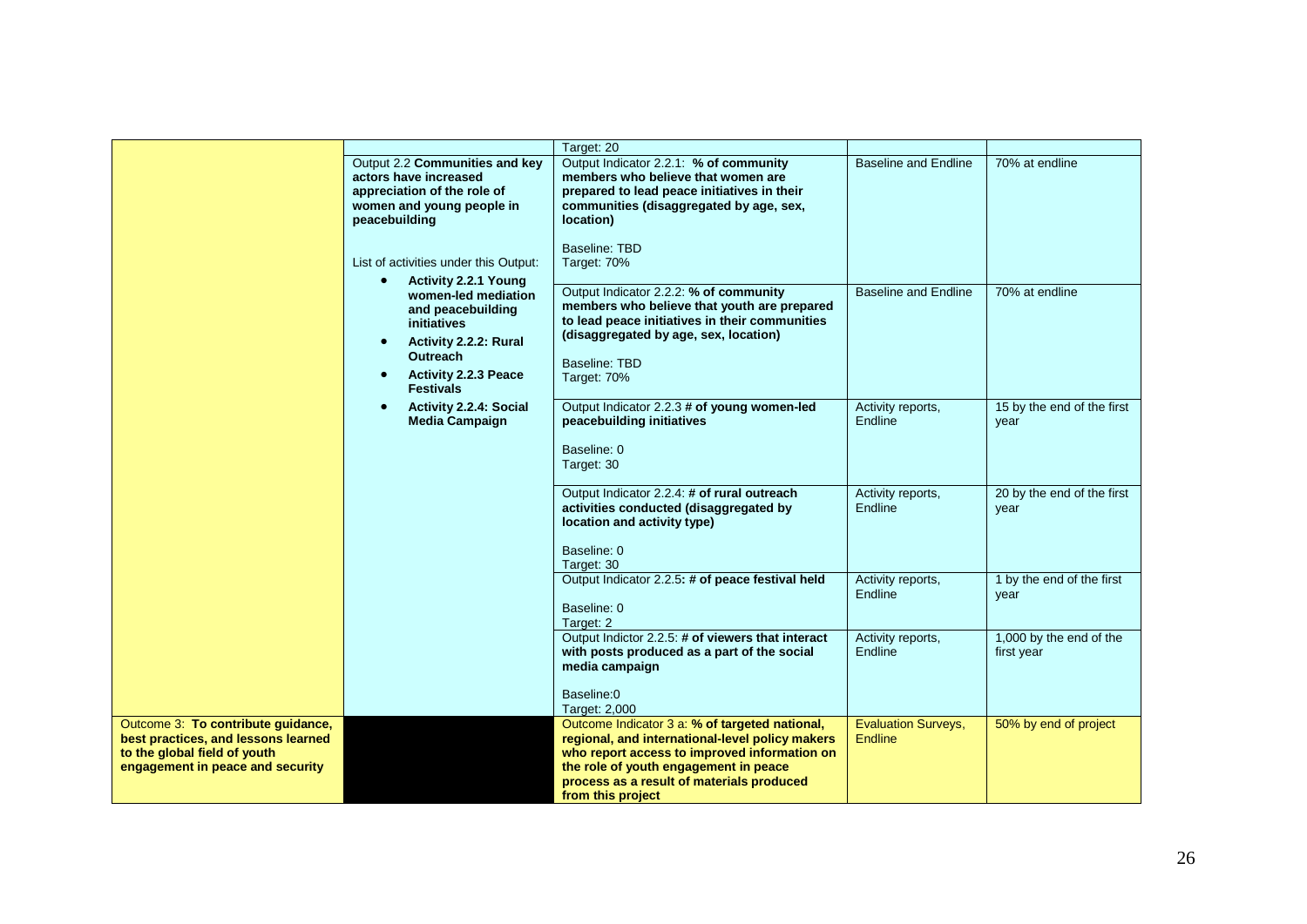| <b>Gender Equality (SDG 5); Reduced</b><br>Inequalities; and Peace, Justice,<br>and Strong Institutions (SDG 16) |                                                                                                                                                                                                                                 | Baseline: 0<br>Target: 50%<br>Outcome Indicator 3 b: % increase in access to<br>information and collaborative platforms on<br>youth engagement in peace processes<br><b>Baseline: TBD</b><br>Target: 50% | <b>Baseline and Endline</b> | 50% increase by end of<br>project |
|------------------------------------------------------------------------------------------------------------------|---------------------------------------------------------------------------------------------------------------------------------------------------------------------------------------------------------------------------------|----------------------------------------------------------------------------------------------------------------------------------------------------------------------------------------------------------|-----------------------------|-----------------------------------|
|                                                                                                                  | Output 3.1 Concrete evidence of<br>the effectiveness of in-country<br>youth support to peace efforts<br>is fed into the global field                                                                                            | Output Indicator 3.1.1: # of case studies<br>produced on the influence of youth in the R-<br><b>ARCSS process</b><br>Baseline: 0<br>Target: 1                                                            | Activity report,<br>Endline | 1 by the end of the<br>project    |
|                                                                                                                  | List of activities under this Output:<br><b>Activity 3.1.1 Case</b><br>$\bullet$<br>Study on the impact<br>of Youth-led Efforts<br>Towards the R-<br><b>ARCSS</b><br>Activity 3.1.2 "What<br>$\bullet$<br><b>Works" Podcast</b> | Output Indicator 3.1.2: # of What Works Podcast<br>produced and broadcast<br>Baseline: 0<br>Target: 1                                                                                                    | Activity report,<br>Endline | 1 by the end of the<br>project    |
|                                                                                                                  | Output 3.2 Gendered learning to<br>ensure representation of young<br>women is contributed to the<br>Youth, Peace and Security<br>sector                                                                                         | Output Indicator 3.2.1: # of policy briefs on<br>participation of women & youth in peace<br>processes produced<br>Baseline: 0<br>Target: 2                                                               | Activity report,<br>Endline | 1 by the end of the first<br>year |
|                                                                                                                  | List of activities under this Output:<br><b>Activity 3.2.2 Policy</b><br>$\bullet$<br><b>Briefs</b><br>Activity 3.2.3 Good<br>$\bullet$<br><b>Practice Guidance</b><br><b>Material for Peace</b><br><b>Mediators</b>            | Output Indicator 3.2.2: # of good guidance<br>materials produced for peace mediators<br>Baseline: 0<br>Target: 1                                                                                         | Activity report,<br>Endline | 2 by the end of the<br>project    |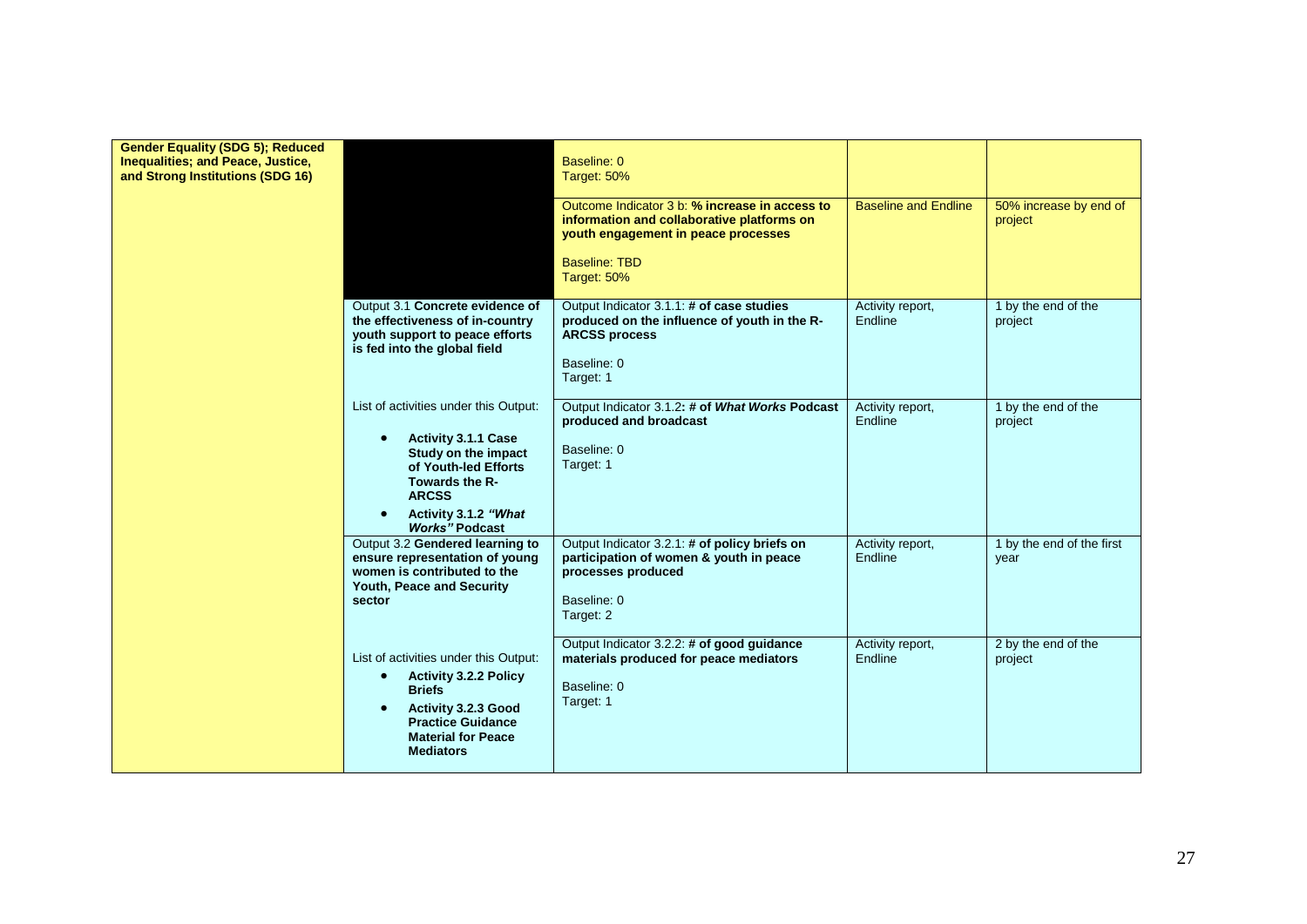# **Annex C: Checklist of project implementation readiness**

| <b>Question</b>                                                                                                                                                                           | Yes No |     | <b>Comment</b>                                                                                                                       |
|-------------------------------------------------------------------------------------------------------------------------------------------------------------------------------------------|--------|-----|--------------------------------------------------------------------------------------------------------------------------------------|
| 1. Have all implementing partners been identified? If not, what steps remain and proposed<br>timeline                                                                                     |        |     |                                                                                                                                      |
| 2. Have TORs for key project staff been finalized and ready to advertise? Plz attach to the<br>submission                                                                                 | X      |     |                                                                                                                                      |
| 3. Have project sites been identified? If not, what will be the process and timeline                                                                                                      | Χ      |     |                                                                                                                                      |
| 4. Have local communities and government offices been consulted/sensitized on the existence<br>the project? Please state when this was done or when it will be done.                      | X.     |     | More than 15 consultations with relevant Ministrie<br>partners, and other stakeholder groups have beer<br>conducted since April 2018 |
| 5. Has any preliminary analysis/identification of lessons learned/existing activities been done?<br>not, what analysis remains to be done to enable implementation and proposed timeline? | X      |     |                                                                                                                                      |
| Have beneficiary criteria been identified? If not, what will be the process and timeline.<br>6.                                                                                           | Χ      |     |                                                                                                                                      |
| 7. Have any agreements been made with the relevant Government counterparts relating to<br>project implementation sites, approaches, Government contribution?                              |        |     |                                                                                                                                      |
| Have clear arrangements been made on project implementing approach between project<br>8.<br>recipient organizations?                                                                      | X      |     |                                                                                                                                      |
| What other preparatory activities need to be undertaken before actual project<br>9.<br>implementation can begin and how long will this take?                                              |        | N/A |                                                                                                                                      |
|                                                                                                                                                                                           |        |     |                                                                                                                                      |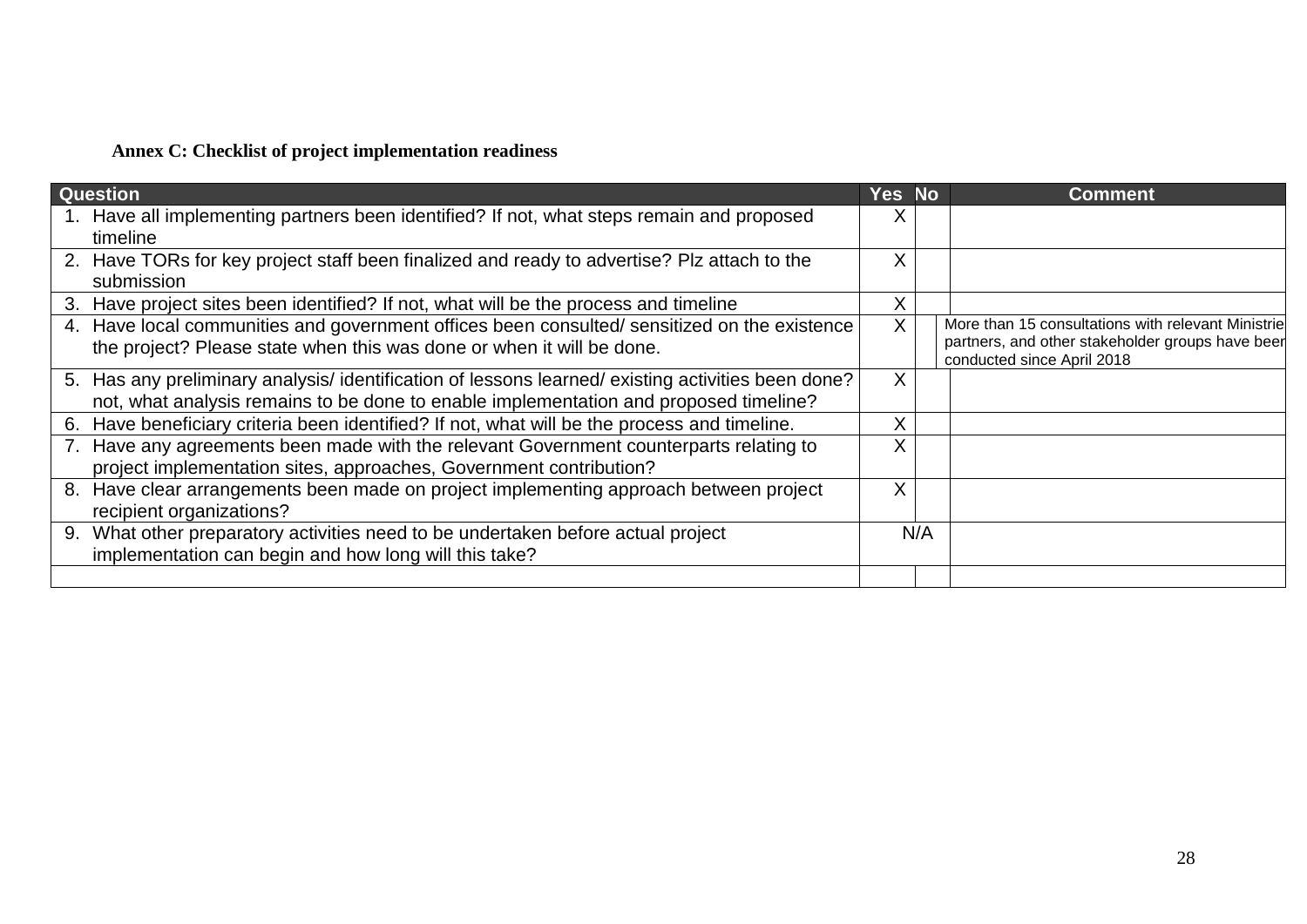# **Key Staff ToR**

| <b>Job Description</b>     |                                   |
|----------------------------|-----------------------------------|
| <b>General Information</b> |                                   |
| Title of the position:     | <b>Country Manager</b>            |
| Organisation:              | <b>SEARCH FOR COMMON GROUND</b>   |
| <b>Supervisor:</b>         | Regional Director for East Africa |
|                            |                                   |

**Summary of the position**

The Country Director manages the overall program in South Sudan from a programmatic and operational perspective, as well as leading on fundraising and donor relations. The Country Director leads the Leadership and Management Team (comprised of key senior staff) and leads the team in ongoing improvements. This position reports to the Regional Director for East Africa and collaborates closely with various Washington and Brussels-based divisions of Search, including the East Africa Team, the Institutional Learning Team, Communications, Finance and Operations.

**Responsibilities**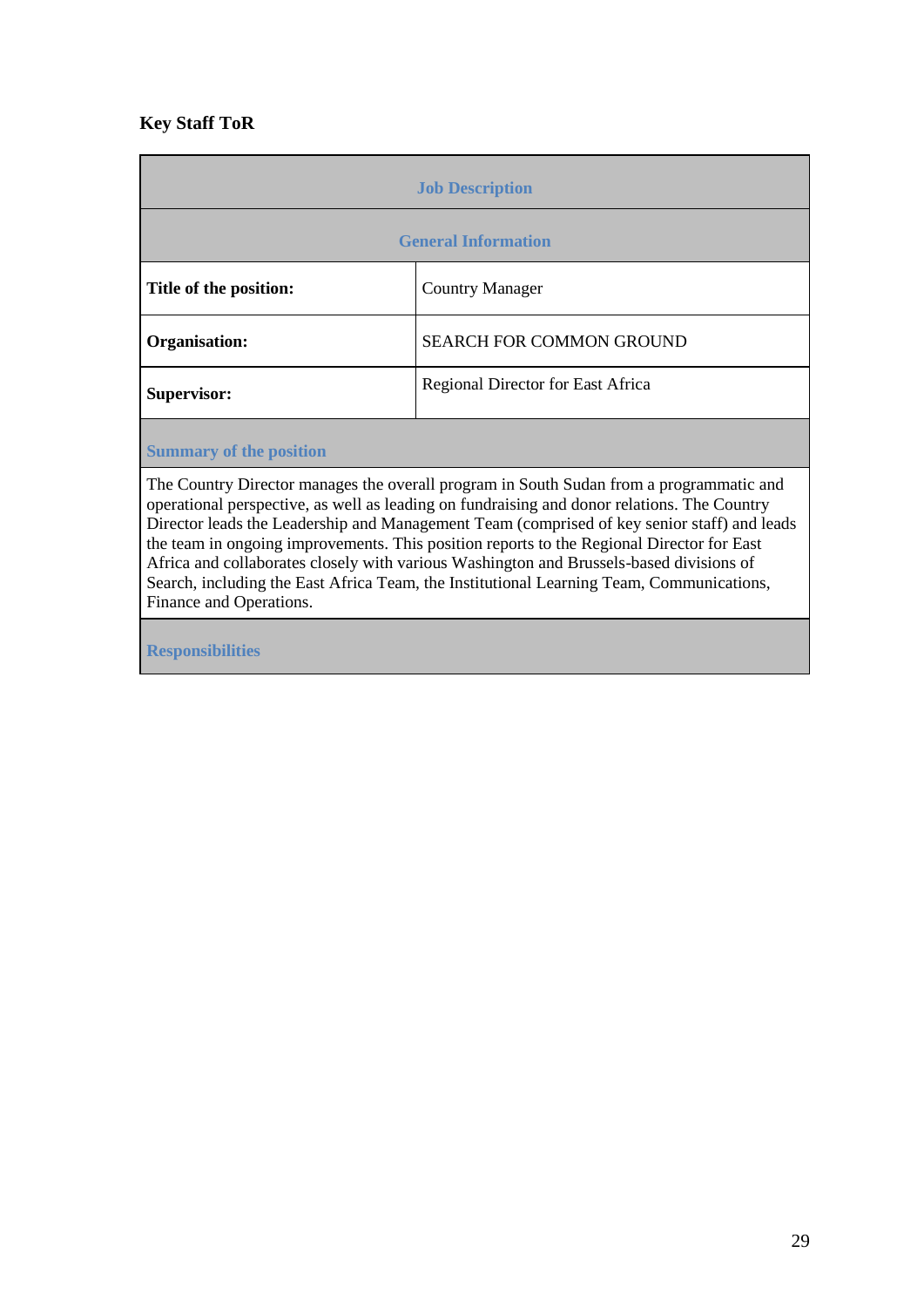Key Area 1: Program Development and Implementation

● Define program priorities, plans and long-term strategy (in close collaboration with the Regional Director and project team)

● Oversee implementation of funded projects, collaborating with donors, partners, and other staff

● Manage the country program with the highest quality standards and with well-documented results

● Ensure sharing of results across different offices of Search South Sudan, across Search and with external stakeholders

• Responsible for ensuring lessons learnt are applied to future programming

● Be well-informed about recent political developments in South Sudan and sensitive to perceptions around gender in South Sudanese society and culture

● Ensure that program planning and management effectively utilize available resources, and respond to gaps with fundraising and/or operational adjustments as needed

● Report to donors according to contractual deadlines with quality narrative and financial data ● Maintain informed knowledge about the R-ARCSS progress, paying special attention to

young women's involvement in its implementation and dissemination

● Stay abreast of the international conflict transformation field to ensure that the program's work remains innovative and professional

Key area 2: Financial Management

● Directly oversee and manage the Finance Manager, ensuring financial compliance with the laws of South Sudan, donor requirements, and Search procedures across the organization ● Maintain regular communication with Regional and HQ finance focal points on finance issues and ensure that the organization is ongoingly audit-ready

● Identify potential shortfalls and strategize with the organization's senior management as necessary to ensure the program's financial sustainability

Key area 3: Staff Management and Development

● Develop and manage a team of diverse staff members modelling effective communication and collaboration

● Participate in the recruitment and selection of highly qualified staff for this project,

onboarding and ensuring ongoing staff opportunities for capacity development

• Strengthen the capacity of national staff and partners, developing capabilities to implement gender sensitive programming beyond the project's duration

● Ensure compliance with Search Operations Manual policies and procedures and Code of Conduct

● Ensure that country policies, contracts, and disciplinary procedures and processes conform to local labor laws

● Ensure an updated security and evacuation plan is in place to protect project staff and participants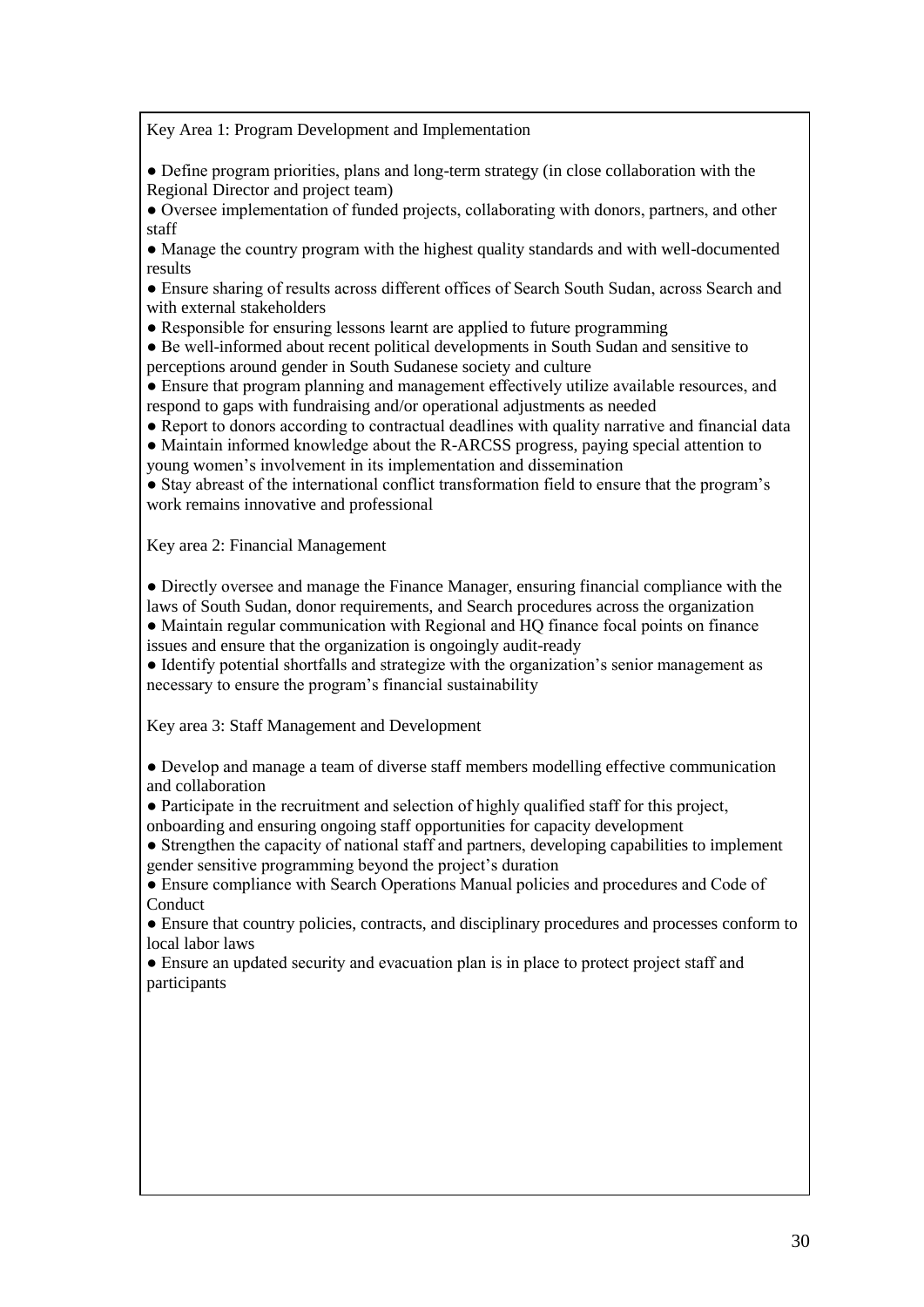# **Percentage Funded Through PBF: 40%**

| <b>Job Description</b>     |                                 |
|----------------------------|---------------------------------|
| <b>General Information</b> |                                 |
| Title of the position:     | Program Manager                 |
| Organisation:              | <b>SEARCH FOR COMMON GROUND</b> |
| <b>Supervisor:</b>         | <b>Country Manager</b>          |
|                            |                                 |

### **Summary of the position**

The Program Manager will oversee the implementation of Search's program on strengthening the role of young women in South Sudan's local and national peace processes. This position is responsible for: providing overall strategic guidance during the implementation of project activities; managing the relationship between Search and project partners; ensuring high-level representation at events and activities associated with this program; ensuring compliance with the award agreement provisions; direct supervision of a project management team and coordinating the team of Search project staff; and overseeing monitoring and evaluation, financial management, and administrative processes related to the program. It is paramount that the Program Manager understand the logical framework of this program and how it will seek to empower young South Sudanese women in local and national peace processes. The Program Manager will also liaise as needed with Search's East Africa Regional Team, Institutional Learning Team and HQ departments to keep the teams informed about the program's implementation and progress.

**Responsibilities**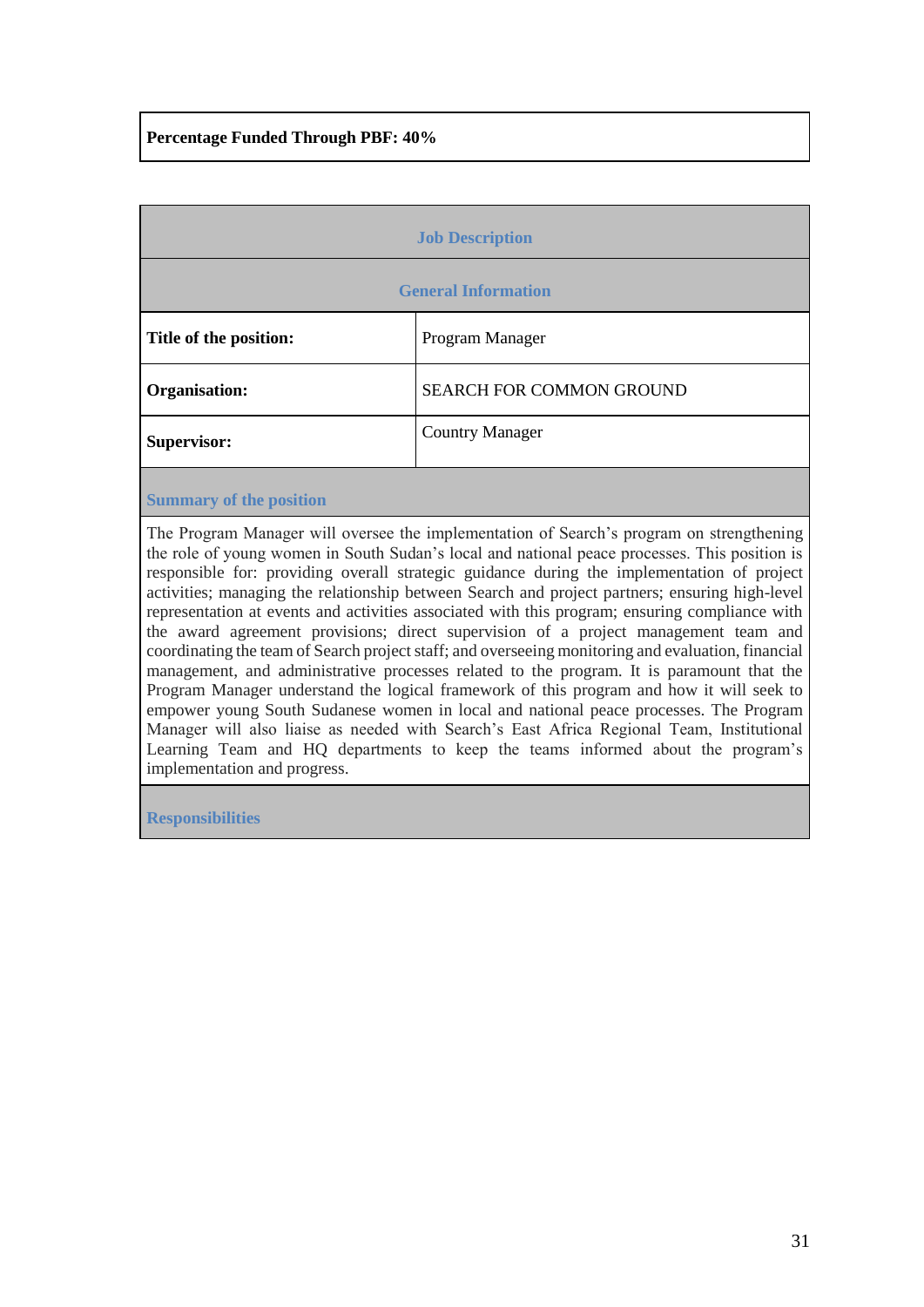| • Oversee implementation of program-related interventions, providing strategic guidance |
|-----------------------------------------------------------------------------------------|
| and supervision to the Search South Sudan team and project partners, especially with    |
| regard to empowering women in local and national peace processes                        |

- Provide ongoing mentoring and coaching to in-country teams and local partners as they implement project interventions from a gender-responsive approach.
- Ensure the technical excellence, adherence to Search standards and approaches, and within-budget and on-time delivery of activity results.
- Be well-informed about recent political developments in South Sudan and sensitive to perceptions of gender in South Sudan society and culture
- Periodically evaluate progress towards the completion of project deliverables to verify alignment with strategic directions and defined targets and adjust as necessary.
- Ensure the program's interventions are gender-sensitive and closely monitored and documented throughout implementation to ensure that actions are taken to continually improve performance (including re-orienting and adjusting strategies when needed).
- Be the budget holder and provide financial oversight of all processes on the program, including procurement, selection of consultants, payments for goods and services, preparing budget realignments, etc.
- Provide line management, supervision and staff development including mentorship on peacebuilding, women's empowerment, team building and capacity strengthening of the project team.
- Participate in regular coordination meetings with Search's East Africa regional team, Institutional Learning and Training Team, Finance Team, and other counterparts as needed.
- Represent Search at high-level meetings and events related to the program, including with institutional counterparts, donors, and other partners.
- Oversee efforts to document project results related to the program's activities and disseminate results as appropriate at national, regional and global levels.
- Manage Search's relationship with its implementing partners.

# **Percentage Funded Through PBF: 30%**

| <b>Job Description</b>     |                                 |
|----------------------------|---------------------------------|
| <b>General Information</b> |                                 |
| Title of the position:     | Project Coordinator             |
| Organisation:              | <b>SEARCH FOR COMMON GROUND</b> |
| <b>Supervisor:</b>         | Program Manager                 |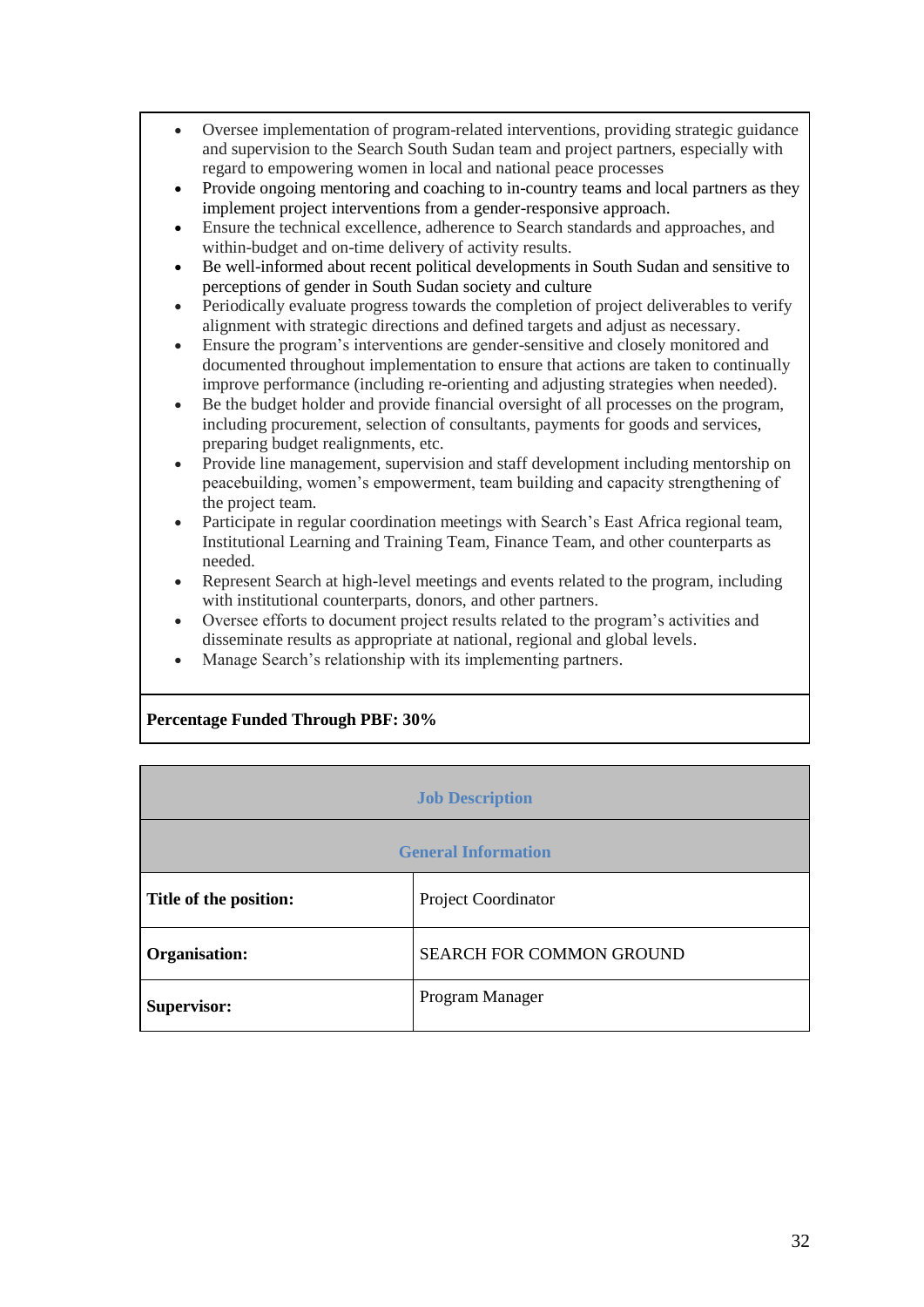### **Summary of the position**

The Project Coordinator will take the lead in project management roles in line with technical focus of the project in the country through delivery of technical activities such as relational analyses of networks of young women peacebuilders, training sessions and R-ARCSS mentorship programs, CSO forums, radio productions, a social media campaign, peace festivals, and post-program evaluations. The Project Coordinator will work with Search South Sudan's M&E Officer, Operations Team and Finance Team to ensure that activities are well planned and budgeted, that any implementation challenges are anticipated and communicated, and that project progress is well documented.

### **Responsibilities**

### **Program management:**

- Organize training workshops on young women's peacebuilding, mediation, civil society organization engagement, and R-ARCSS process engagement
- Work with AnaTaban, Crown the Woman (CTW), National Women's Empowerment & Rehabilitation Organization (NWERO), Catholic Radio Network (CRN), and Eye Radio to implement a wide range of project activities
- Work with identified government and non-government actors to identify networks young women peacebuilders, as well as networks of bridge-builders who can connect these young women to opportunities in peacebuilding, proactively growing and supporting these networks
- Manage and support the implementation of the partner-led portion of this project
- Supervise the production of media programs to improve public perceptions of young women's ability to lead peace processes
- Work closely with the Monitoring and Evaluation team to monitor and track project's progress and draw out results, success stories and lessons learned
- Manage project activities including administrative tasks related to planning, budgeting, executing, monitoring on project related activities
- Oversee efforts to communicate the project's goals and outcomes to domestic and international audiences
- Develop and coordinate actions among project partners
- Build and maintain working relationships with both government and key project stakeholders at all levels in order to strengthen opportunities for advocacy and higher visibility

### **Financial management:**

- Ensure successful management of the budget
- Monitor the program's financial status for inclusion in periodic reports

# **Documentation and Reporting:**

• Produce activity reports, as well as quarterly report

**Percentage Funded Through PBF: 100%**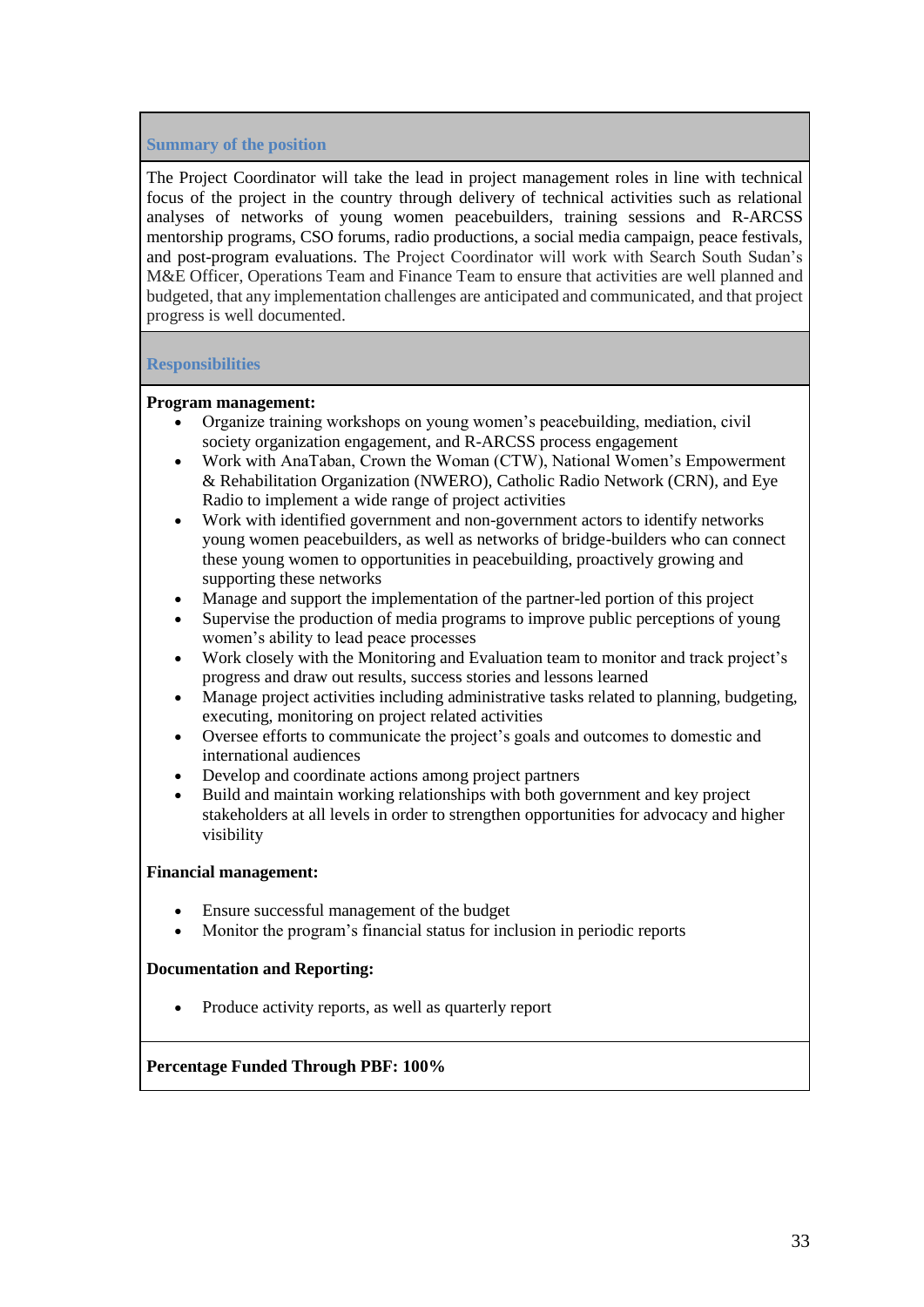| <b>Job Description</b>     |                                 |
|----------------------------|---------------------------------|
| <b>General Information</b> |                                 |
| Title of the position:     | Project Officer                 |
| Organisation:              | <b>SEARCH FOR COMMON GROUND</b> |
| Supervisor:                | Project Coordinator             |
|                            |                                 |

**Summary of the position**

The Project Officer will support the effective implementation of Search South Sudan's program on strengthening the role of young women in local and national peacebuilding processes in South Sudan. Activities supported by the Project Officer will include relational analyses, training sessions, CSO forums, media programs, and post-program analyses, among others. Reporting to the Project Coordinator, the Project Officer will provide a wide range of technical and administrative support to ensure activities are implemented according to plan and reported in a timely manner.

**Responsibilities**

# **Program Management**

- Document project activities and ensure that all project data is appropriately secured;
- Monitor the progress of the project implementation and make adjustments as necessary to ensure the project remains on track and is successfully implemented;
- Be well-informed about recent political developments in South Sudan and sensitive to perceptions of gender in South Sudanese society and culture
- Establish a communication schedule to update stakeholders including appropriate staff in the organization on the progress of the project;
- Develop, coordinate and implement all community level activities including trainings all partner activities related to this project

# **Program Monitoring & Evaluation**

• In collaboration with M&E Officer, assist with the implementation and development of Monitoring and Evaluation tools;

# **Financial management:**

- Ensure successful management of the budget for community level activities
- Financial request for community level activities

# **Documentation and Reporting:**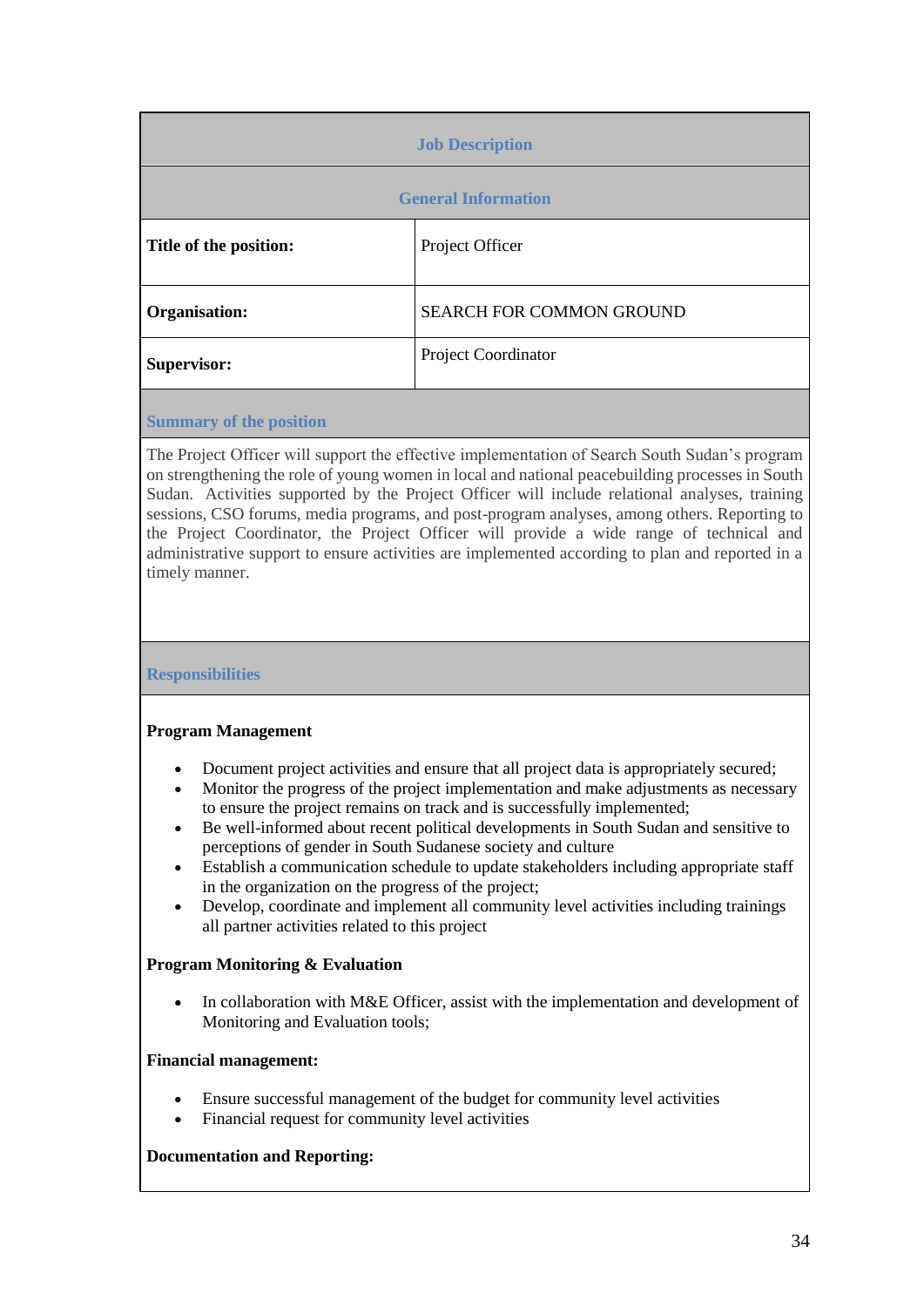- Produce activity and quarterly reports
- Any other duties as may be assigned by the line manager

## **Percentage Funded Through PBF: 100%**

| <b>General Information</b> |                                 |
|----------------------------|---------------------------------|
| Title of the position:     | M&E Officer                     |
| Organisation:              | <b>SEARCH FOR COMMON GROUND</b> |
| <b>Supervisor:</b>         | Project Coordinator             |
|                            |                                 |

### *Summary of the position*

The Monitoring & Evaluation (M&E) Officer will lead ongoing monitoring and evaluation efforts of the program and media activities. Based in Juba, reporting to Search's South Sudan Program Manager and collaborating with Search's Institutional Learning Team (ILT), the M&E Officer will support the establishment of a strong M&E system and tools for the program, including radio programming and a social media campaign, conduct regular monitoring visits, track project monitoring data, and ensure documentation of results.

### **Responsibilities**

- Based on the logical framework, results chain and theory of change (ToC) of the project, develop the project's M&E plan and data collection tools;
- Develop a solid monitoring system for the project, with a particular focus on media monitoring and media program's reach, resonance and response.
- Be sensitive to political and gender dynamics in South Sudan, ensuring that data collection and analysis methods are appropriate to the local context and disaggregate by sex and age
- Train program staff in the use of monitoring tools for their activities, and help them analyze the data collected;
- Conduct regular monitoring missions in the program's target areas and share findings with the program staff as part of quarterly reflection sessions to inform programming;
- Contribute to identifying and synthesizing good practices and lessons learned;
- Review quarterly narrative reports and verify accuracy of monitoring data reported;
- Support external evaluation exercises including baseline and final evaluation processes – developing terms of reference, supporting the data collection and review processes, ensuring timely delivery;
- Maintain a results database to ensure all program outputs and outcomes are accurately recorded to inform programming and reporting;
- Review the quality of the data collected by program staff during activities and provide guidance;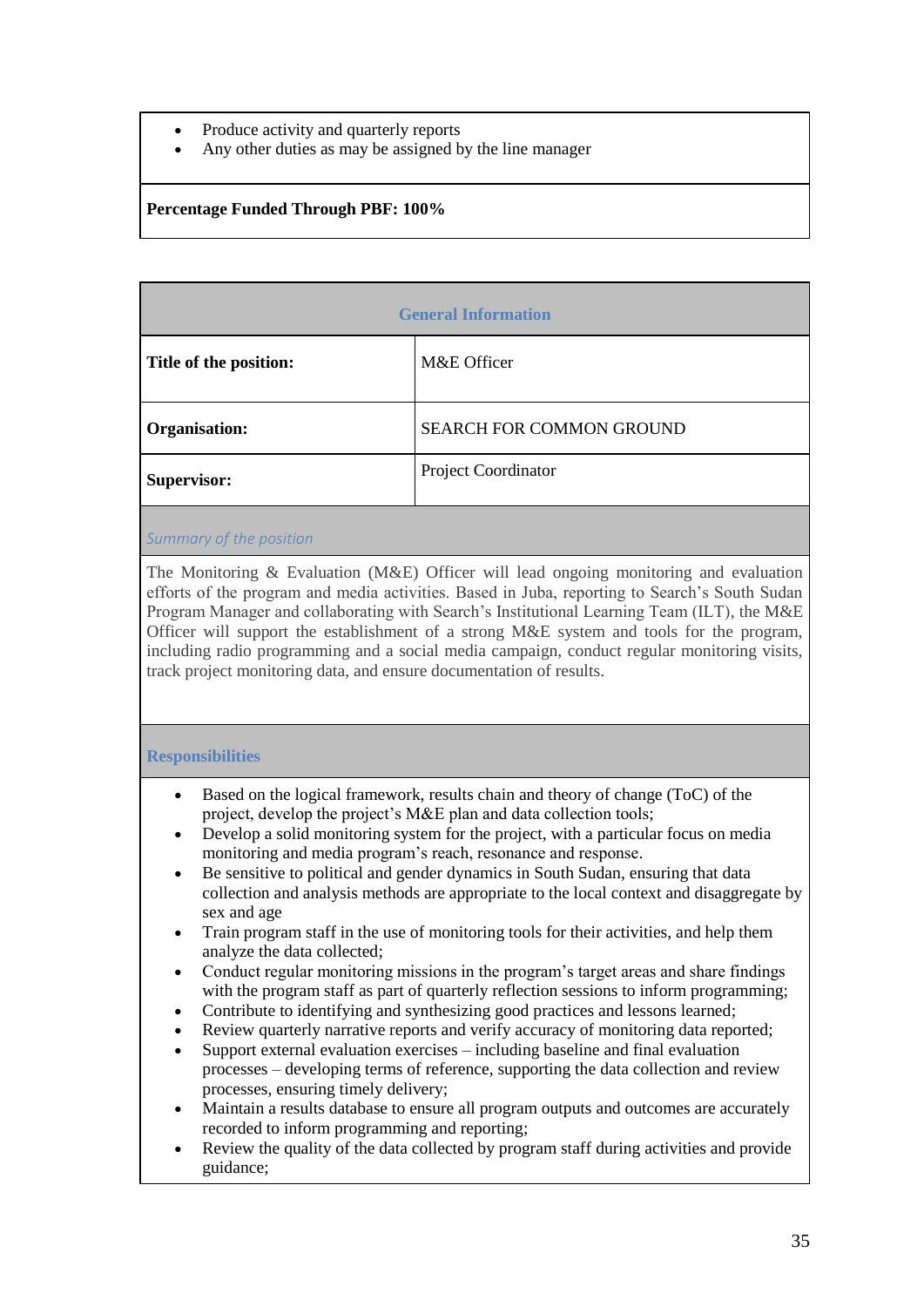- Contribute to strengthening the M&E capacity of program staff and partners;
- Be directly engaged in the continuing development of the organization, its mission and its staff, through the sharing of experience and knowledge;
- Contribute to design, monitoring and evaluation for new projects development and proposal development (developing ToC, logical frameworks and M&E narratives);
- Participate in regional DM&E conference calls at the regional level

**Percentage Funded Through PBF: 30%**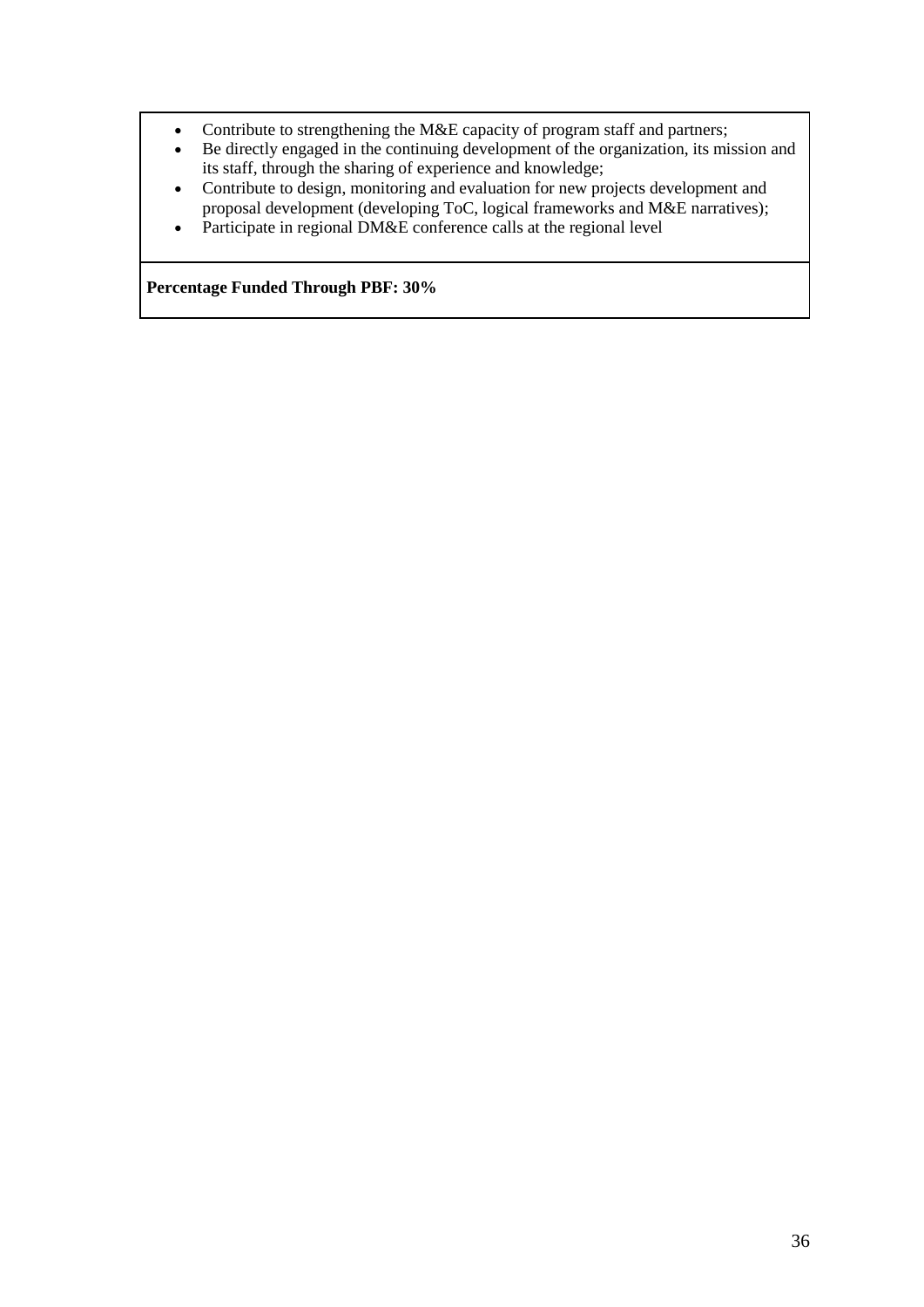| <b>General Information</b> |                                 |
|----------------------------|---------------------------------|
| Title of the position:     | Radio Producer                  |
| Organisation:              | <b>SEARCH FOR COMMON GROUND</b> |
| Supervisor:                | Project Manager                 |
|                            |                                 |

# *Summary of the position*

The radio producer will spearhead a media campaign to transform attitudes and behaviors regarding women and youth (and young women in particular) and their role in peace and security. This media campaign will include 100 talk show-style radio programs, as well as 25 new episodes of *Sergeant Esther*, Search's popular South Sudan radio drama. Based in Juba and reporting to Search's South Sudan Program Manager, the Radio Producer will build the capacity of partner radio stations to produce gender-sensitive radio programming and will report regularly on the program's media activities.

# **Responsibilities**

- Work with local partner AnaTaban to produce 25 radio programs that aim to change people's perception of young women's potential to lead South Sudan's peace processes by engaging a wide variety of actors in thoughtful interviews and programming
- Oversee the production of 25 new episodes of *Sergeant Esther*, Search's popular South Sudan radio drama portraying women in leadership roles
- Ensure that the *Sergeant Esther* production team is properly staffed and organized to produce in a timely manner 25 new episodes for engaging audiences in South Sudan and changing perceptions of young women in leadership roles
- Ensure that AnaTaban, CRN, and Eye Radio are well-versed in Common Ground Journalism techniques and are able to produce programming in a way that is conflictsensitive, gender-sensitive, and contributes to moving South Sudan's peace process forward
- Assist radio program staff in arranging interviews with policy makers and government authorities to build national interest in the programs and include the country's leaders in a process of shifting perceptions about young women in leadership roles
- Ensure that all radio partners are aware of the objectives of this program and possess the tools they need to implement these radio initiatives effectively
- Prepare, produce and/or record interviews (in the field or at the studio), news, sound or music for the programs; and set up elements, write scripts, mix and present programs.
- Ensure permanent contact with the radio stations that participate in the program;
- Work closely with the Monitoring  $&$  Evaluation Officer to monitor the quality of radio programming and ensure that feedback mechanisms are in place.
- Frequently report to the Program Manager on progress and any issues that arise to ensure smooth and effective implementation of the program's radio activities

# **Percentage Funded Through PBF 100%**